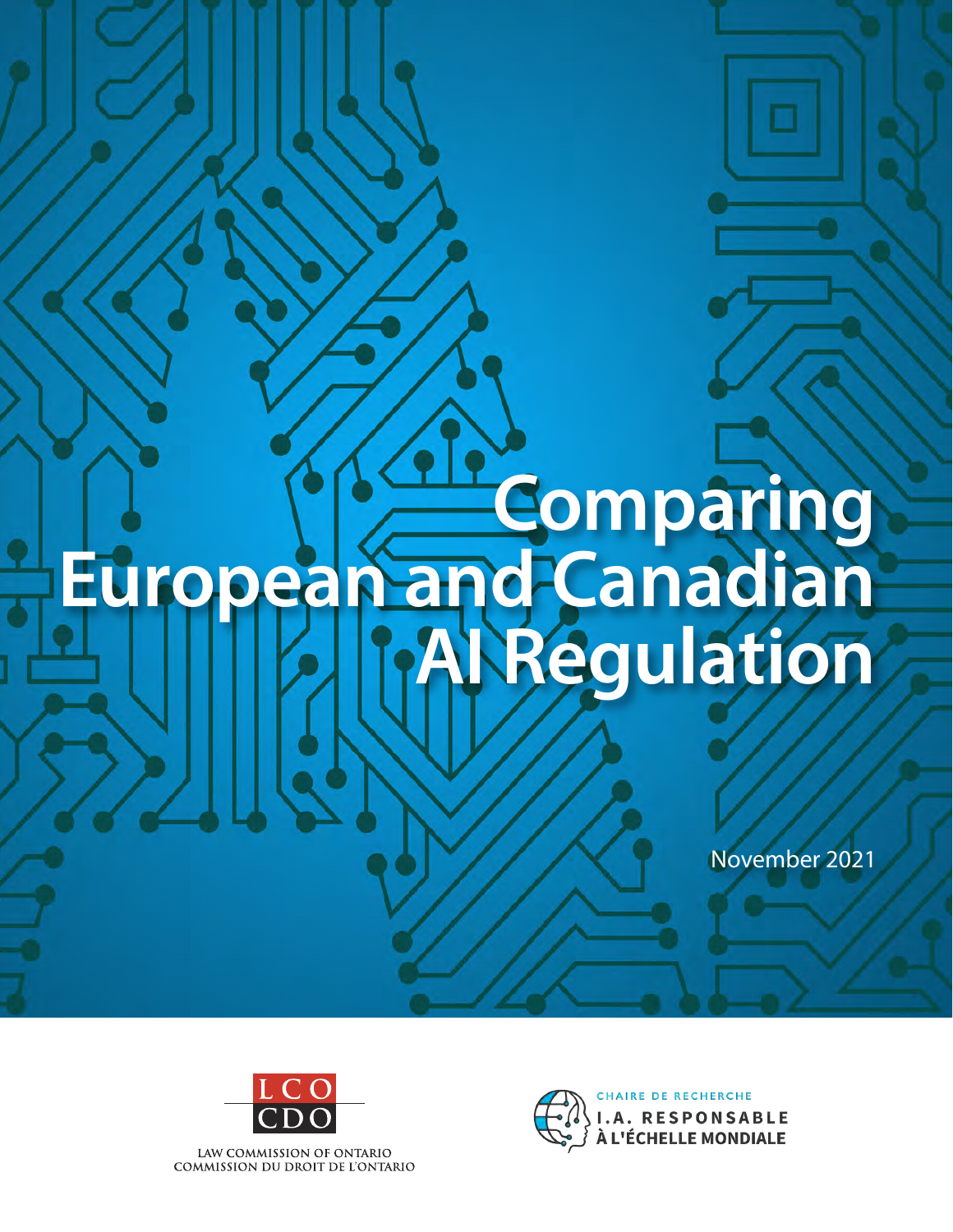# **CONTENTS**

| A DEEPER LOOK: COMPARING AND CONTRASTING THE CANADA ADM DIRECTIVE |  |
|-------------------------------------------------------------------|--|
|                                                                   |  |
|                                                                   |  |
|                                                                   |  |
|                                                                   |  |
|                                                                   |  |
|                                                                   |  |
|                                                                   |  |
|                                                                   |  |
|                                                                   |  |
|                                                                   |  |
|                                                                   |  |
|                                                                   |  |
|                                                                   |  |
|                                                                   |  |
|                                                                   |  |
|                                                                   |  |
|                                                                   |  |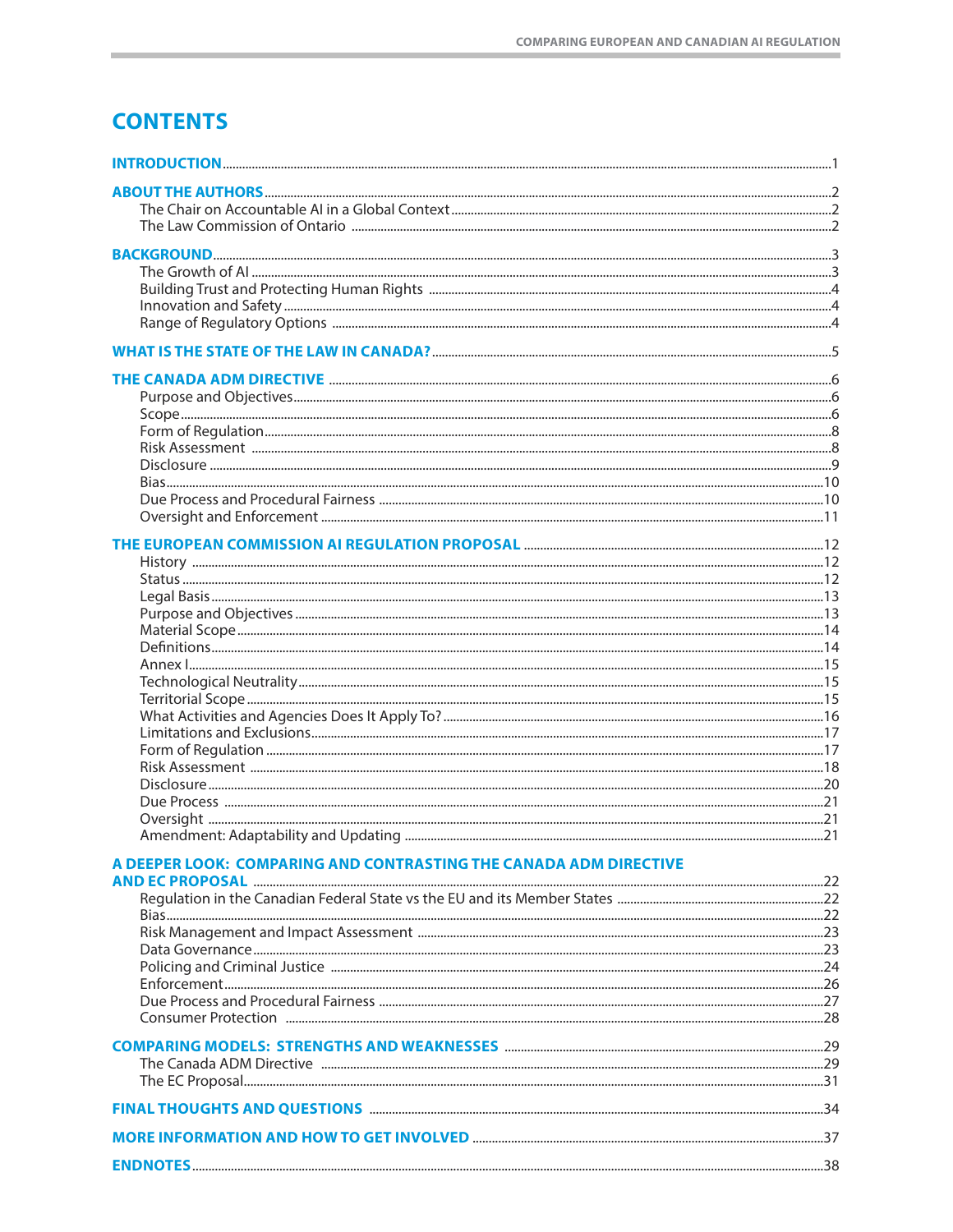# <span id="page-2-0"></span>**INTRODUCTION**

Regulation of AI and ADM systems has become a pressing issue in Canada and across the world. The Government of Canada's Directive on Automated Decision-making ("the Canada ADM Directive") is the most significant initiative to directly regulate AI and ADM in Canada to date. Many other governments, including the Government of Ontario, have begun to consider AI and ADM regulation as well.

The Law Commission of Ontario and others have noted that AI regulation is a complex undertaking that raises difficult and far-reaching questions and choices about the objective, form and substance of regulation. The LCO's Apr[il](#page-39-0) 2021 Issue Paper, Regulating AI: Critical Issues and Choices, identifies many of these issues and [c](#page-39-0)hoices.<sup>[1](#page-39-0)</sup>

Much has changed since the LCO's paper was published in April 2021. Most significantly, the European Commission has proposed a comprehensive set of rules to govern the use of AI and related technologies in the European [Union.2](#page-39-0) The European Commission's proposed AI rules ("the EC Proposal") is perhaps the most comprehensive and important international effort to regulate AI and related technologies to date. In many respects, the EC Proposal represents a very different approach to AI regulation than the Canada ADM Directive.

In this paper, the Law Commission of Ontario and the Research Chair on Accountable Artificial Intelligence in a Global Context have come together to address the following questions:

- How does the EC Proposal compare to the Canada ADM Directive?
- What are the strengths and weaknesses of each approach?
- What lessons can Canadian policymakers learn from the EC approach?

The paper will compare and contrast the Canada ADM Directive and EC Proposal from the perspective of key AI regulation issues, including the definition of AI, risk assessment, bias, disclosure, oversight and enforcement. The LCO and Research Chair on Accountable AI will not discuss the background to these issue[s](#page-39-0) in this paper, as each organization has written extensively about these topics elsewhere.<sup>[3](#page-39-0)</sup>

Our goal, rather, is to identify key regulatory choices, illuminate similarities and differences, and the strengths and weaknesses of each approach.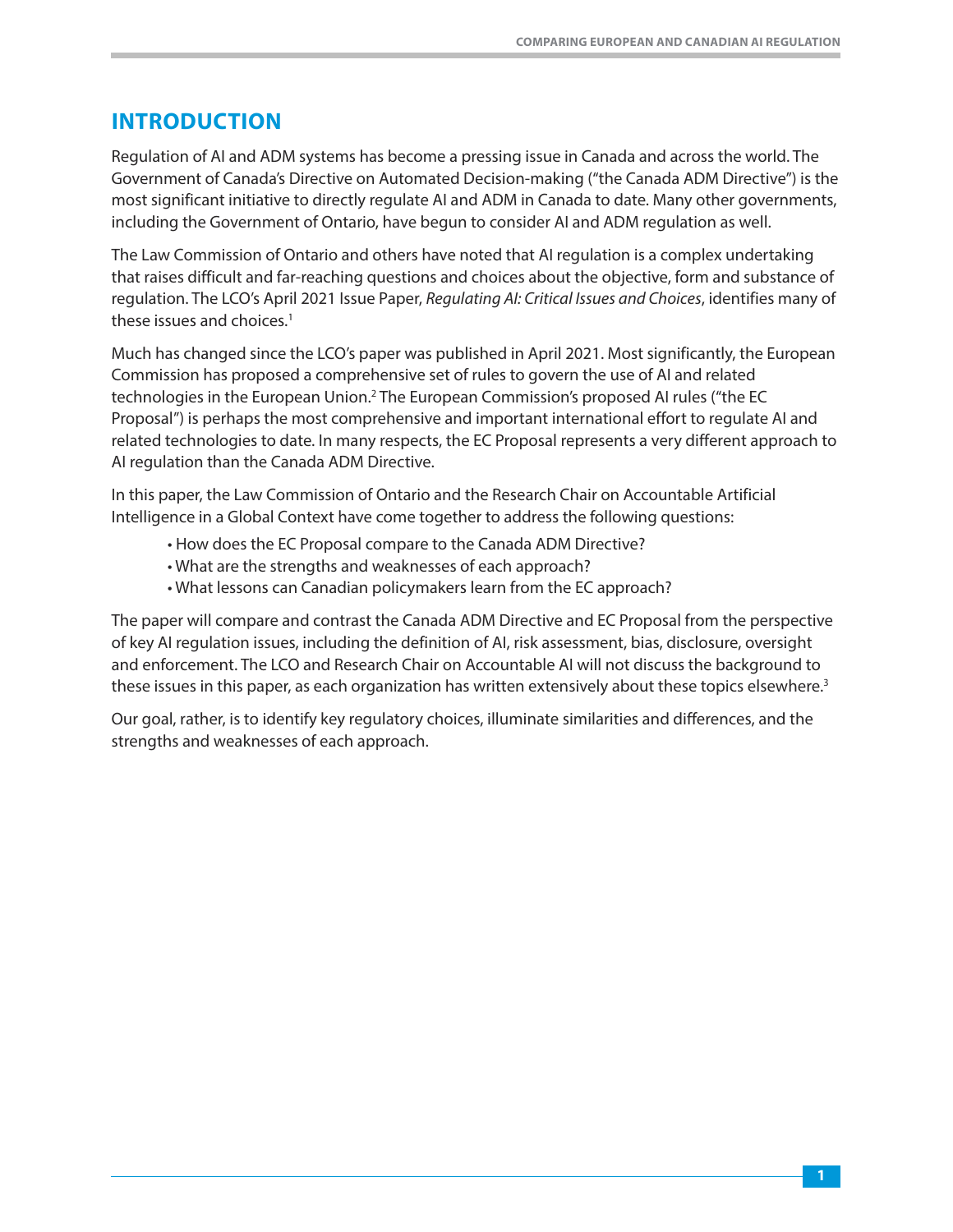# <span id="page-3-0"></span>**ABOUT THE AUTHORS**

#### **The Chair on Accountable AI in a Global Context**

The Research Chair on Accountable Artificial Intelligence in a Global [C](#page-39-0)ontext [4](#page-39-0) is led by Professor **Céline Castets-Renard** at the University of Ottawa, in the Civil Law Faculty. The Chair is coordinated by **Eleonore Fournier-Tombs**, Adjunct Professor at the University of Ottawa and data scientist. **Anne-Sophie Hulin** is a Post-Doctoral Researcher and **Claire Boine** is a Doctoral researcher within the Chair.

The Chair explores the social challenges of artificial intelligence (AI) from a legal perspective. The research work is related to social inequalities, with a focus on race, gender, and intersectionality. The Chair also studies inequalities between the Global North and South, and the deployment and design of AI in Africa. Finally, the Chair analyses an area that is still largely unexplored: the risks of AI on humanitarian actions, human rights, and international relations. The aim is to identify inequalities and promote technical and legal solutions to overcome them.

In addition to publishing theoretical analyses, the Chair also conducts action-research through its interdisciplinary center combining law and data science: the Inclusive Technology Lab, led by Eleonore Fournier-Tombs and the Data Trust Lab led by Anne-Sophie Hulin where technical tools are produced at the service of law and society.

Building on its team of experts on Canada, the E.U. and the U.S., as well as its team of external partnerships, the Chair conducts comparative legal and policy studies to guide legislators' action on AI and automated decision-making systems.

The unique and innovative nature of the Chair is due to two main factors: (1) interdisciplinarity combining law and data science in the fight against inequalities; and (2) the construction of a corpus of knowledge in a comparative law perspective on the contributions and limits of AI in the world and its social consequences, to inform policy making on the issue.

# **The Law Commission of Ontario**

The Law Commission of Ontario (LCO) is Ontario's leading law reform [a](#page-39-0)gency.5 The LCO provides independent, balanced and authoritative advice on complex and important legal policy issues. Through this work, the LCO promotes access to justice, evidence-based law reform and public debate.

 LCO reports are a practical and principled long-term resource for policymakers, stakeholders, academics and the general public. LCO's reports have led to legislative amendments and changes in policy and practice. They are also frequently cited in judicial decisions, academic articles, government reports and media stories.

This report is part of the LCO's ongoing [AI, ADM and the Justice System](https://www.lco-cdo.org/en/our-current-projects/ai-adm-and-the-justice-system/) project. The first phase of this project brings together policymakers, legal professionals, technologists, NGOs and community members to discuss the development, deployment, regulation and impact of AI and algorithms on access to justice, human rights, and due process. The LCO's project considers this technology in both the criminal and civil/administrative law justice systems. Completed initiatives within this project include:

- • [Regulating AI: Critical Issues and Choices.](https://www.lco-cdo.org/en/our-current-projects/ai-adm-and-the-justice-system/regulating-ai-critical-issues-and-choices/)
- LCO/Ontario Digital Service Workshop.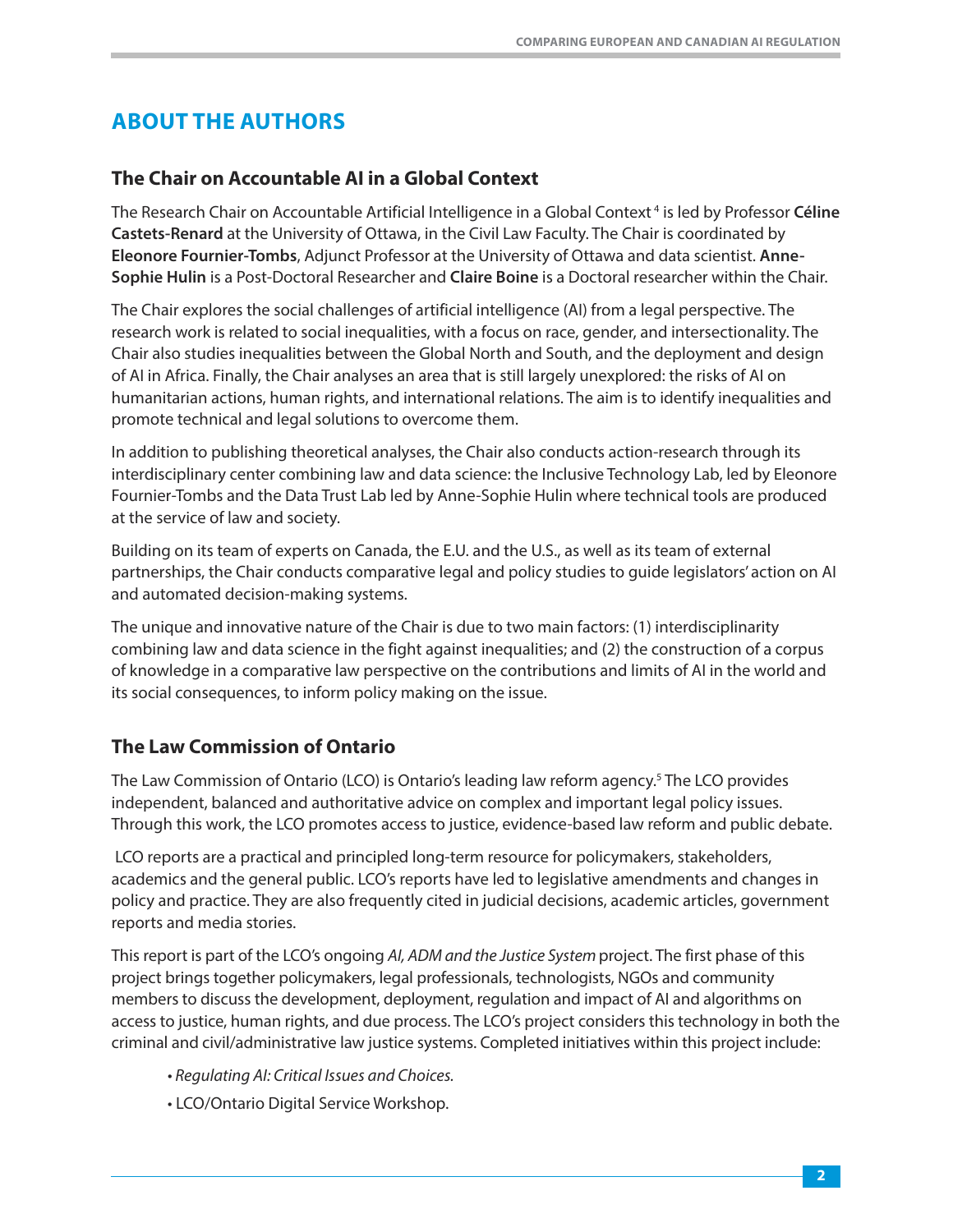- <span id="page-4-0"></span>• [The Rise and Fall of Algorithms in the American Justice System: Lessons for Canada.](https://www.lco-cdo.org/en/our-current-projects/ai-adm-and-the-justice-system/ai-in-criminal-justice-in-ontario/)
- LCO Forum on AI and ADM in the Civil and Administrative Justice System.
- LCO Forum on AI in Ontario's Criminal Justice System (with The Citizen Lab, Criminal Lawyers Association and the International Human Rights Program, Faculty of Law, University of Toronto).
- [AI, Automated Decision-Making: Impact on Access to Justice and Legal Aid](https://www.lco-cdo.org/wp-content/uploads/2019/06/LCO-ILAG-Paper-AI-Legal-Aid-and-Access-to-Justice-June-3-2019.pdf).
- [AI for Lawyers: A Primer on Artificial Intelligence in Ontario's Justice System](https://www.lco-cdo.org/en/our-current-projects/law-reform-and-technology/digitalrights-aiforlawyers/) with Element AI and Osgoode Hall Law School.
- Roundtable on Digital Rights and Digital Society with the Mozilla Foundation.

The LCO is also undertaking projects respecting protection orders, the [Last Stages of Life](https://www.lco-cdo.org/en/our-current-projects/improving-the-last-stages-of-life/), the [Indigenous Last Stages of Life](https://www.lco-cdo.org/en/our-current-projects/indigenous-engagement-for-last-stages-of-life/), and [environmental accountability.](https://www.lco-cdo.org/en/our-current-projects/environmental-accountability-rights-responsibilities-and-access-to-justice/)

# **BACKGROUND**

Artificial intelligence technologies in different areas of application, whether it is predictive analytics, natural language technologies, computer vision, robotics, or another area, have been used increasingly by governments and the private sector in the last decade. Today, AI is one of Canada's fastest growing industries, with [M](#page-39-0)ontreal and Toronto respectively having the highest concentration of deep learning start-ups [g](#page-39-0)lobally.<sup>6</sup> Both the Canadian government and industry have invested a significant amount of money over the last few years in the advancement of this sector, partnering to create innovation hubs, research chairs, and millions of dollars in grants. During the Covid-19 pandemic, many sectors that were severely hit by the crisis, such as the aviation industry in Montreal, used AI funding to retrain their staff and upgrade their technologies, to better prepare for a changing market. AI, however, is still an under-regulated sector, with a combination in Canada of applicable legal frameworks, ethics declarations and best practices covering parts of a very broad and complex technology. Globally, the European Commission was the first regulatory body to attempt a comprehensive legislation to address AI. Others will follow suit soon, selecting regulatory approaches that are best suited for their specific context.

# **The Growth of AI**

Currently, artificial intelligence touches most industries in Canada, spanning from health, to education, supply chains, manufacturing, and even culture. Originally developed as a concept by Alan Turing in the 1950s to bring complex calculations to machines in an approximation of human thinking, its potential has since increased due in large part to improvements in computing power and data storage. Machine learning, a sub-field of artificial intelligence, has notably incorporated learning components when models can be automatically updated to increase their accuracy.

Not only has Canada had a considerable impact on global innovation in AI, through its development of a vibrant start-up ecosystem, but it has also fostered several deep learning experts, attracting research centers from large US-based software companies such as Google, Microsoft and Facebook.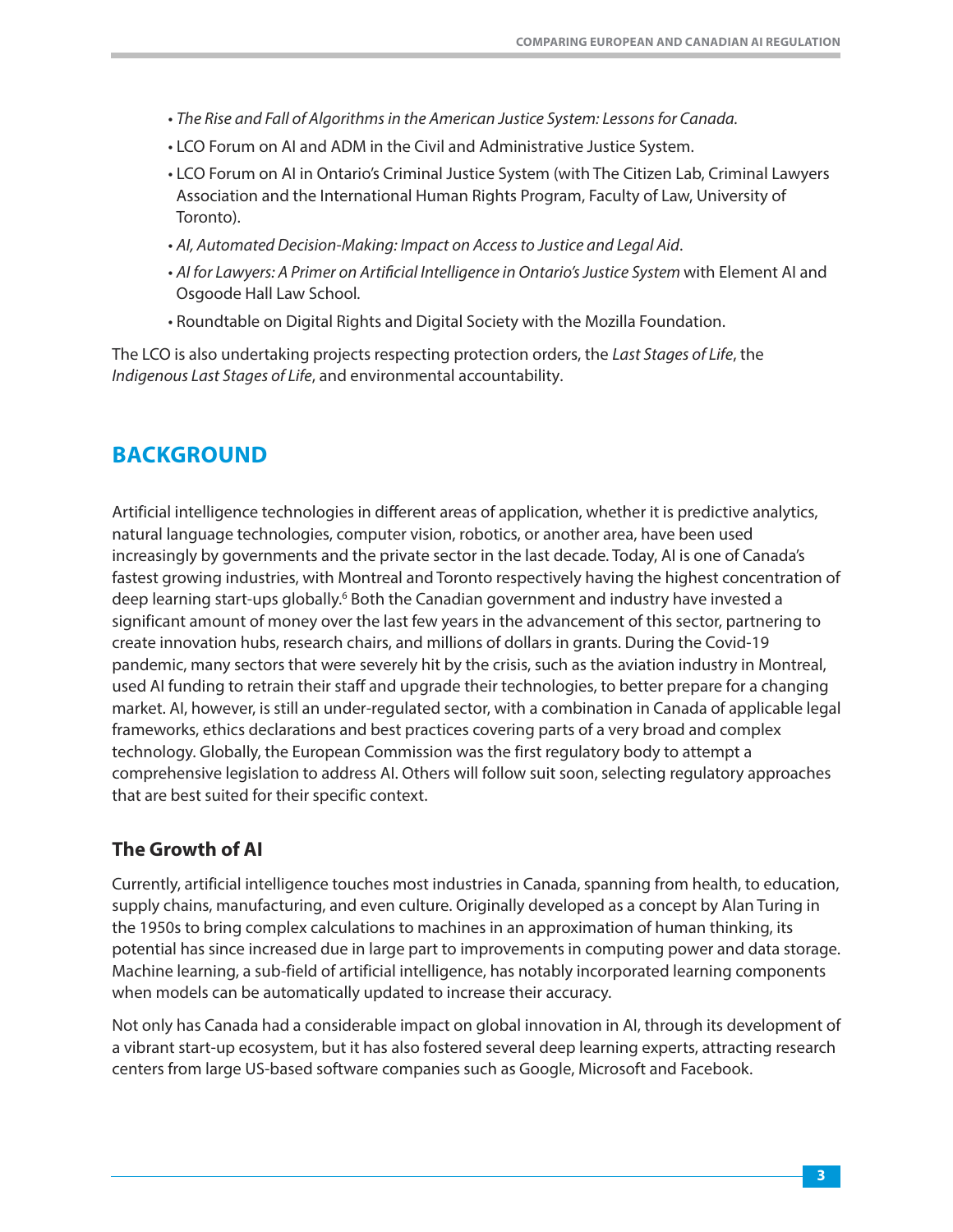## <span id="page-5-0"></span>**Building Trust and Protecting Human Rights**

Artificial intelligence technologies have had important societal impacts, for the good and the bad. While there have been enormous increases in speed and accuracy, from cancer detection, manufacturing optimization and content dissemination, there have also been serious concerns about data protection, biases and consent. The challenge for regulators around the world has therefore been to foster trusted artificial intelligence technologies for innovation while also protecting human rights.

In Canada, stakeholders in research and industry have collaborated to create important ethical frameworks that would aim to inform a [po](#page-39-0)ssible comprehensive legislation. These include the Montreal Declaration for [R](#page-39-0)esp[o](#page-39-0)nsible AI,<sup>7</sup> as well as the Toronto Declaration Protecting the Right to Equality in [M](#page-39-0)achine Learning.8

In the European Union, the Commission created a Digital Single [M](#page-39-0)arket,<sup>[9](#page-39-0)</sup> which aims to harmonize digital services in its 27 countries, to allow for interoperability of data and digital innovation. It has also appointed a high-level expert group on artificial intelligence (AI HLEG) to work on Ethics Guidelines for [T](#page-39-0)rustworthy AI.1[0](#page-39-0) Moreover, the European Commission presented a comprehensive legal framework on AI on April [2](#page-39-0)1, 2021.<sup>11</sup> The legislation is complemented by new rules on Machinery, which aim to adapt the safety rules of products to new AI developments. Together, the AI Law and the Machinery Law aim to increase the safety and fairness of models and machines for both public and industrial use.

#### **Innovation and Safety**

While legislation has sometimes been presented as a barrier to innovation, it should, to the contrary, foster innovation by ensuring its safety and appropriateness for the public, increasing the usefulness and trustworthiness of AI. Issues have arisen, often unintentionally, as effects of AI systems, such as discriminatory effects, inaccuracies, and errors, while products that lacked technical maturity were released to the public with little oversight. The government and private sector in Canada have invested heavily in AI research, and will now, it is hoped, begin to pivot towards securing those investments by ensuring that the technologies are trustworthy. To achieve this objective, it is likely that a more thorough approach to AI legislation in Canada, including the development of new legal frameworks, will be required.

# **Range of Regulatory Options**

There are several options from a regulatory [p](#page-39-0)erspective.<sup>1[2](#page-39-0)</sup> On the one hand, in the European Union, the initiative for regulation lies with the European Commission. It has chosen to propose new rules within the proposed regulation of April 21, 2021, and not just interpret existing ones. It has also decided to have a broad regulatory approach and not a sectoral approach, even if a double approach is pursued within this text. Finally, of the two possible legislative instruments, a regulation and a directive, the regulation has been chosen.

The United States, on the other hand, decided not to create new rules on AI, but rather maintain a sectoral approach. The Federal Trade Commission reminded the rules applica[bl](#page-39-0)e to consumer and credit law (Fair Credit Reporting Law), especially the Section 5 of the [F](#page-39-0)TC Act.13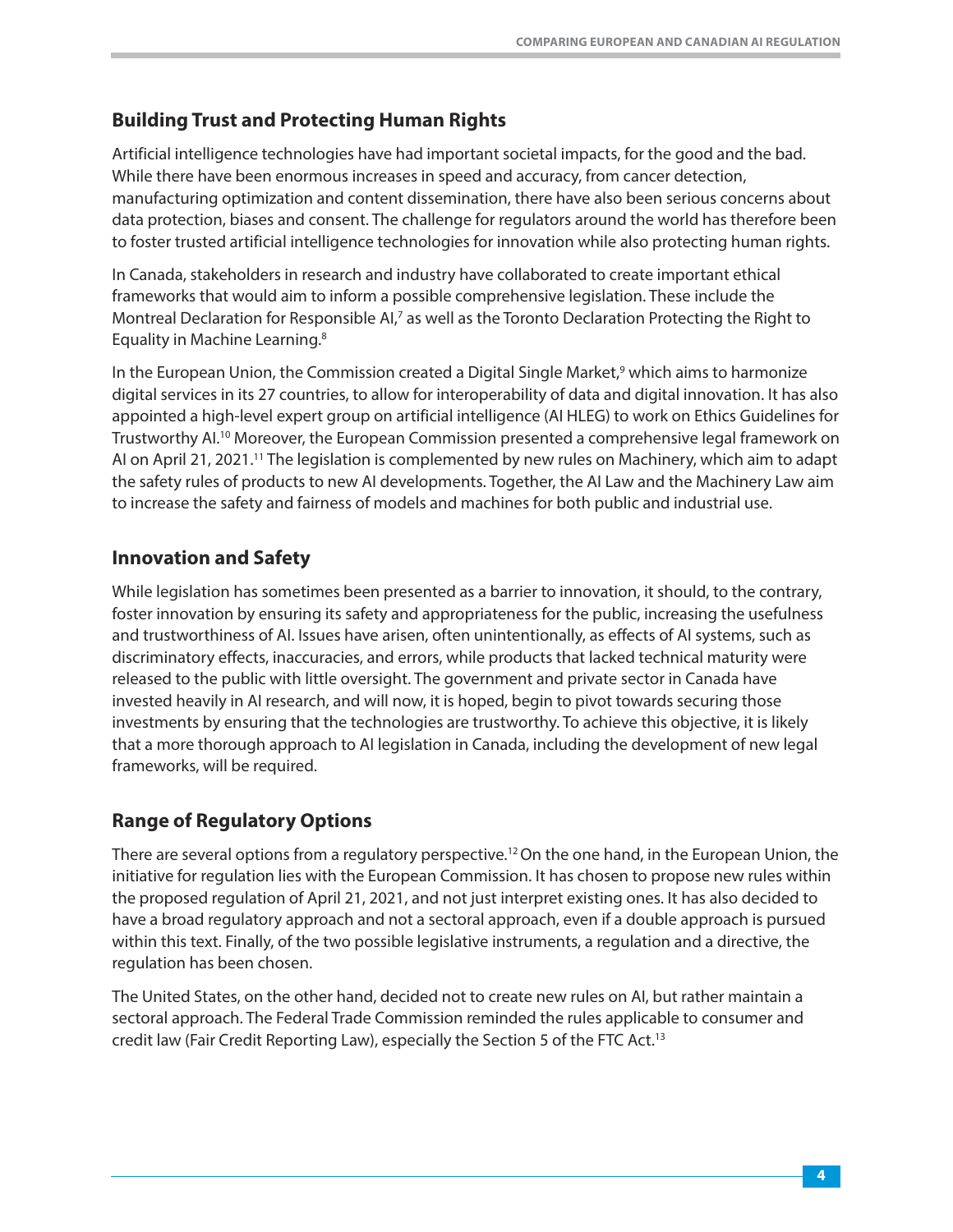# **WHAT IS THE STATE OF THE LAW IN CANADA?**

The only comprehensive effort to regulate AI and automated decision-making systems in Canada to date is the Government of Canada's Directive on Automated Decision-making ("the Canada ADM [D](#page-39-0)irective").1[4](#page-39-0) Many other governments, including the Government of Ontario, have begun to consider AI and ADM regulation, but have not yet passed or implemented comprehensive or dedicated regulations.

This is not to say that Canadian governments or policymakers have been inactive. For example, the Government of Canada has introduced Bill C-11, An Act to enact the Consumer Privacy Protection Act and the Personal Information and Data Protection Tribunal Act, which could have an impact on privacy protections and AI systems. Similarly, PL 64 in Québec on data protection include new provisions on automated decision-making. Finally, the Governm[e](#page-39-0)nt of Ontario has embarked on a major initiative to develop a "Trustworthy AI" framework in [O](#page-39-0)ntario.15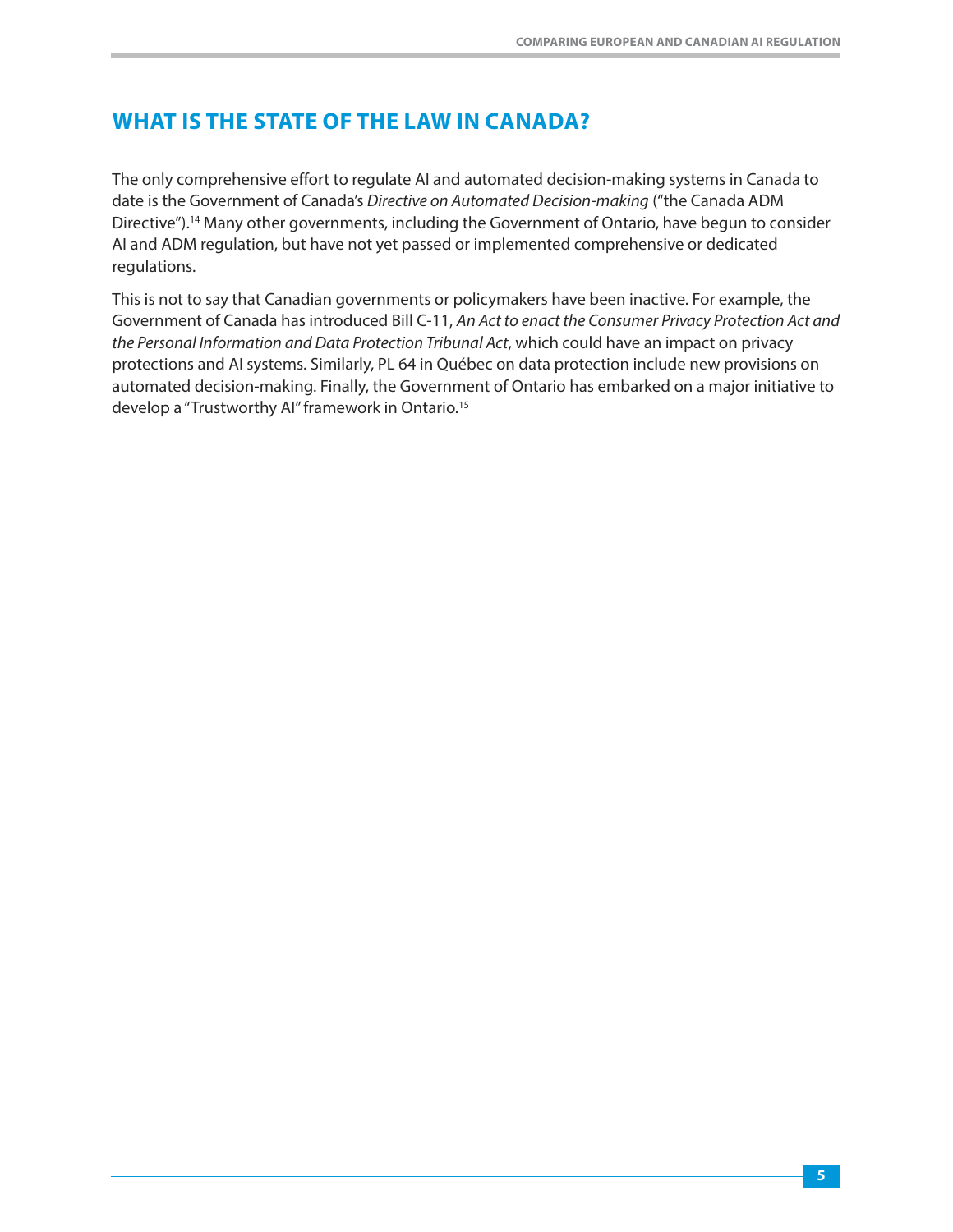# <span id="page-7-0"></span>**The Canada ADM Directive**

The Canada A[DM](#page-39-0) Directive was created following an important White Paper and limited public [c](#page-39-0)onsultations.16 The Directive applies "systems, tools, or statistical models used t[o r](#page-39-0)ecommend or make an administrative decision about a client of a federal government [de](#page-39-0)partment."17

The Canada ADM Directive requirements are linked to "core ad[m](#page-39-0)inistrative law principles such as transparency, accountability, legality, and procedura[l](#page-39-0) fairness"<sup>18</sup> and are divided into five categories or stages of use of automated decision-making[:](#page-39-0) 

- Performing an [Im](#page-39-0)pac[t A](#page-39-0)ssessment<sup>19</sup>
- $\cdot$  Transparency<sup>20</sup>
- [Q](#page-39-0)uality As[su](#page-39-0)rance<sup>21</sup>
- [R](#page-39-0)ecourse<sup>22</sup>
- $\cdot$  Reporting<sup>2[3](#page-39-0)</sup>

The Directive requires an algorithmic impact assessment for every automated decision-making system (ADM), including the impact on rights of individuals or communities.

The Canada ADM Directive came into force on April 1st[, 2](#page-39-0)020.<sup>24</sup>

#### **Purpose and Objectives**

The purpose of the Canada ADM Directive is set out in section 4, which states:

- 4.1.1. The objective of this Directive is to ensure that Automated Decision Systems are deployed in a manner that reduces risks to Canadians and federal institutions, and leads to more efficient, accurate, consistent, and interpretable decisions made pursuant to Canadian law.
- 4.2.2. The expected results of this Directive are as follows:
- 4.2.1. Decisions made by federal government departments are data-driven, responsible, and comply with procedural fairness and due process requirements.
- 4.2.2. Impacts of algorithms on administrative decisions are assessed and negative outcomes are reduced, when encountered.
- 4.2.3. Data and information on the use of Automated Decision Systems in federal institutions are made available to the public, where appropriate.

#### **Scope**

Unlike the proposed EC AI rules, the Canadian Canada ADM Directive is very limited in scope. Most significantly, the Canadian Canada ADM Directive is not a rule of general application governing all, or even most, AI, automated decision-making and related systems across Canada. Rather, the scope of the Canada ADM Directive is limited to a restricted class of systems and activities within the Canadian federal government.

Section 5 of the Canadian Canada ADM Directive states that:

5.1. This Directive applies only to systems that provide external services as defined in the Policy on Service and Digital.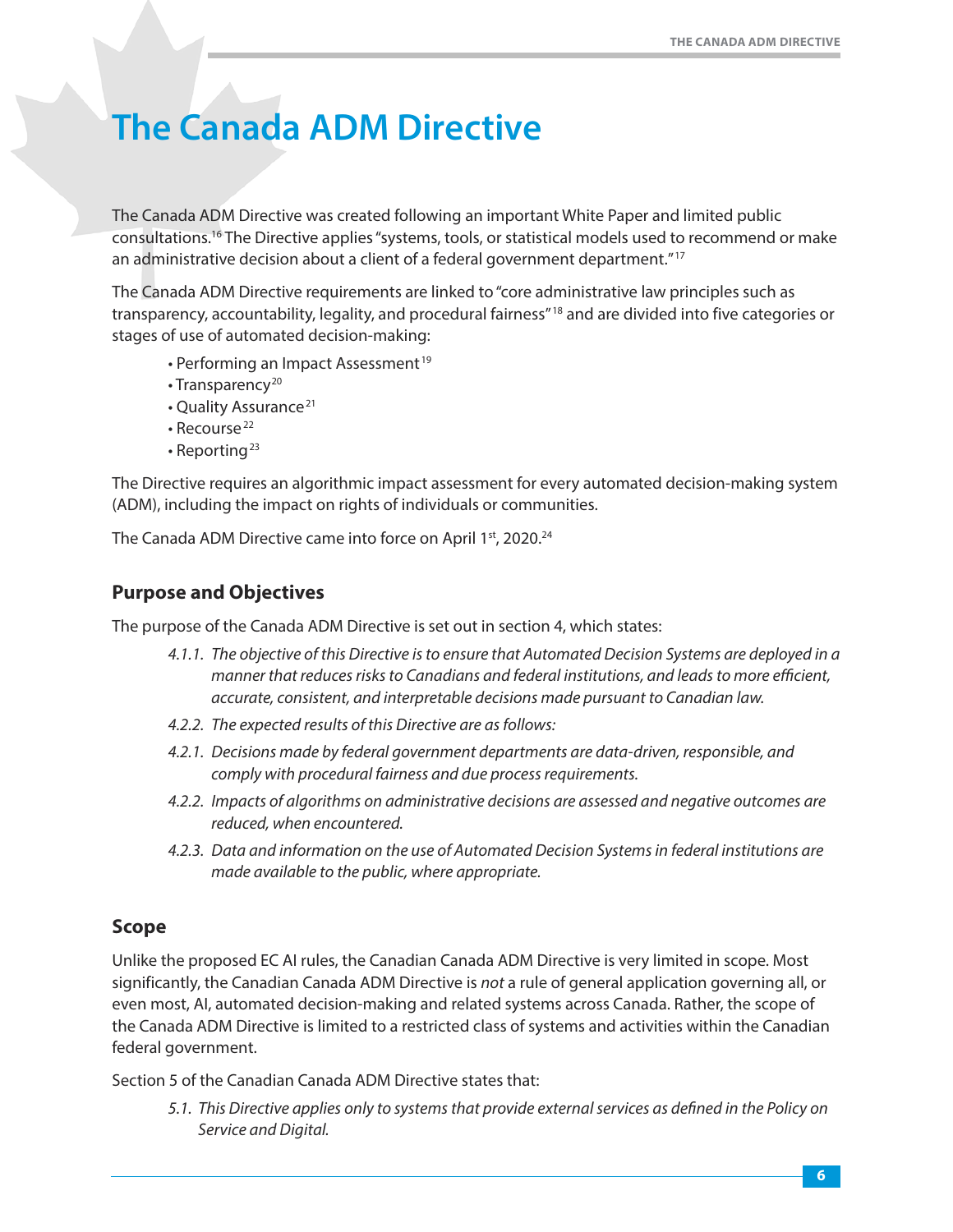- 5.2. This Directive applies to any system, tool, or statistical models used to recommend or make an administrative decision about a client.
- 5.3. This Directive applies only to systems in production, and excludes Automated Decision Systems operating in test environments.
- 5.4. As per the Policy on Service and Digital, this Directive does not apply to any National Security Systems.
- 5.5. This Directive applies to any Automated Decision System developed or procured after April 1, 2020.

The Directive's scope and application are thus subject to a number of important exceptions and limitations:

Most significantly, the Canada ADM Directive only regulates systems in the federal government and federal agencies. It does not apply to systems used by provincial governments, municipalities, or provincial agencies such as police services, child welfare agencies and/or many other important public institutions. Nor does the Canadian Canada ADM Directive apply to private sector AI or ADM systems.

Further, the Canada ADM Directive only applies to "any system, tool, or statistical models used to recommend or make an administrative decision about a client." Although seemingly broad, Professor Teresa Scassa reminds us why we must also consider the impact of systems that are outside of formal definitions:

[The Canada ADM Directive] focusses on decision-making…[It] is important to retain sight of the fact that there may be many more choices/actions that do not formally qualify as decisions and that can have impacts on the lives of individuals or [co](#page-39-0)mmunities. These fall outside the [Directive] and remain without specifi[c g](#page-39-0)overnance." <sup>25</sup>

Even within the federal sphere, the extent of the limitations on the Canada ADM Directive are significant. For example, the Canada ADM Directive does not govern:

- Systems that support government non-administrative decisions and/or decisions that are not "about a client."
- Systems could be deployed in the criminal justice system or criminal proceedings.
- National security applications are explicitly exempt from the Directive,<sup>26</sup> as are the Offices of the Auditor General, the Chief Electoral Officer, t[he](#page-40-0) Information Commissioner of Canada and the Privacy Commissioner of Canada an[d o](#page-40-0)thers.<sup>27</sup>
- Several agencies, crown corporations, and Agents of Parliament that outside the core federal public service may enter into agreements w[ith](#page-40-0) the Treasury Board to adopt the Directive's requirements but are not required t[o d](#page-40-0)o so.28
- Systems that do not "provide external [s](#page-40-0)ervices." 2[9](#page-40-0)
- Systems that were in "production" prior to the time the Directive came into [e](#page-40-0)ffect.<sup>3[0](#page-40-0)</sup>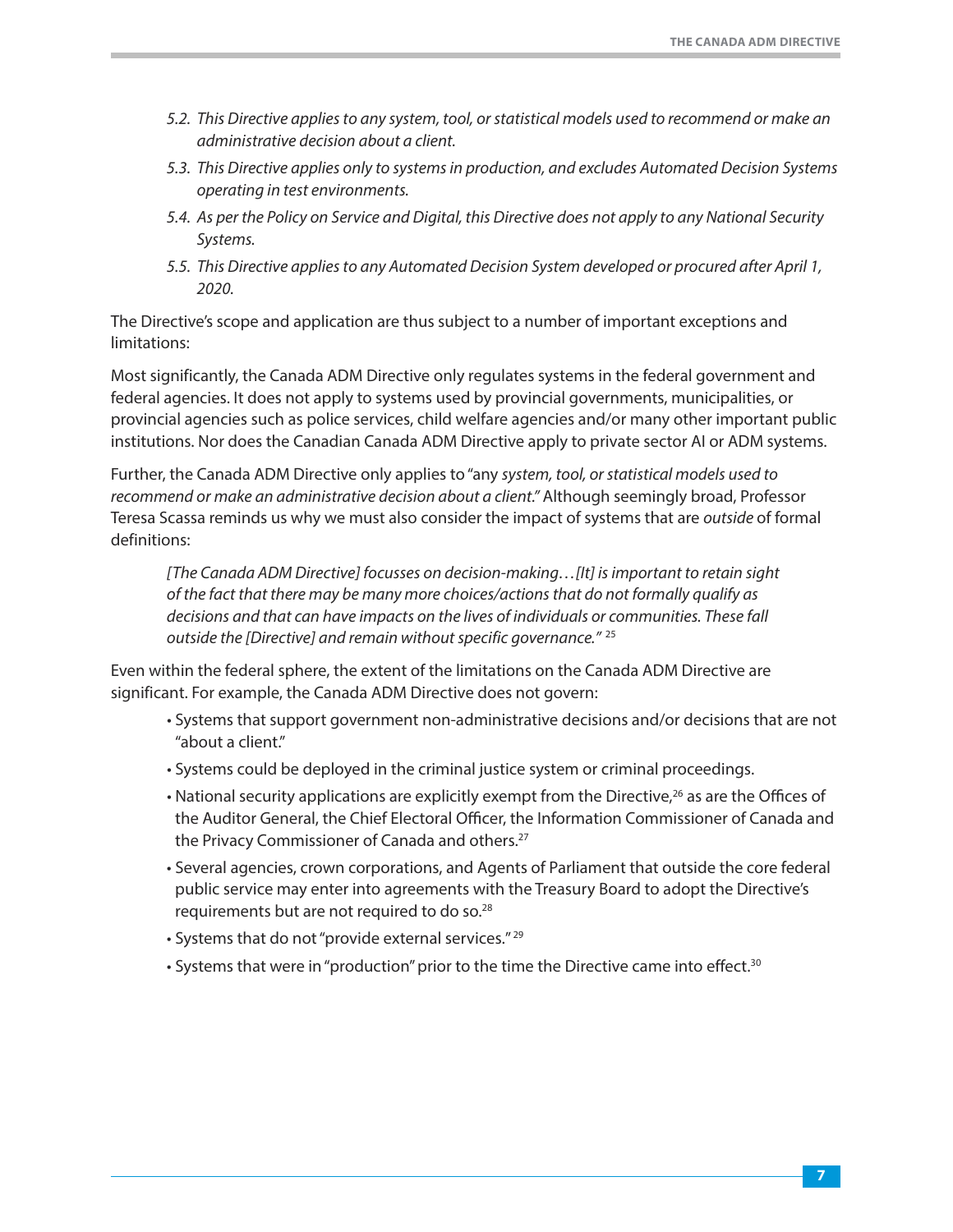#### <span id="page-9-0"></span>**Form of Regulation**

The Canada ADM Directive does not have the legal status of a statute or a regulation. Nor is it a voluntary, self-assessing "ethical AI" guideline or best practise. Rather, the Directive falls somewhere in between. As Professor Teresa Scassa notes in her paper analyzing the Directive,

While directives are important policy documents within the federal government, and while there are accountability frameworks to ensure compliance, the requirements to comply with directives are internal to government, as are t[h](#page-40-0)e sanctions. Directives do not create actionable rights for individuals [o](#page-40-0)r organizations.<sup>31</sup>

#### **Risk Assessment**

The Canada ADM Directive is a risk-based governance model.

The Canada ADM Directive establishes four levels of risk, judged by the impact of an automated decision determined after an Algorithmic Impact Assessment (discussed below). The Directive then establishes requirements for each impact level, including greater or lesser levels of:

- Notice before ADM decisions and explanations after ADM decisions
- Peer review.
- Employee training; a[nd,](#page-40-0)
- Huma[n i](#page-40-0)ntervention.32

In this manner, the Canada ADM Directive effectively establishes a sliding-scale of requirements and due diligence depending on the level of risk identified.

The Algorithmic Im[pa](#page-40-0)ct Assessment (AIA) tool is to help federal officials assess and determine the impact of [a s](#page-40-0)ystem.<sup>33</sup>

Significantly, the Directive establishes baseline requirements that apply to all ADM systems, regardless of their impact level, $34$  including:

- Access, diligence, testing and auditability requirements for licensed software.
- Release of custom source code that is owned by the Government of Canada.
- Quality assurance and monitoring requirements, including:
	- –Testing "before launching into production…[to ensure ADM syste[ms\] are "tested f](#page-40-0)or unintended data biases and other factors that may unfairly impact outcomes." 35;
	- Monitoring "outcomes of ADM Systems to safeguard [against uninten](#page-40-0)tional outcomes and verify compliance with institutional and program legislation."<sup>36</sup>;
	- Validating the quality of data collected and used.
	- Consultations with government legal services to ensure the use of the ADM complies with applicable laws.
	- Providing indi[viduals with "](#page-40-0)recourse options that are available to challenge the administrative decision"<sup>37</sup>; and,
	- Reporting information on effectiveness and efficiency.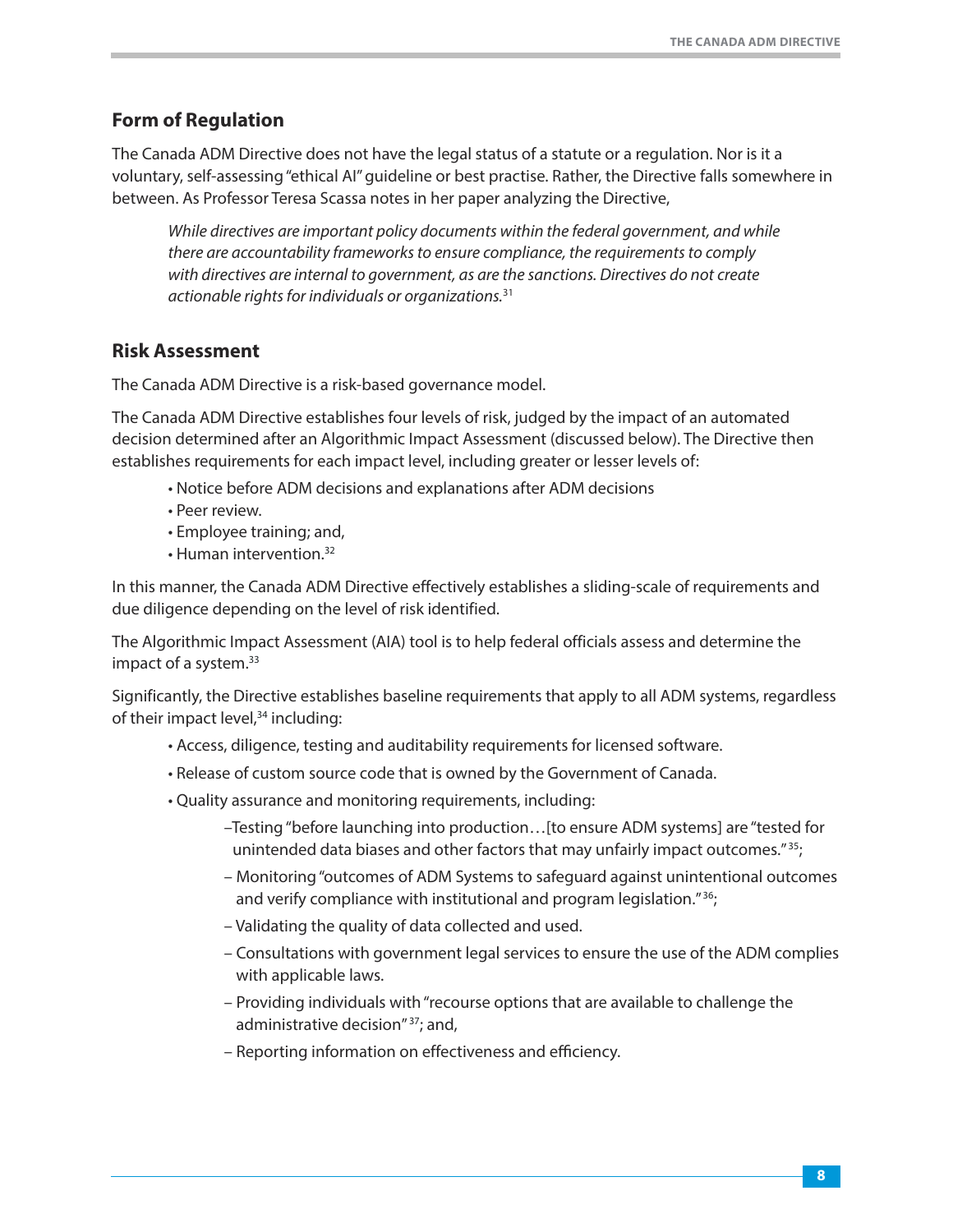<span id="page-10-0"></span>The Directive requires an Algorithmic Impact Assessment for every automated decision-making system within the Directive's scope, including an assessment of "the impact on rights of individuals or commun[iti](#page-40-0)es." The Directive further requires that Algorithmic Impact Assessments be released [p](#page-40-0)ublicly.38

The AIA is a fundamental component of the Canada ADM Directive. The AIA asks persons or organizations considering an ADM system to address app[ro](#page-41-0)ximately 60 questions designed to evaluate the appropriate risk level for a [p](#page-41-0)roposed system.<sup>39</sup> The questions address issues such as project details, the impact of a system and proposed mitigation measures. Once responses to these questions have been input into the AIA, a report is produced indicating the proposed systems' Impact Level and associated requirements for peer review, notice, explanation, and other factors. A final version of the AIA is then required to be publicly posted on Government of Canada websites or as may be required by the Canada ADM Directive on Open Government.

Questions set out in the AIA include the following:

- Capabilities of system?
- Factor(s) motivating introduction of automation into decision-making process?
- Is project is area of intense public scrutiny and/or frequent litigation?
- Are clients in the relevant "line of business particularly vulnerable?"
- Are stakes of decisions very high?
- Will project have major impacts on numbers of staff or their rolls?
- Will project require new policy authority?
- Whether algorithm used is a (trade) secret?
- Whether the algorithmic process is difficult to interpret or explain?
- Will system assist or replace human decision-maker?
- Impact of system on the rights and freedoms of individuals, the health and well-being of individuals, the economic interests of individuals, and the ongoing sustainability of an environmental ecosystem?
- Is impact reversible and how long will impact last?
- Who collected data?
- De-risking and mitigation data quality measures, including existence of "documented processes in place to test datasets against biases and other unexpected outcomes."
- De-risking and mitigation procedural fairness measures, including audit trails.
- Is system capable of producing reasons for its decisions/recommendations when required?
- "Recourse process" planned or established for clients that wish to challenge the decision?
- Human override of system decisions?

#### **Disclosure**

The Canada ADM Directive includes a mandatory disclosure requirement. Government agencies are required to provide notice on websites when d[ec](#page-40-0)isions will be made by or with the assistance of AI or ADS, regardless of the a[pp](#page-40-0)licable [i](#page-40-0)mpact level;<sup>40</sup> those notices must be in plain language and prominentl[y d](#page-40-0)isplayed.41 Agencies are similarly required to provide meaningful explanations of their ADS-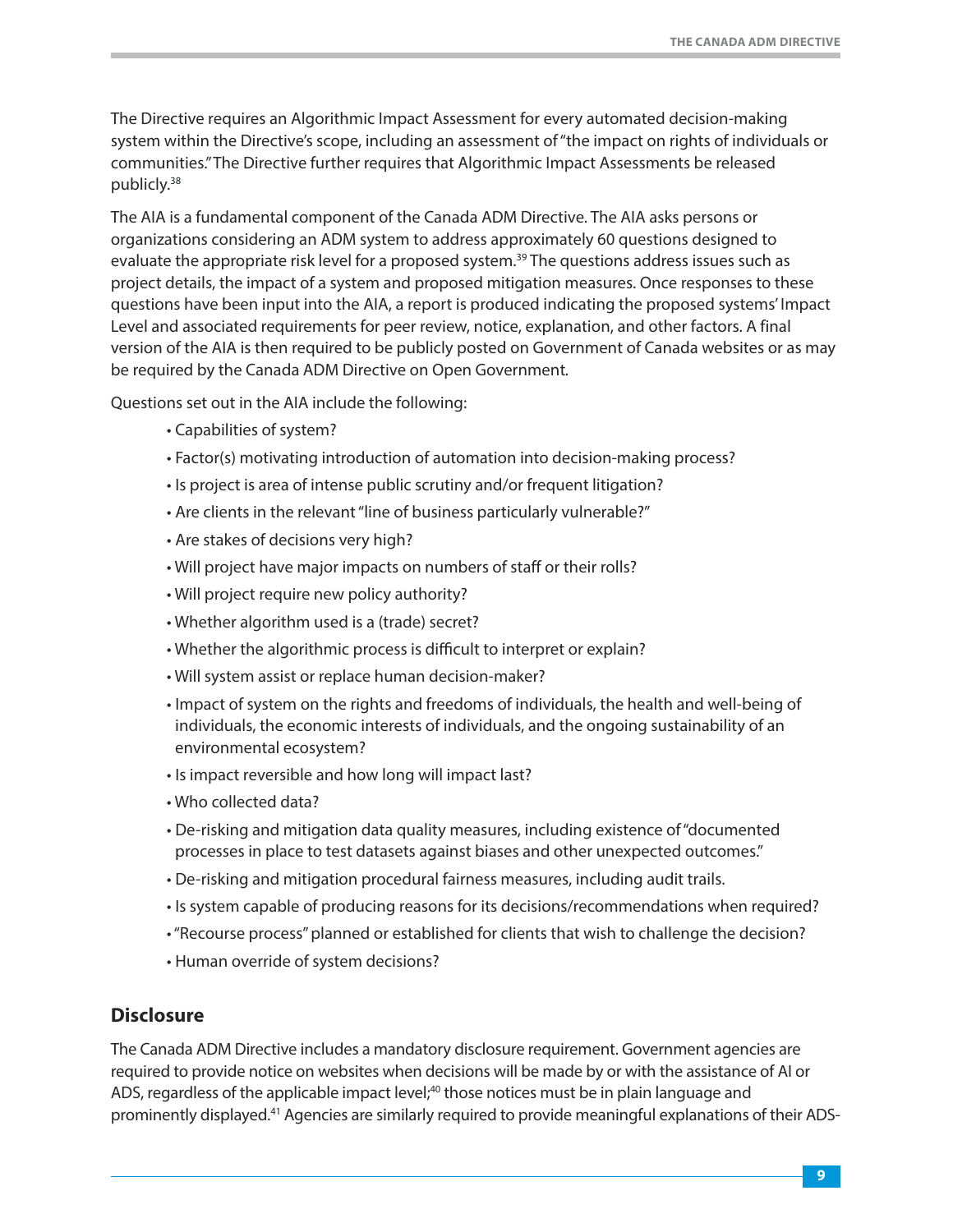<span id="page-11-0"></span>informed decisions to affecte[d i](#page-40-0)ndividuals.<sup>42</sup> In addition, for ADS with Impact Levels of III or IV, agencies must "publish documentation on relevant websites about how the [ADS] works, in plain language.

#### **Bias**

The Canada ADM Directive does not explicitly require AI or ADM systems to comply with the Charter or Canadian human rights legislation. Rather, the Directive states that its objective is to:

…ensure that Automated Decision Systems are deployed in a manner that reduces risks to Canadians and federal institutions, and leads to more effi[cie](#page-40-0)nt, accurate, consistent, and interpretable decisions made pursuant t[o C](#page-40-0)anadian Law.<sup>43</sup>

By way of contrast, the Canada [AD](#page-40-0)M Directive is explicit about the requirement to comply with "administrative la[w p](#page-40-0)rinciples." 44 The Directive further states that its expected results are that

Decisions made by federal government departments are data-dri[ve](#page-40-0)n, responsible, and complies with procedural fairness and due proces[s](#page-40-0) requirements.<sup>45</sup>

The Canada ADM Directive also explicitly requires the developers of all federal AI systems to [co](#page-40-0)nsult with government legal services to ensure the use of the ADM comply with "applicable[" la](#page-40-0)ws.<sup>46</sup>

#### **Due Process and Procedural Fairness**

The Canada ADM Directive explicitly states that an objective of Directive is that "[d]ecisions made by federal government department[s](#page-40-0) are data-driven, responsible, and compl[y] with procedural fairness and due proces[s r](#page-40-0)equirements."47 For example, the Directive states that a government department using an ADM system must

- Provide "notice on relevant websites that the decisio[n r](#page-40-0)endered will be undertaken made in whole or in part by an Automate[d D](#page-40-0)ecision System."<sup>48</sup>
- [P](#page-40-0)rovide ["a](#page-40-0) meaningful explanation to affected individuals of how and why the decision was made." 49
- Provide "clients with any appl[ic](#page-40-0)able recourse options that are available to them to challenge the administrative [d](#page-40-0)ecision." <sup>50</sup>

The Directive further notes that

Procedural fairness is a guiding principle of government and quasi-government decisionmaking. The degree of procedural fairness that the law requires for any given decision-making process increase[s o](#page-40-0)r decreases with the significance of that decision and its impact on rights an[d i](#page-40-0)nterests.<sup>51</sup>

The administrative law-orientation of the Directive is confirmed in the AIA, which includes questions such as

- Will the audit trail identify the authority or delegated authority identified in legislation?
- Will the system provide an audit trail that records all the recommendations or decisions made by a system?
- Will the audit trail show who the authorized decision maker is?
- Will the system be able to produce reasons for its decisions or recommendations when required?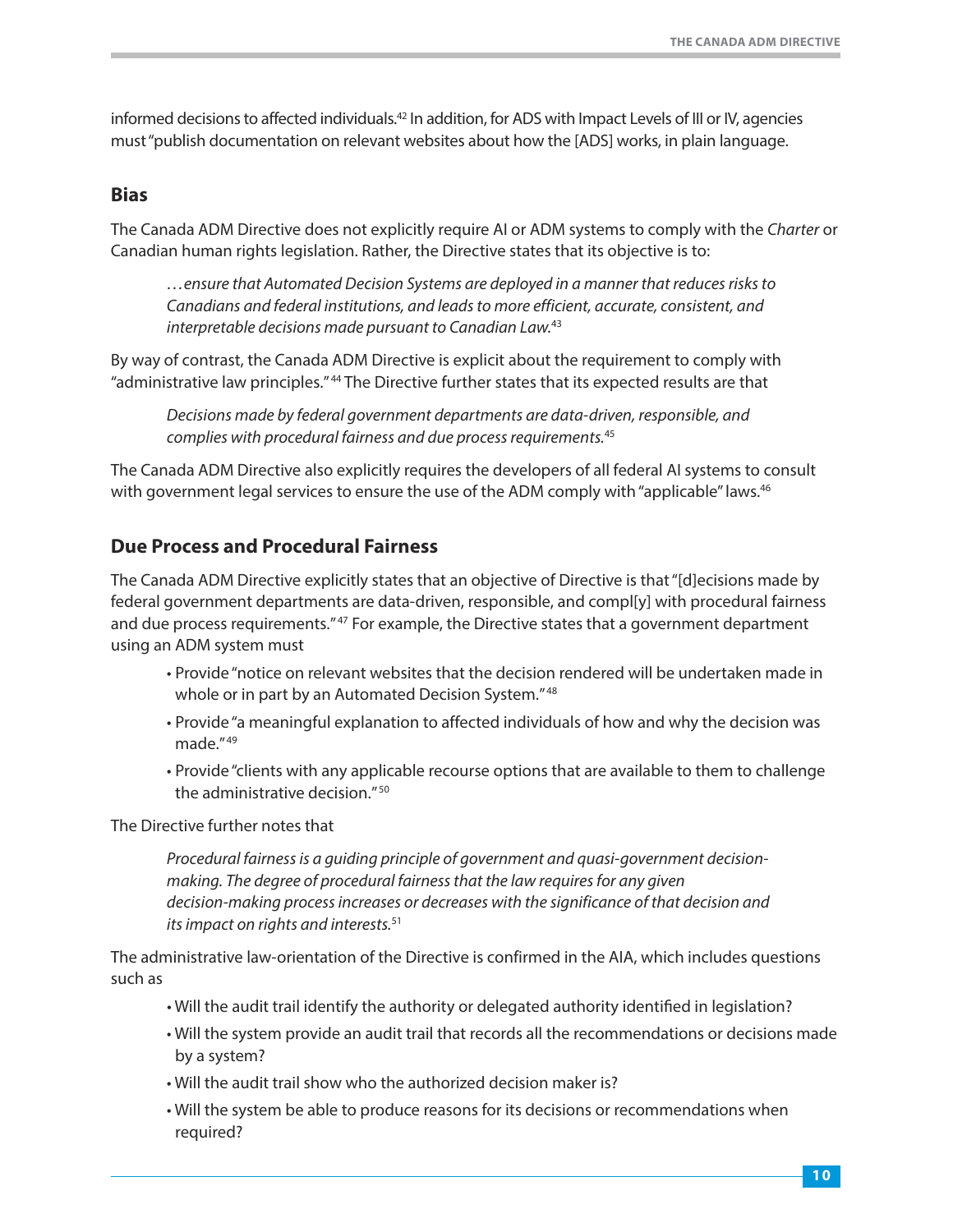- <span id="page-12-0"></span>• Will there be a recourse process planned or established for clients that wish to challenge the system?
- Will the system enable human override of syste[m d](#page-40-0)ecisions?<sup>52</sup>

#### **Oversight and Enforcement**

The Canada ADM Directive permits external, independent review, but does not require it. Rather, the Directive requires "peer review" for systems determined to be Levels II to IV on its impact assessment scale. The extent of the peer review depends upon the identified risk of the system. An ADM system with a "moderate" impact (Level II) must be peer reviewed by at least one expert. Systems with a potentially "very high impact" (Level IV) must include at least two experts. Independent review is possible, but not guaranteed as the Directive states that experts can include "specialists internal to government," academics, representatives from an NGO, from a "third-party vendor", or an expert from an advisory board established by the federal Treasury Board.

The Directive also requires the monitoring of outcomes of ADS for decisions for all systems, irrespective of the level of impact, "on an ongoing basis to safeguard against unintentional outcomes".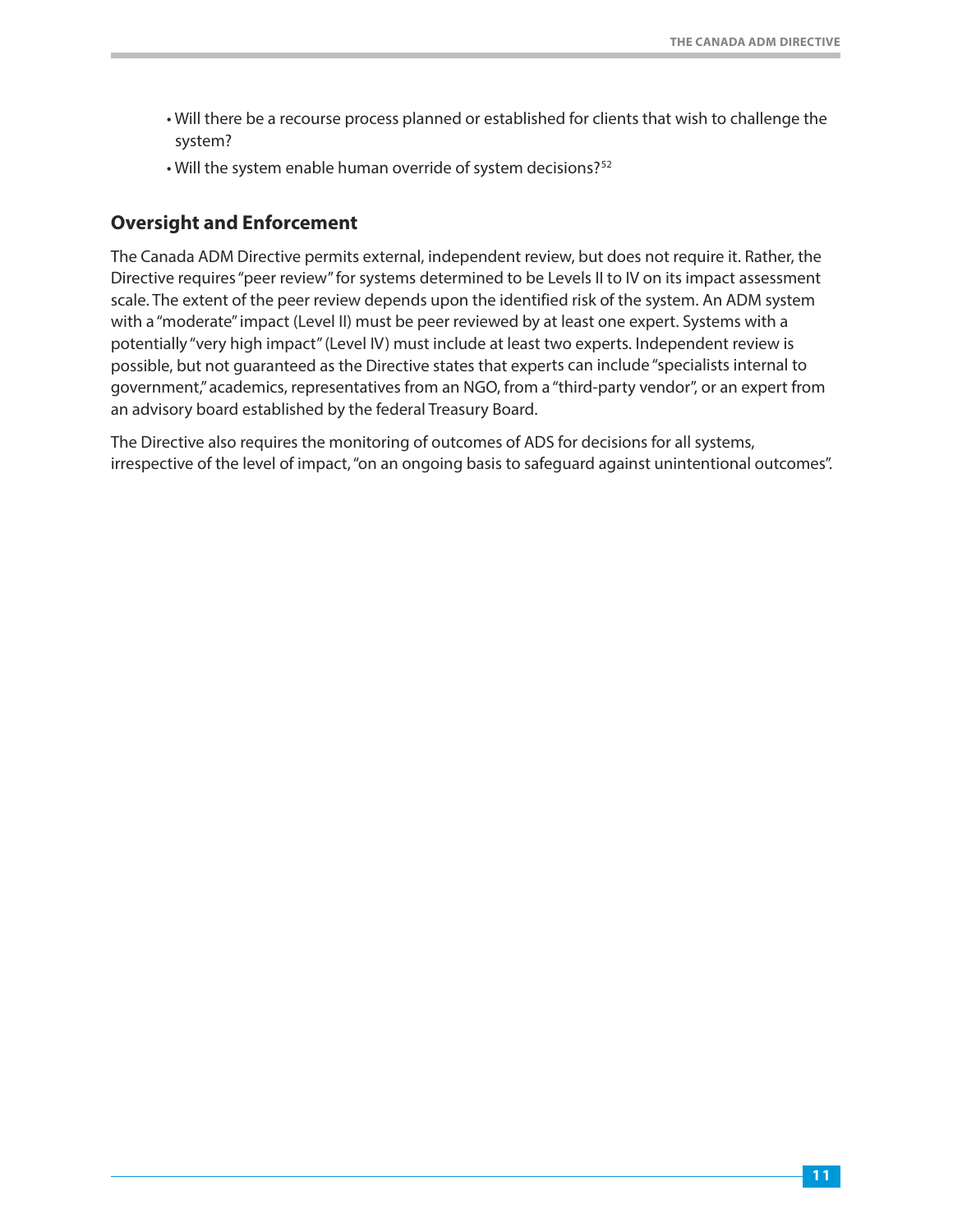# <span id="page-13-0"></span>**The European Commission AI Regulation Proposal**

# **History**

The European Commission has already invested in research and innovation and created a Digital Single Market[.53](#page-40-0) For instance, the GDPR (General Data Protection Regulation) has been enacted in this context[.54](#page-40-0) The European Commission presented new AI binding rules on April 21st, 2021[.55](#page-40-0) The new Coordinated Plan with Member states<sup>56</sup> seeks to strengthen AI uptake, investment and innovation across the EU. The new rules on Machinery<sup>57</sup> will complement this approach by adapting safety rules of robotic products integrating AI. While the AI Regulation will address the safety risks of AI systems, the new Machinery Regulation will ensure the safe integration of the AI system into the overall machinery.

The first step was the publication of the European AI strategy in 2018 under the former European Commission chaired by Jüncker. The High-Level Expert Group on Artificial Intelligence developed guidelines for trustworthy AI in 2019, and an assessment list for trustworthy AI in 2020. These guidelines only contained ethical principles, but the Expert Group was already calling for the development of a legal framework.

Then, under the new presidency of Ursula von der Leyen, the European Commission continued its work by publishing a White Paper in February 2020 in which it set out its vision for "AI in Europe: an ecosystem of excellence and trust", announcing the rules published in April 2021. Three years have therefore passed between the publication of the Strategy and the proposed regulation.

A public consultation on the AI White Paper was initiated between February and June 2020 to invite citizens and stakeholders to provide input on the next policy and regulatory steps for artificial intelligence.

The final report was published in November 2020 and indicates that the consultation received broad participation from around the world. It attracted 1,250 contributions through an online survey. 84% of the contributions came from the EU Member States. Other responses came mainly from the UK, US, Switzerland, Norway, Japan, India, Turkey, and China. Four hundred and fifty position papers were also submitted during the consultation. Additional stakeholder workshops and events were organized.

# **Status**

A regulation is the binding model that leaves the least flexibility to the Member States. Directives lay down certain results that must be achieved but each Member State is free to decide how to transpose directives into national laws (binding but indirect effect). On the contrary, regulations have binding legal force inside every Member State and enter into force on a set date in all the Member States without the need to translate the regulation into national law. A single norm therefore applies in principle to the entire European Union when the choice of a regulation is made (direct and binding effect).

Regarding the legislative process, the European Commission regulation on AI is still a proposal which needs to be approved in the same words by the Council of the European Union and European Parliament to become law.<sup>58</sup> Given that European law is constructed in a co-legislative process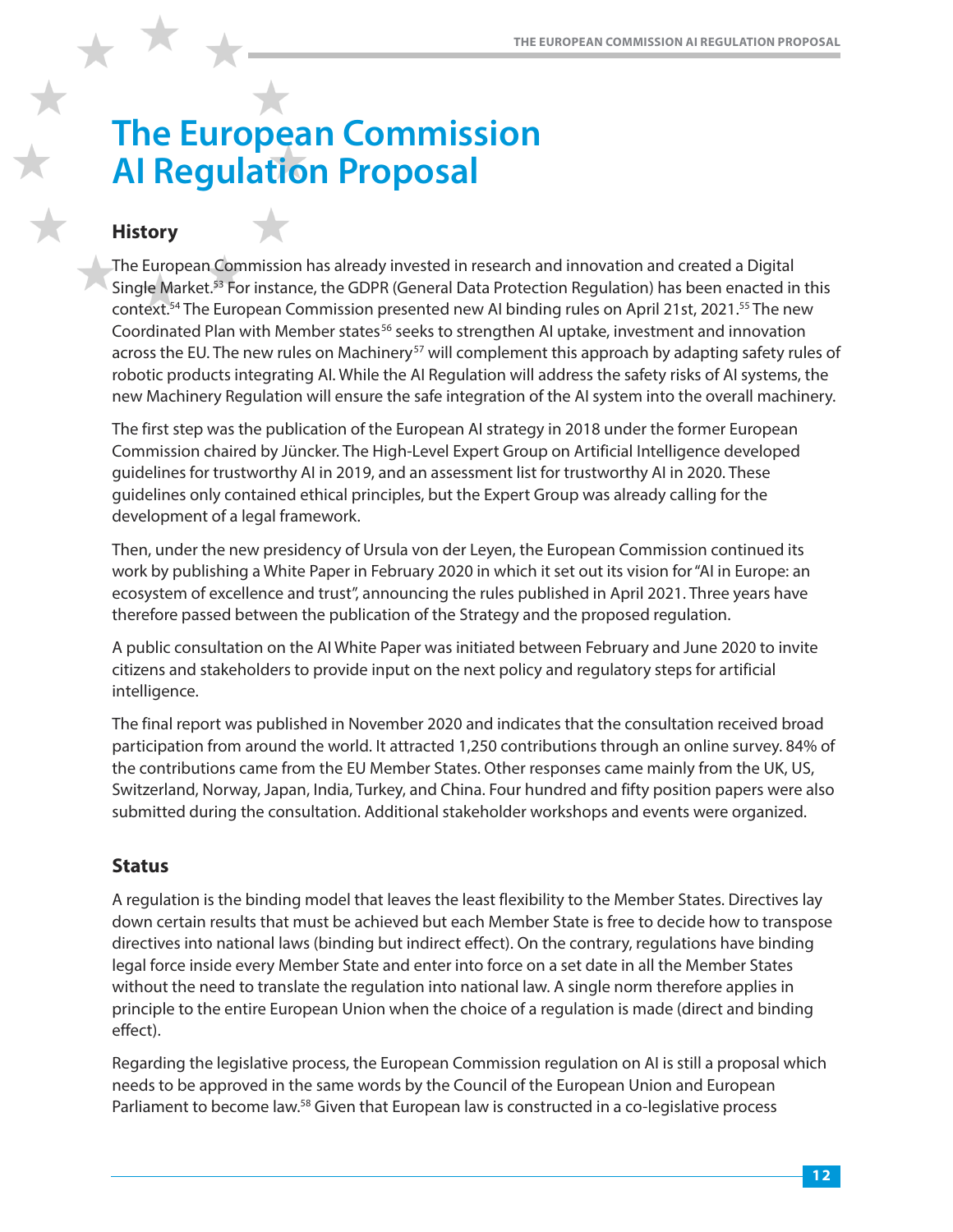<span id="page-14-0"></span>involving three institutions (the European Parliament, the Council of the EU, and the European Commision), they must agree on a common version of the proposal. It is possible that a trialogue will be necessary with representatives from the three institutions discussing the wording of the text. Article 85(1) of the Proposal states that: "This Regulation shall enter into force on the twentieth day following that of its publication in the Official Journal of the European Union. Article 85(2) of the Proposal adds that: "This Regulation shall apply from [24 months following the entering into force of the Regulation].

#### **Legal Basis**

It is also important to mention the legal basis of the EC proposal for a regulation. The main legal basis of the text is article 114 (internal market) of the Treaty on the Functioning of the European Union (TFEU), which corresponds perfectly to the objective of the proposal which is to harmonize rules for the placing on the market, the putting into service and the use of artificial intelligence systems in the Union (art. 1(1) of the EC proposal). This implies that the main objective of the proposal is to encourage the market of AI systems. However, a second legal basis has been added. Article 16 of the TFEU covers the protection of personal data and is justified by the measures on facial recognition for law enforcement purposes (article 5 of the EC proposal). The objective is therefore not only commercial, but also to limit the risks on health, safety and fundamental rights. Nevertheless, the proposed regulation is mostly centered around the placing on the market of AI systems.

#### **Purpose and Objectives**

The Commission puts forward the proposed regulatory framework on Artificial Intelligence with the following specific objectives:

- ensure that AI systems placed and used on the Union market are safe and respect existing law on fundamental rights and Union values;
- ensure legal certainty to facilitate investment and innovation in AI;
- enhance governance and effective enforcement of existing law on fundamental rights and safety requirements applicable to AI systems;
- facilitate the development of a single market for lawful, safe, and trustworthy AI applications and prevent market fragmentation.

The new rules will be applied directly in the same way across all Member States. They follow a riskbased approach.

According to article 1 of the EC Proposal (Subject matter), this Regulation lays down: (a) harmonized rules for the placing on the market, the putting into service and the use of artificial intelligence systems ('AI systems') in the Union; (b) prohibitions of certain artificial intelligence practices; (c) specific requirements for high-risk AI systems and obligations for operators of such systems; (d) harmonized transparency rules for AI systems intended to interact with natural persons, emotion recognition systems and biometric categorization systems, and AI systems used to generate or manipulate image, audio or video content; (e) rules on market monitoring and surveillance.

The main objective is to organize the AI market and to establish pre-market obligations. It is not a question of laying down ethical principles or recognizing the rights of the people to whom the AI systems will be applied. Obligations on the suppliers of AI systems who put them on the market will therefore be created. 'Placing on the market' means the first making available of an AI system on the Union market (art. 3(9)).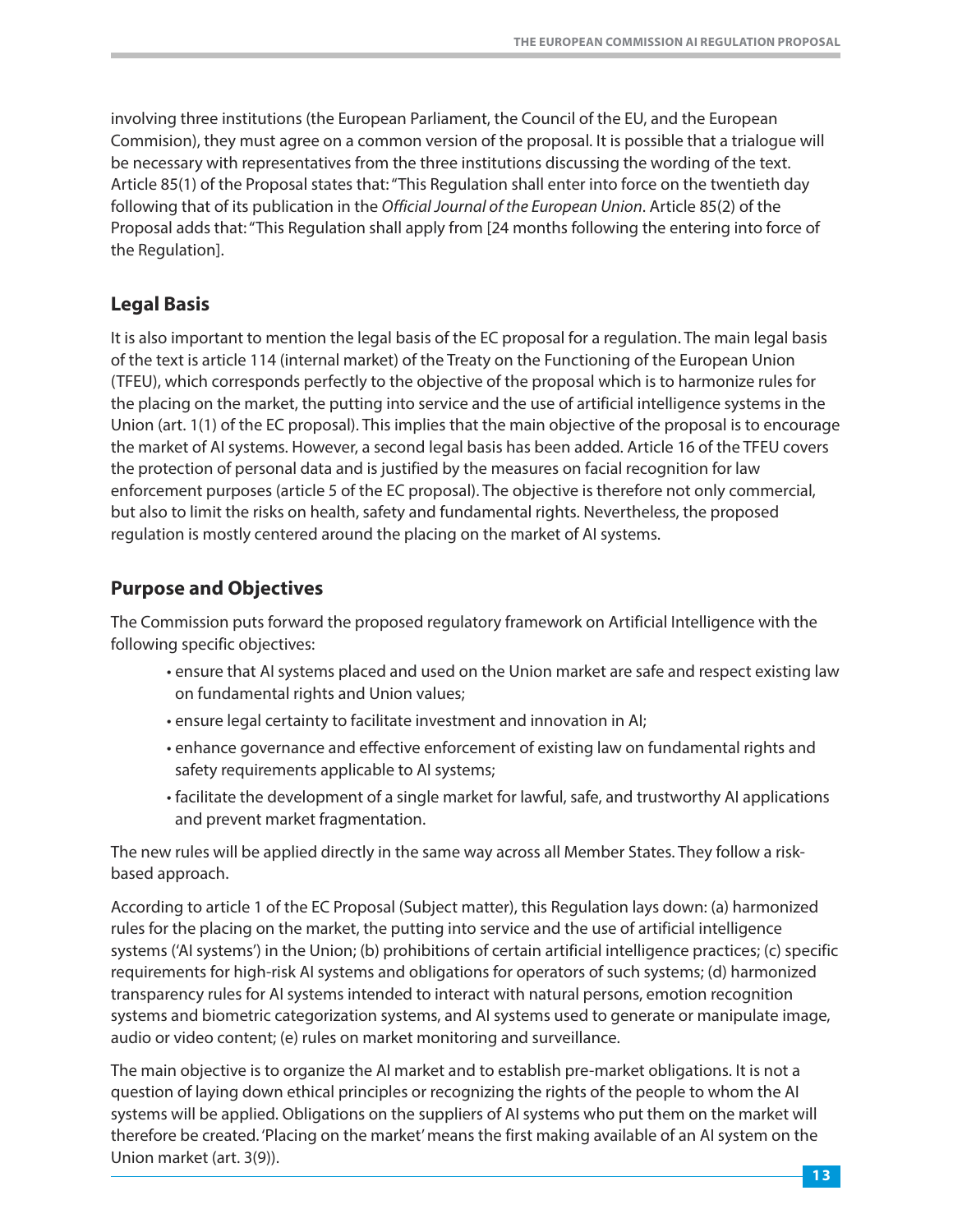# <span id="page-15-0"></span>**Material Scope**

The EC Proposal is a comprehensive regulation (omnibus), including private sector and public sector (EU public authorities and bodies as well as national public authorities and bodies). This comprehensive approach is a transversal (horizontal) approach and not limited by activity sector or AI method. The material scope is based on the impact of AI systems and to frame the possible risks for fundamental rights, health or safety of people regardless of technologies, methods or application sectors.

However, this regulation is not applicable to AI systems developed or used exclusively for military purposes (art. 2(3)). This can be explained by the fact that military matters are not the competence of the Union but of the Member States (cooperation in defense matters). This regulation is not applicable either to public authorities in a third country nor to international organizations (art. 2(4)), where those authorities or organizations use AI systems in the framework of international agreements for law enforcement and judicial cooperation with the Union or with one or more Member States. This exclusion is justified by the respect of the sovereignty of other States or the independence of international organizations.

Some sectorial rules have also been enacted within the EC Proposal, regarding credit institutions, immigration, or law enforcement purposes for instance. Moreover, the EC proposal does not apply directly to high-risk AI systems that are products or systems (or their safety components) falling within the scope of the acts which are listed in the Annex II (article 2(2)) because these are regulated by other EU regulations and directives which will incorporate the content of the new Commission proposal. Annex II is a list of Union harmonization legislation based on the New Legislative Framework (NLF) (toys, medical devices…), including the Directive 2006/42/EC on "machinery" which is also reformed by the New Proposal Regulation (section A). Annex II, Section B, lists other Union harmonization legislation mostly related to the transport sector. In all these cases, only Article 84 of the EC Proposal on Evaluation and Review shall apply.

Consequently, the AI Regulation will be integrated into existing sectoral safety legislation to avoid over-regulation. Articles 75 to 81 enact provisions on amendments of the Acts listed in the section B, Annex II. The proposed regulation is a first reform of other reforms that will come. Finally, the proposed regulation can be seen as combining a comprehensive approach with a sectoral approach.

# **Definitions**

As this Regulation lays down harmonized rules for the placing on the market, the putting into service and the use of artificial intelligence systems ("AI systems") in the Union, the first point is to define "AI systems".

Article 3 paragraph 1 defines an "artificial intelligence system" as "software that is developed with one or more of the techniques and approaches listed in Annex I and can, for a given set of human-defined objectives, generate outputs such as content, predictions, recommendations, or decisions influencing the environments they interact with."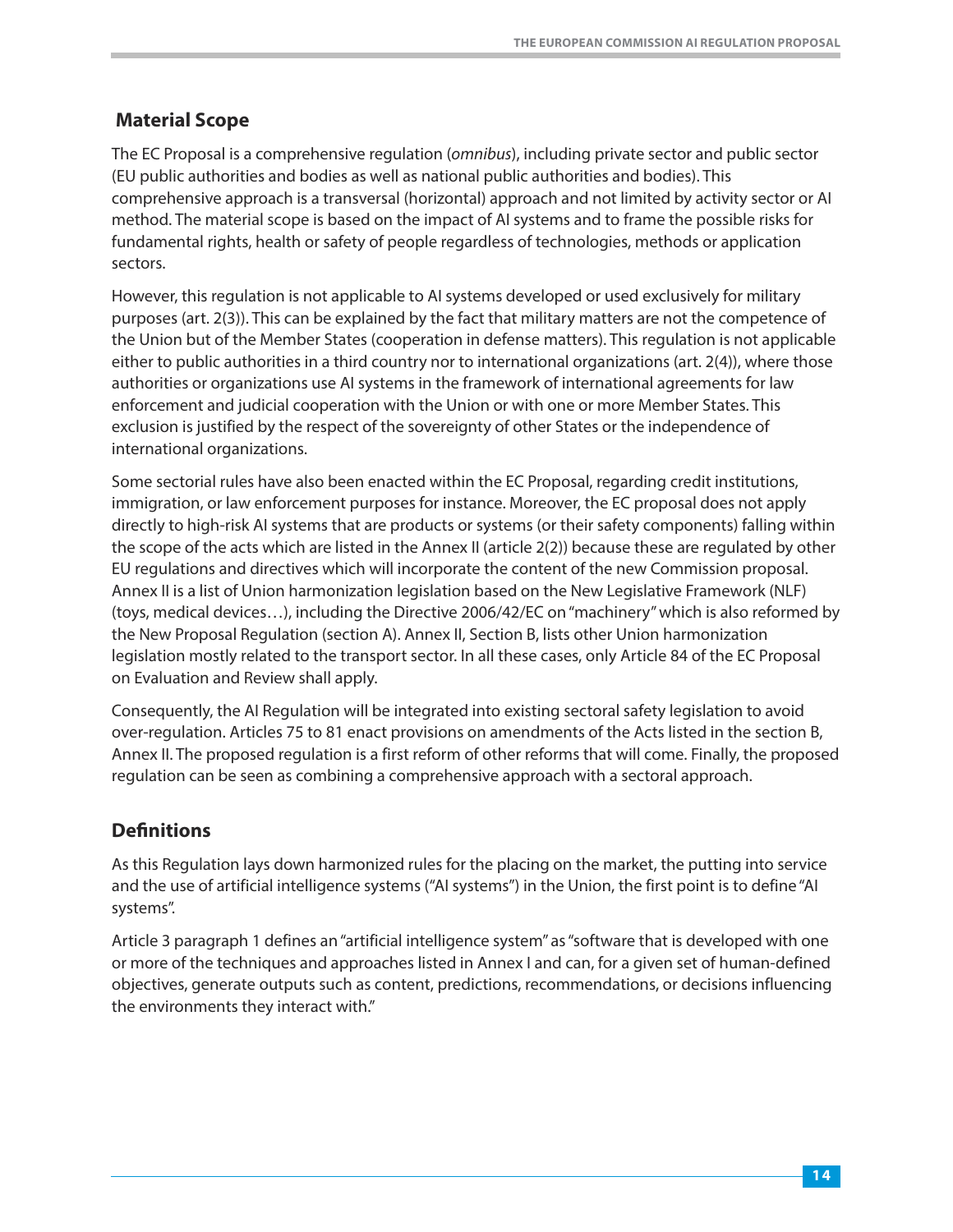#### <span id="page-16-0"></span>**Annex I**

- a) Machine learning approaches, including supervised, unsupervised and reinforcement learning, using a wide variety of methods including deep learning;
- b) Logic- and knowledge-based approaches, including knowledge representation, inductive (logic) programming, knowledge bases, inference and deductive engines, (symbolic) reasoning and expert systems;
- c) Statistical approaches, Bayesian estimation, search and optimization methods.

# **Technological neutrality**

The material scope is particularly broad. This definition accurately apprehends artificial intelligences by materializing the plurality of possible methods. Both machine learning and expert or statistical systems are concerned, which covers a very broad technological spectrum, more or less complex and mastered by designers and developers. It is also irrelevant whether the learning is supervised, unsupervised or reinforcement based. Obviously, the European legislator did not want to go into the details of the technique and respect the principle of technological neutrality.

Such an approach is to be welcomed as it will avoid the need for users of these technologies, and the people to whom they will be applied to, to have to research the type of technique used, at the risk of being excluded. Moreover, while machine learning and, within it, deep learning are currently "fashionable", other methods may become more prevalent in the future.

The results produced by a simple expert or statistical system are in principle easier to explain than those of machine learning. But the fact remains that these systems can have a discriminating effect on certain categories of populations, because of age, race, gender, or ability criteria. Seemingly simpler systems are therefore not inherently less socially dangerous. Finally, public administrations more often use expert or statistical systems, and it would have been harmful to exclude them from compliance with these standards.

The definition of AI set forth by the proposal is also broad in the objectives pursued by systems that can be programmed to create predictions and recommendations, to make decisions or assist in the process, but also to generate outputs such as content. This fourth objective is not systematically considered in ethical charters or studies on AI and the Commission shows its willingness to integrate the risks generated by the manipulation of "deep fakes" type content. It proves that the goal is to address individual risks of manipulation, as well as social risks for democracy.

# **Territorial Scope**

The territorial scope is very broad and "in light of their digital nature, certain AI systems should fall within the scope of this Regulation even when they are neither placed on the market, nor put into service, nor used in the Union" (recital 11). According to article 2(1), the EC proposal applies to: (a) providers placing on the market or putting into service AI systems in the Union, irrespective of whether those providers are established within the Union or in a third country; (b) users of AI systems located within the Union; (c) providers and users of AI systems that are located in a third country, where the output produced by the system is used in the Union.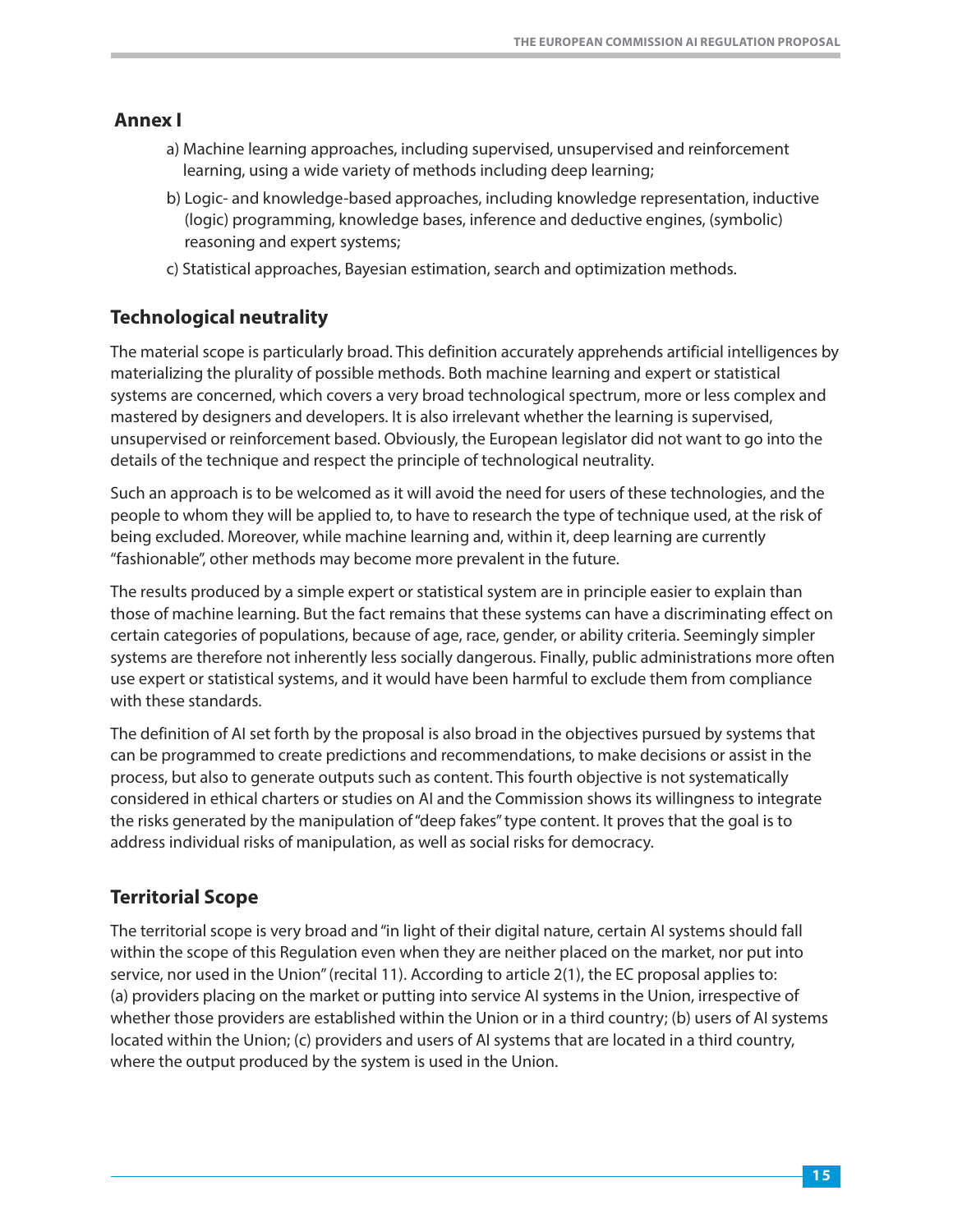<span id="page-17-0"></span>This last criterion of territorial application must allow to "prevent the circumvention of this Regulation and to ensure an effective protection of natural persons located in the Union" (recital 11).

Consequently, Canadian AI companies would be subject to the rules if they sold AI products into Europe or if the output produced by their system were used in the Union.

## **What Activities and Agencies Does It Apply To?**

The EC Proposal is a comprehensive regulation (omnibus), including both the public and private sectors (EU public authorities and bodies as well as national public authorities and bodies).

The question of which activities and agencies the text applies to is tantamount to asking who will be made responsible for the obligations imposed by the proposed regulation. The liability mechanism is set out in Articles 24 to 29 and concern all kind of activities (private and public sector) depending on the risks.

The *provider* is the main liable party. It designates "a natural or legal person, public authority, agency or other body that develops an AI system or that has an AI system developed with a view to placing it on the market or putting it into service under its own name or trademark, whether for payment or free of charge" (article 3(2)). It could be a micro or a small enterprise.

The *user* means "any natural or legal person, public authority, agency or other body using an AI system under its authority, except where the AI system is used in the course of a personal non-professional activity" (article 3(4)).

The *importer* means "any natural or legal person established in the Union that places on the market or puts into service an AI system that bears the name or trademark of a natural or legal person established outside the Union" (article 3(6)).

The *distributor* means "any natural or legal person in the supply chain, other than the provider or the importer, that makes an AI system available on the Union market without affecting its properties" (art. 3(7)).

All of them are designated as "*operators*" (article 3(8)), including the "*authorized representative*" who is "any natural or legal person established in the Union who has received a written mandate from a provider of an AI system to, respectively, perform and carry out on its behalf the obligations and procedures established by this Regulation" (article 3(5)).

By principle, the *provider* is the main liable (article 16). In particular, if the provider places a "high risk" AI system on the market, he/she has to ensure that the AI systems are compliant with the requirements set out in Chapter 2 of Title III.

However, "where a high-risk AI system related to products to which the legal acts listed in Annex II, section A, apply, is placed on the market or put into service together with the product manufactured in accordance with those legal acts and under the name of the product manufacturer, the *manufacturer* of the product shall take the responsibility of the compliance of the AI system with this Regulation and, as far as the AI system is concerned, have the same obligations imposed by the present Regulation on the provider" (article 24). This rule is in accordance with the fact that the AI Regulation will address the safety risks of AI systems and the new Machinery Regulation will complement this approach by adapting safety rules of products and is related to the robotics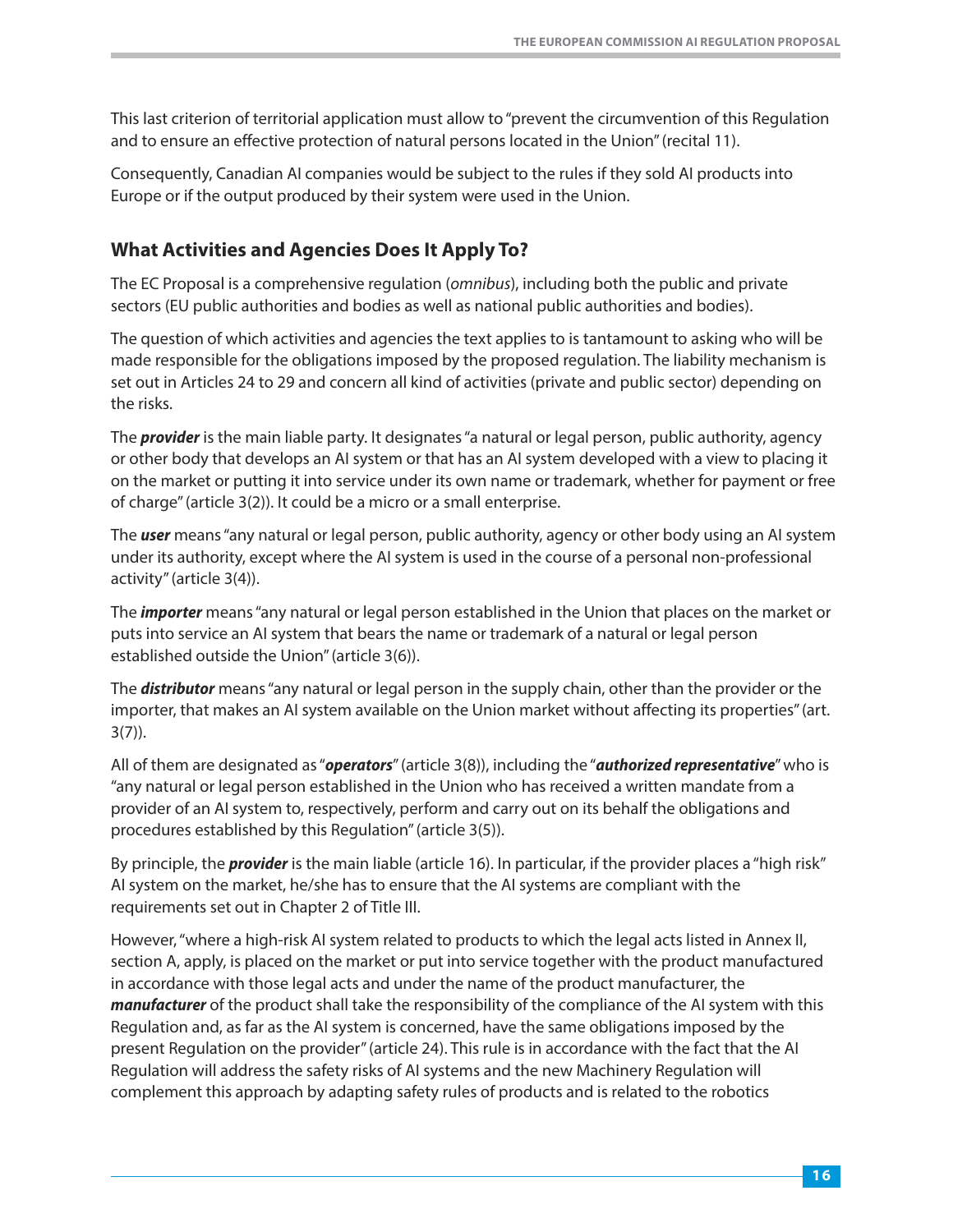<span id="page-18-0"></span>integrating AI. The new Machinery Regulation, and more broadly the New Legislative Framework listed in Annex II, will ensure the safe integration of the AI system into the overall machinery. In this case and consequently, the manufacturer is made responsible.

Moreover, article 28(1) states that "any distributor, importer, user or other third-party shall be considered a provider for the purposes of this Regulation and shall be subject to the obligations of the provider under Article 16, in any of the following circumstances: (a) they place on the market or put into service a high-risk AI system under their name or trademark; (b) they modify the intended purpose of a high-risk AI system already placed on the market or put into service; (c) they make a substantial modification to the high-risk AI system."

If these circumstances occur, the provider that initially placed the high-risk AI system on the market or put it into service shall no longer be considered a provider for the purposes of this Regulation" (Article 28(2)). Consequently, they are no longer available.

#### **Limitations and Exclusions**

Regarding the exclusions, the Proposal shall not apply to AI systems developed or used exclusively for military purposes (article 2(3)) or to public authorities in a third country nor to international organizations, where those authorities or organizations use AI systems in the framework of international agreements for law enforcement and judicial cooperation with the Union or with one or more Member States (article 2(4)).

Several limitations apply. For instance, there are specific rules about the activities "carried out by law enforcement authorities for the prevention, investigation, detection or prosecution of criminal offences or the execution of criminal penalties, including the safeguarding against and the prevention of threats to public security" (article 3(41)). First, the use of 'real-time' remote biometric identification systems in publicly accessible spaces for the purpose of law enforcement is prohibited, except for three objectives set out in the law. Second, the provider who brings an AI system to market for law enforcement purposes cannot choose any notified body (article 43(1)). For the purpose of the conformity assessment procedure (Annex VII), the competent data protection supervisory authorities under Directive (EU) 2016/680, or Regulation 2016/679 or the national competent authorities supervising the activities of the law enforcement, shall act as a notified body (article 63(5)). Third, article 52 imposes transparency obligations on the use of certain AI systems such as chatbots, emotional recognition systems or image manipulation systems. By exception, these obligations shall not apply to AI systems authorized by law to detect, prevent, investigate and prosecute criminal offences, unless those systems are available for the public to report a criminal offence.

#### **Form of Regulation**

The EC proposal for a regulation is a form of accountability. It is the provider's responsibility to comply with the requirements of Chapter 2 of Title III when placing high-risk AI system on the market and to prove compliance. This can be done by conformity self-assessment procedure based on internal control (annex VI) or by conformity based on external auditing (annex VII).

Regarding the conformity assessment, for high-risk AI systems listed in point 1 of Annex III, where, in demonstrating the compliance of a high-risk AI system with the requirements set out in Chapter 2 of this Title, the provider has applied harmonized standards referred to in Article 40, or, where applicable,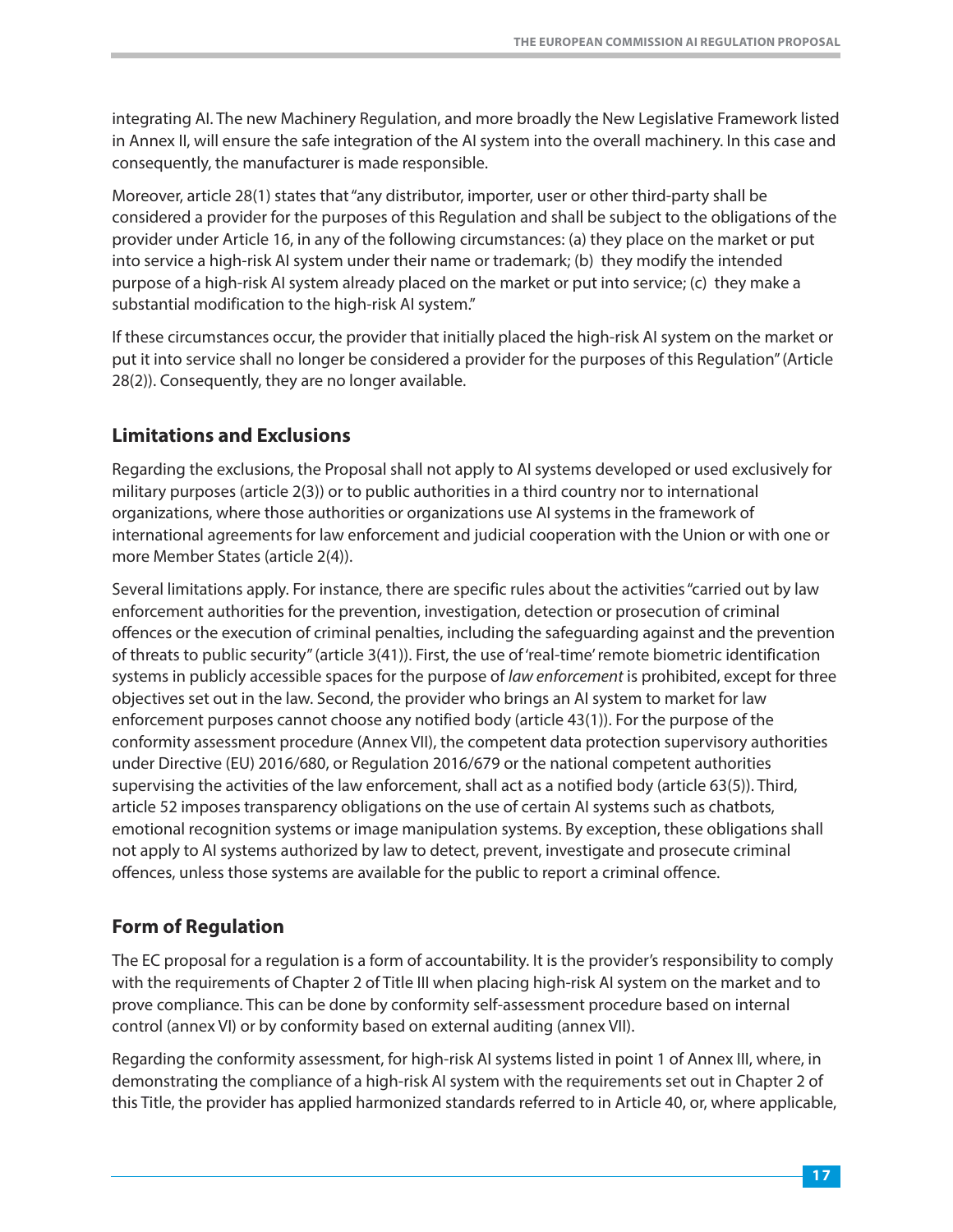<span id="page-19-0"></span>common specifications referred to in Article 41, the provider shall follow one of the following procedures: (a) the conformity assessment procedure based on internal control referred to in Annex VI; (b) the conformity assessment procedure based on assessment of the quality management system and assessment of the technical documentation (article 11 and annex IV), with the involvement of a notified body, referred to in Annex VII (article 43(1)).

Besides, this proposal is a combination of an ex-ante risk self-assessment and an ex-post for high-risk AI system. Most of the obligations must be fulfilled before placing the system on the market ex-ante or pre-market obligations. Title VIII states some ex-post or post-market obligations for monitoring (article 61), information sharing on incidents and malfunctioning (article 62) and market surveillance (article 63).

Finally, this proposal is a combination of hard law and soft law, as several references to harmonized standards (article 40), common specifications (article 41) and codes of conduct (article 69) can be noted. The Commission and the Member States encourage and facilitate the drawing up of codes of conduct intended to foster the voluntary application to AI systems other than high-risk AI systems of the requirements set out in Title III, Chapter 2 on the basis of technical specifications and solutions that are appropriate means of ensuring compliance with such requirements in light of the intended purpose of the systems (art. 69(1)).

Moreover, ethical values such as transparency, human oversight, accuracy, robustness and cybersecurity are embedded in articles 13 to 15.

#### **Risk Assessment**

Unacceptable risks and high risks are defined based on a sectorial approach (Annexes II and III). Four categories of risks are identified in the EC Proposal: unacceptable, high, limited, and minimal risks.

#### **Unacceptable Risk (Article 5)**

The risks of AI systems are unacceptable when such systems generate a clear threat to the safety, livelihoods, and rights of people. These systems must be banned.

Four categories of AI systems are unacceptable: (1) AI systems or applications that manipulate human behavior to circumvent users' free will (e.g. toys using voice assistance encouraging dangerous behavior of minors); (2) AI system that exploits the vulnerabilities of a specific group of people because of their age or physical or mental disability, in order to manipulate their behavior; (3) the systems that enable "social scoring" by governments; and (4) "real-time" remote biometric identification systems<sup>59</sup> in publicly accessible spaces for the purpose of law enforcement. There are exceptions to this last rule.<sup>60</sup>

Exceptions are defined and regulated, where strictly necessary to search for a missing child, to prevent a specific and imminent terrorist threat, or to detect, locate, identify or prosecute a perpetrator or suspect of a serious criminal offence. In this last case, 32 crimes are listed, including economic crimes, such as fraud and corruption, which ultimately makes the exceptions broader than they appear.

It should be noted that these exceptions are governed by safeguards and conditions. The use of these systems is subject to authorization by a judicial or other independent body and to appropriate limits in time, geographic reach and the data bases searched.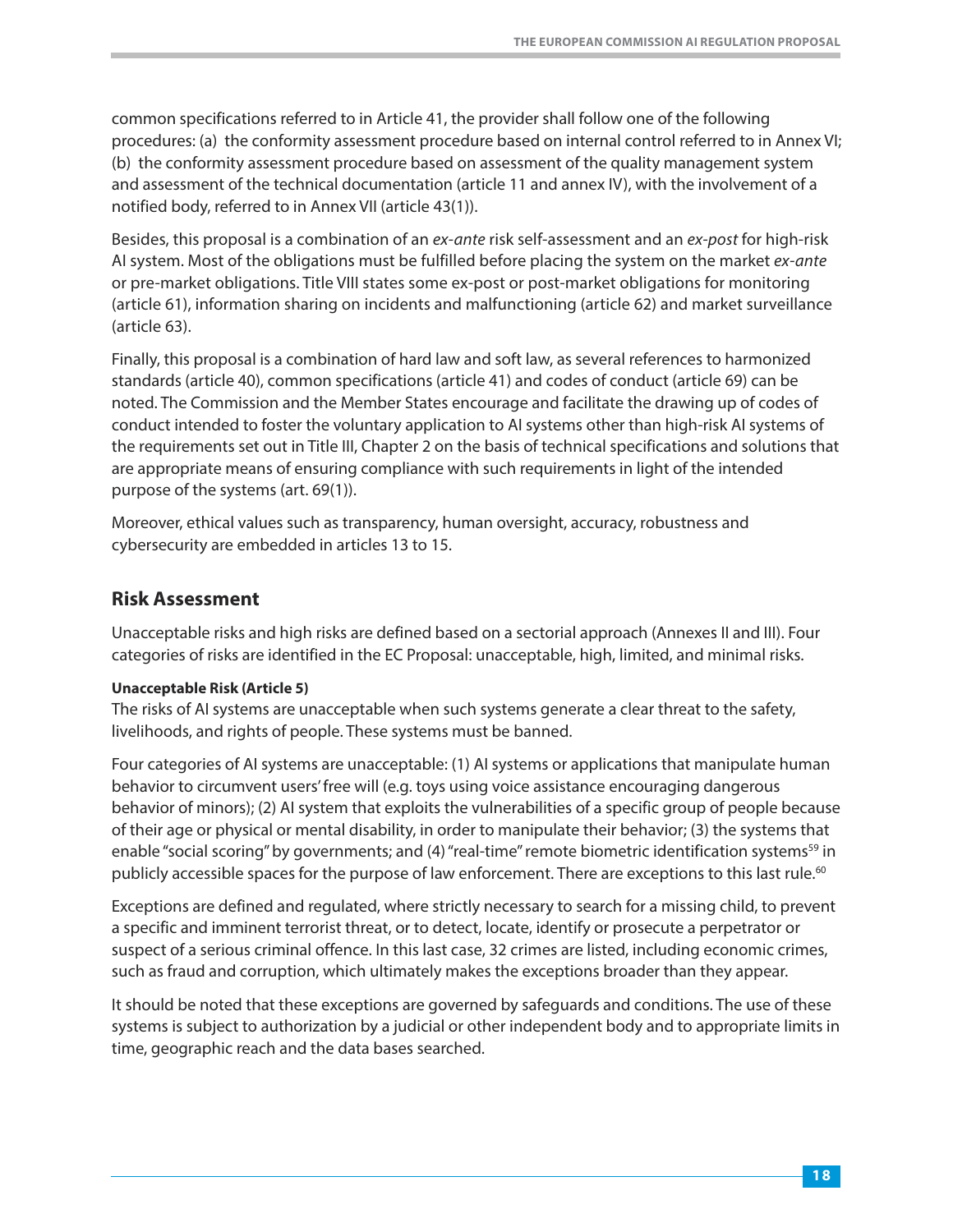#### **High Risk (Article 6): Annex II and III**

An AI system shall be considered high-risk (*Annex II*) where both of the following conditions are fulfilled:

- a) the AI system is intended to be used as a safety component of a product, or is itself a product, covered by the Union harmonization legislation listed in Annex II;
- b) the product whose safety component is the AI system, or the AI system itself as a product, is required to undergo a third-party conformity assessment with a view to the placing on the market or putting into service of that product pursuant to the Union harmonization legislation listed in Annex II.

AI systems identified as high-risk (*Annex III)* include AI technology used in:

- Critical infrastructures (e.g. transport), that could put the life and health of citizens at risk;
- Educational or vocational training, that may determine the access to education and professional course of someone's life (e.g. scoring of exams);
- Safety components of products (e.g. AI application in robot-assisted surgery);
- Employment, workers management, and access to self-employment (e.g. CV-sorting software for recruitment procedures);
- Essential private and public services (e.g. credit scoring denying citizens opportunity to obtain a loan);
- Law enforcement that may interfere with people's fundamental rights (e.g. evaluation of the reliability of evidence);
- Migration, asylum and border control management (e.g. verification of authenticity of travel documents);
- Administration of justice and democratic processes (e.g. applying the law to a concrete set of facts).

High-risk AI systems will be subject to strict obligations before they can be put on the market:

- Adequate risk assessment and mitigation systems: a risk management system shall be established and consist of a continuous iterative process run throughout the entire lifecycle of a high-risk AI system, requiring regular systematic updating, in order to mitigate the risks;
- High quality of the datasets feeding the system to minimize risks and discriminatory outcomes: An appropriate data governance shall consider possible bias and the datasets shall be relevant and representative;
- Logging of activity to ensure traceability of results: the AI system has to be designed in a way that automatically records its activity;
- Detailed documentation providing all necessary information on the system and its purpose for authorities to assess its compliance: a technical document shall be drawn up before that system is placed on the market and be kept up-to date.
- Clear and adequate information to the user has to be provided, as well as an appropriate human oversight to minimize risk and a high level of robustness, security and accuracy;
- Appropriate human oversight measures to minimize risk;
- High level of robustness, security and accuracy.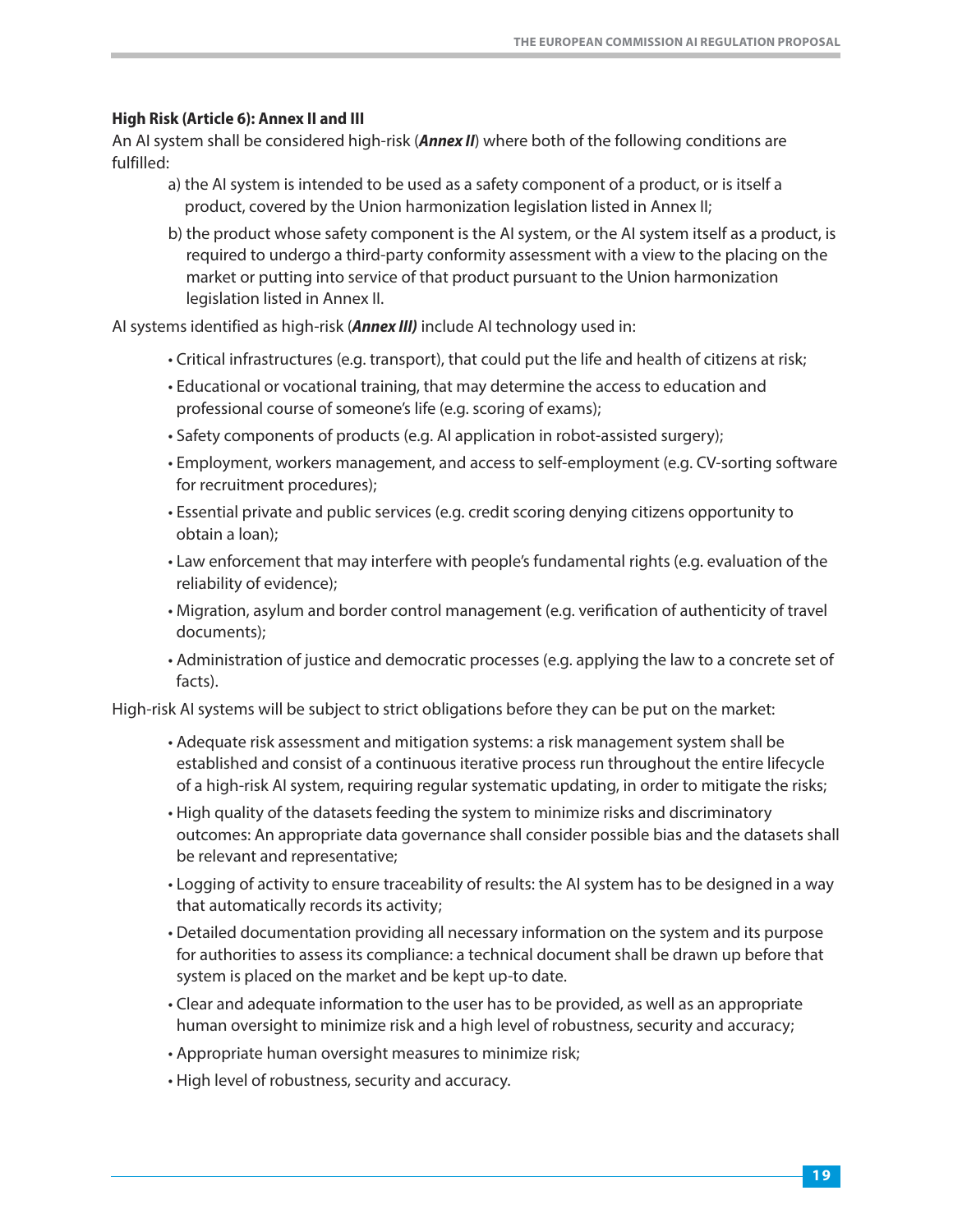<span id="page-21-0"></span>The European Commission considers that the proposed minimum requirements are already state-ofthe-art for many diligent operators and the result of two years of preparatory work. These are the main requirements and there are many detailed rules for their implementation.

#### **Limited Risks**

Specific transparency obligations apply to certain AI systems such as chatbots. Users should be made aware that they are interacting with a machine so they can make an informed decision to continue or step back.

Article 52(1) of the EC Proposal states that "providers shall ensure that AI systems intended to interact with natural persons are designed and developed in such a way that natural persons are informed that they are interacting with an AI system, unless this is obvious from the circumstances and the context of use." This obligation shall not apply to AI systems authorized by law to detect, prevent, investigate and prosecute criminal offences, unless those systems are available for the public to report a criminal offence. Moreover, users of an emotion recognition system or a biometric categorization system shall inform of the operation of the system the natural persons exposed thereto (article 52(2)), as well as users of an AI system that generates or manipulates image, audio or video content that appreciably resembles existing persons, objects, places, or other entities or events and would falsely appear to a person to be authentic or truthful ("deep fake") (article 52(3)).

#### **Minimal Risks**

The legal proposal allows the free use of applications such as AI-enabled video games or spam filters. The vast majority of AI systems fall into this category. The draft Regulation does not intervene here, as these AI systems represent only minimal or no risk for citizens' rights or safety.

Additionally, voluntary codes of conduct (article 69) are proposed for non-high-risk AI, as well as regulatory sandboxes to facilitate responsible innovation.

The Commission and the Member States shall encourage and facilitate the drawing up of codes of conduct intended to foster the voluntary application to AI systems other than high-risk AI systems of the requirements set out in Title III, Chapter 2 on the basis of technical specifications and solutions that are appropriate means of ensuring compliance with such requirements in light of the intended purpose of the systems (art. 69(1)).

Codes of conduct may be drawn up by individual providers of AI systems or by organizations representing them or by both, including with the involvement of users and any interested stakeholders and their representative organizations. Codes of conduct may cover one or more AI systems taking into account the similarity of the intended purpose of the relevant systems (art. 69(3)).

#### **Disclosure**

High-risk AI systems shall be designed and developed in such a way to ensure that their operation is sufficiently transparent to enable users to interpret the system's output and use it appropriately. An appropriate type and degree of transparency shall be ensured, with a view to achieving compliance with the relevant obligations of the user and of the provider (article 13(1)).

High-risk AI systems shall be accompanied by instructions for use in an appropriate digital format or otherwise that include concise, complete, correct and clear information that is relevant, accessible and comprehensible to users and listed in article 13(3).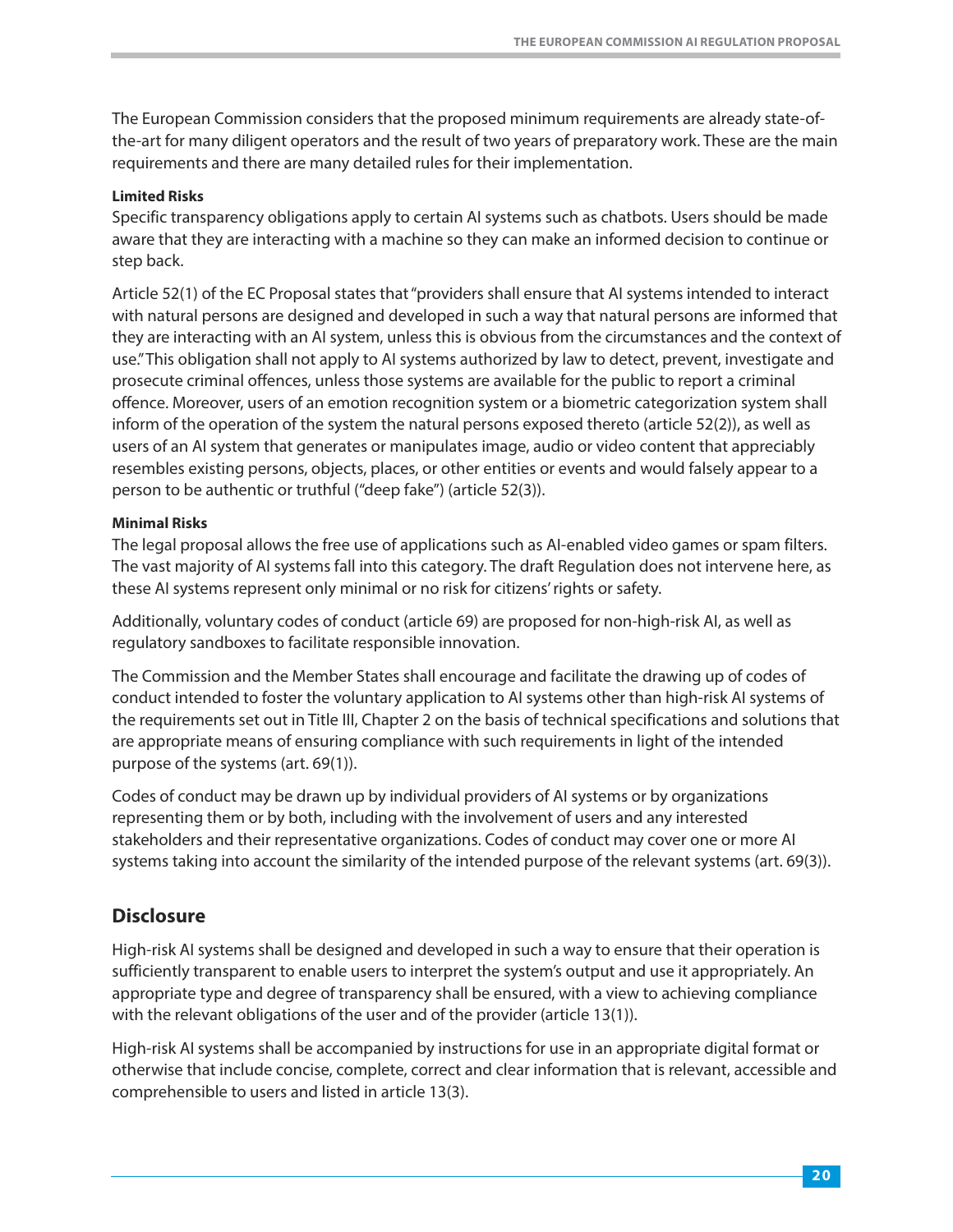#### <span id="page-22-0"></span>**Due Process**

Insofar as the purpose of the regulation is to establish conditions prior to the marketing of AIS, the circumstances of contestation and respect for the adversarial process are de facto limited.

One can only note the possibility of an appeal against decisions of notified bodies that the Member States shall ensure to parties having a legitimate interest in case of external procedure of conformity (article 45).

## **Oversight**

For ensuring an external control based on a certification system, each Member State shall designate or establish a notifying authority responsible for setting up and carrying out the necessary procedures for the assessment, designation and notification of conformity assessment bodies and for their monitoring (article 30). Notified bodies shall verify the conformity of high-risk AI system in accordance with the conformity assessment procedures (article 33).

The oversight is guaranteed by national and European authorities. National market surveillance authorities (article 63), including National Competent Authorities designated by each Member State, ensure the application and implementation of the Regulation (article 59). Moreover, the European Artificial Intelligence Board (articles 56 to 58) will contribute to the effective cooperation of the national supervisory authorities.

#### **Amendment: Adaptability and Updating**

The proposal empowers the Commission, by delegated acts, to adopt implementing acts to ensure uniform application of the regulation as well as to update or complement the lists in Annexes I to VII (article 73).

Moreover, the Commission shall organize an annual review and assess the need for amendment of the list in Annex III once a year following the entry into force of this Regulation (article 84(1)).

By three years after the date of application of the Regulation referred to in Article 85(2) and every four years thereafter, the Commission shall submit a report on the evaluation and review of this Regulation to the European Parliament and to the Council. The reports shall be made public (article 84(2)).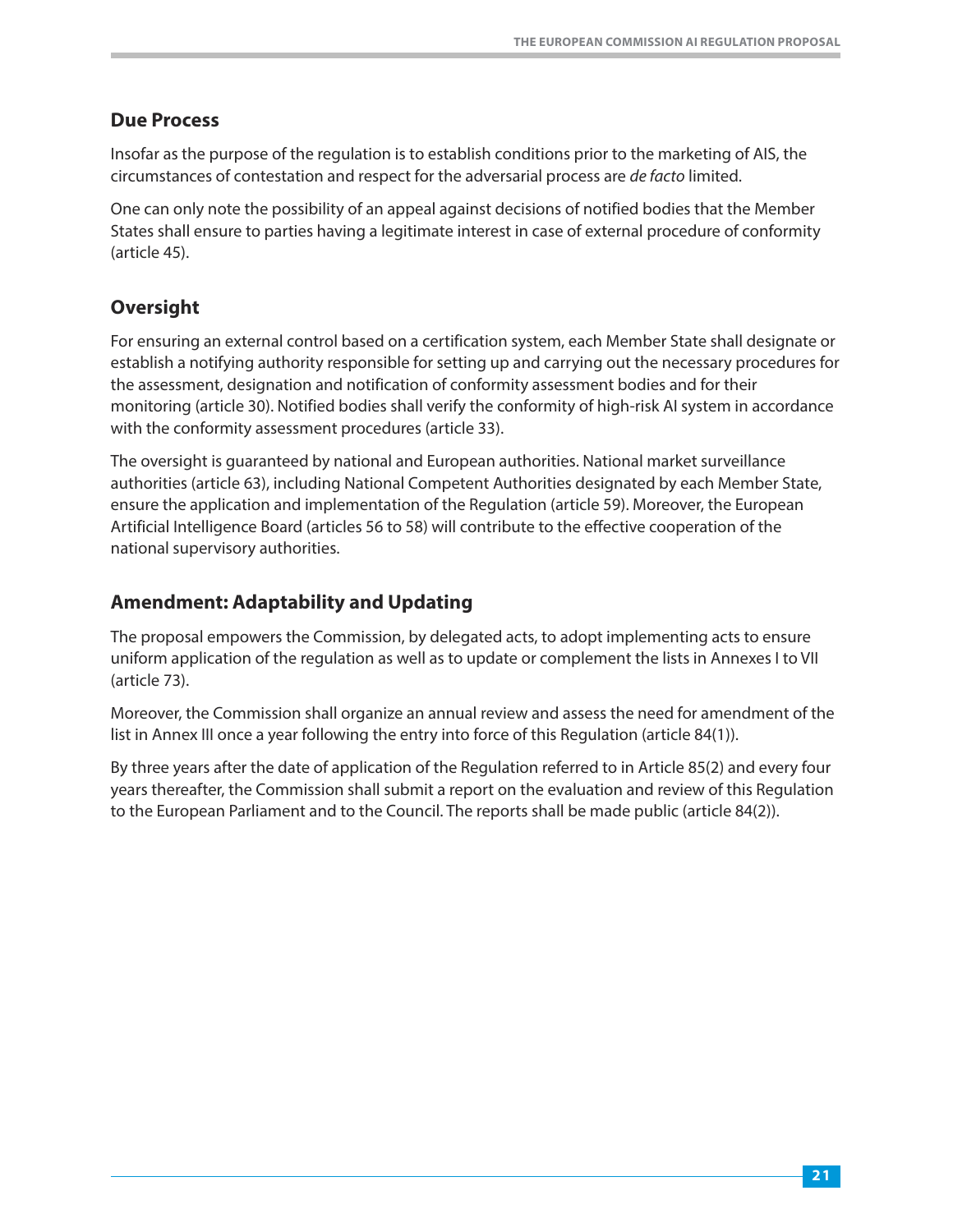# <span id="page-23-0"></span>**A Deeper Look: Comparing and Contrasting the Canada ADM Directive and EC Proposal**

#### **Regulation in the Canadian Federal State vs the EU and its Member States**

As noted above, the Canada ADM Directive only governs a limited range of ADM systems deployed by the Canadian federal government and federal agencies. Nor does the Directive govern private sector AI, ADM or related technologies. As a result, the development and deployment of AI and ADM by governments, public institutions and private sector actors is currently beyond the reach of the federal Directive. In a federal system like Canada, these exceptions would include provincial governments, municipalities, school boards, child welfare agencies, police services, universities, hospitals, courts, tribunals, and many others. As a result, many of the most consequential and controversial AI and ADM applications in use today could be deployed by literally hundreds (if not thousands) of public institutions across Canada without any dedicated regulatory framework.

In the European Un[ion](#page-41-0), the Commission chaired by Jüncker, adopted a strategy on Digital Single Market (2015-2019),<sup>61</sup> based on article 114 of the Treaty on the Functioning of the European Union (TFEU), which is a sort of an extension of the single market applicable to digital activities. The EU digital policy continues today with the European Commission chaired by Von der Layen who presented its guidelines entitled "Shaping Europe's digital future" for 2020-2024.

Article 4(1) of the TFEU states that "the Union shall share competence with the Member States where the Treaties confer on it a competence which does not relate to the areas referred to in Articles 3 and 6. Although the European Commission does not have exclusive competence in digital matters but only a shared competence with the Member States on areas, such as "internal market" and "consumer protection", the EU Commission has succeeded in imposing the adoptio[n of](#page-41-0) numerous directives and regulations concerning the digital matter since several years (article  $4(2)$ ).<sup>62</sup> One of the main arguments used was to ensure the proper functioning of the internal market, which is a priority of the Union, and to avoid market fragmentation between member states.

#### **Bias**

High risk AI systems are those which are considered most likely to have biases adversely affecting vulnerable populations and minorities (article 10(2)). As acknowledged by the E.U. regulation, these biases can be addressed in a variety of technical ways, notably through the examination of the training, testing and validation data, along with appropriate validation methodologies. These biases would include any discrimination based on outcome, such as different results for women and men, or prejudice based on socio-economic status, race, or ethnicity, among others (article 10(3)). The data and algorithms used in these high-risk systems are therefore required to be relevant, representative, free of errors, and complete. How this is specifically interpreted will depend on each case, however the product owner must make a convincing case that biases have been addressed before obtaining certification.

Article 10(5) contains a particularly interesting new provision to help prove discrimination. It provides that: "to the extent that it is strictly necessary for the purposes of ensuring bias monitoring, detection and correction in relation to the high-risk AI systems, the providers of such [systems may p](#page-41-0)rocess special categories of personal data referred to in Article 9(1) of Regulation (EU) 2016/679,<sup>63</sup> Article 10 of Directive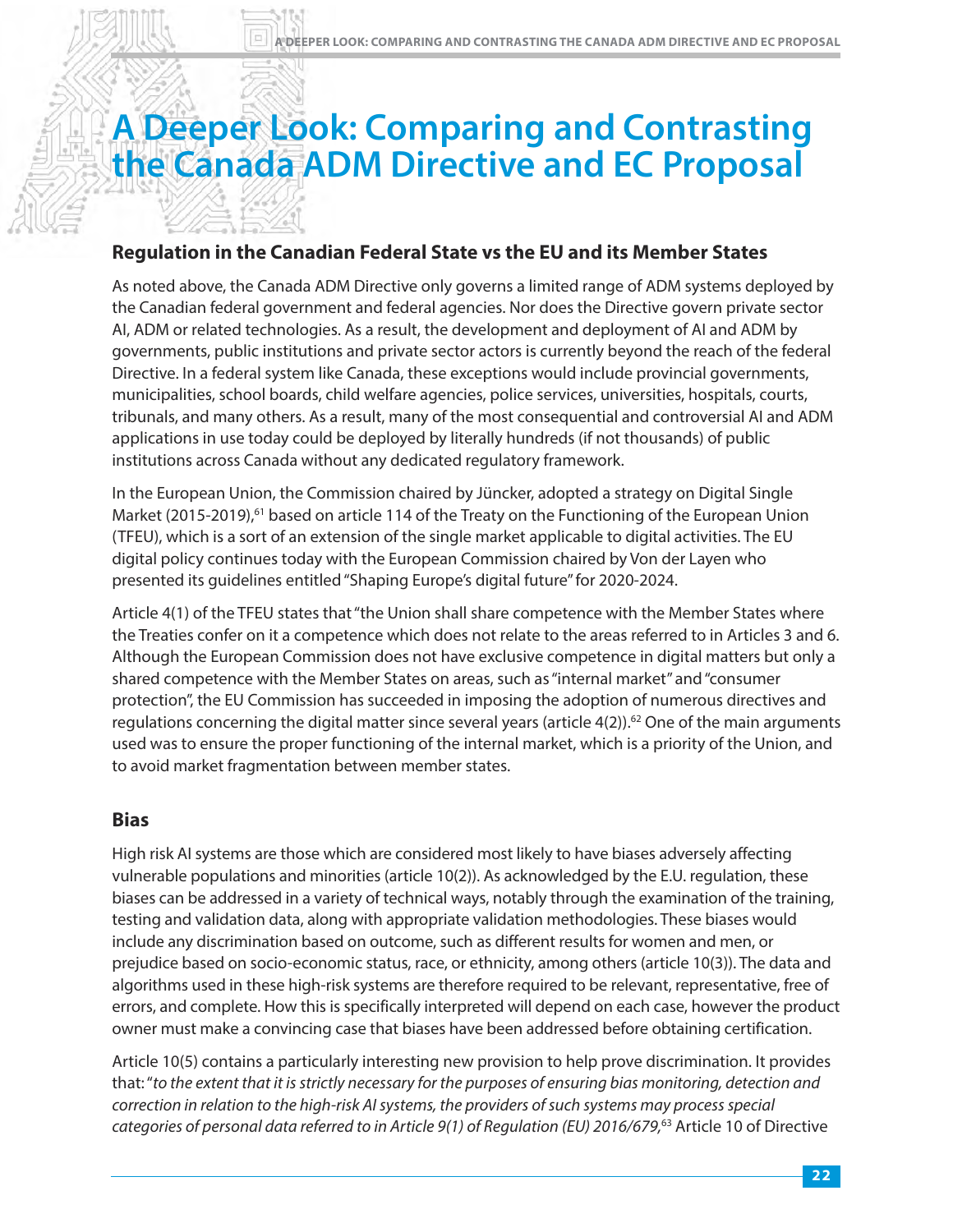<span id="page-24-0"></span>(EU) [2](#page-41-0)016/680<sup>64</sup> and Article 10(1) of Regulation (EU) 2018/1725,<sup>65</sup> subject to appropriate safeguards for the fundamental rights and freedoms of natural persons, including technical limitations on the re-use and use of state-of-the-art security and privacy-preserving measures, such as pseudonymization, or encryption where anonymization may significantly affect the purpose pursued."

Furthermore, a person or group of persons are required to always oversee the AI system, to ensure that it does not become biased over time. This can happen when learning algorithms receive biased inputs, while in deployment, and have sometimes caused AI systems to have discriminatory effects completely independently of their original intent. The overseers are therefore required to remain aware of this possibility, and to beware of over-relying on the outputs produced by a high-risk AI system ("automation bias"). This is particularly the case in AI systems that are used to provide information or recommendations for decisions that should be made by natural persons. Overseers are also required to have the capacity to intervene in the operation of the system, notably by interrupting the system manually if the results appear biased or discriminatory in any way (article 14).

#### **Risk Management and Impact Assessment**

Article 8 of the EC's proposal states that providers who place on the market or put into service highrisk AIS must comply with the requirements established in Title III, chapter 2.

According to the EC Proposal, a risk management system shall be established, implemented, documented, and maintained in relation to high-risk AI systems (article 9). The risk management system shall consist of a continuous iterative process run throughout the entire lifecycle of a high-risk AI system, requiring regular systematic updating. It shall comprise several steps, such as identification and analysis of the known and foreseeable risks associated with each high-risk AI system. The risk management measures shall consider the acknowledged state of the art, including as reflected in relevant harmonized standards or common specifications. Identifying the most appropriate risk management measures supposed to ensure an elimination or reduction of risks as far as possible through adequate design and development.

Providers of high-risk AI systems shall put a quality management system in place that ensures compliance with this Regulation. That system shall be documented in a systematic and orderly manner in the form of written policies, procedures, and instructions, and shall include at least the aspects listed in article 17, such as a strategy for regulatory compliance, including compliance with conformity assessment procedures and procedures for the management of modifications to the high-risk AI system.

Moreover, Providers of high-risk AI systems shall comply to other obligations on data governance (article 10), technical documentation (article 11), record-keeping (article 12), transparency (article 13), human oversight (article 14), accuracy, robustness, and cybersecurity (article 15).

#### **Data Governance**

The combination of those articles 10 to 15 ensures high risks systems' acceptability and legality, and more specifically, prevent that AI systems based on training models become sources of discrimination, and so contrary to the objectives of the European Union regulation. For example, specific provisions are defined for training, validation, and test data sets (art. 10.3 to 10.5). For example, such sets must consider, to the extent necessary for the intended purpose, the characteristics, or elements specific to the geographical, behavioral, or functional context in which the AI system is intended to be used.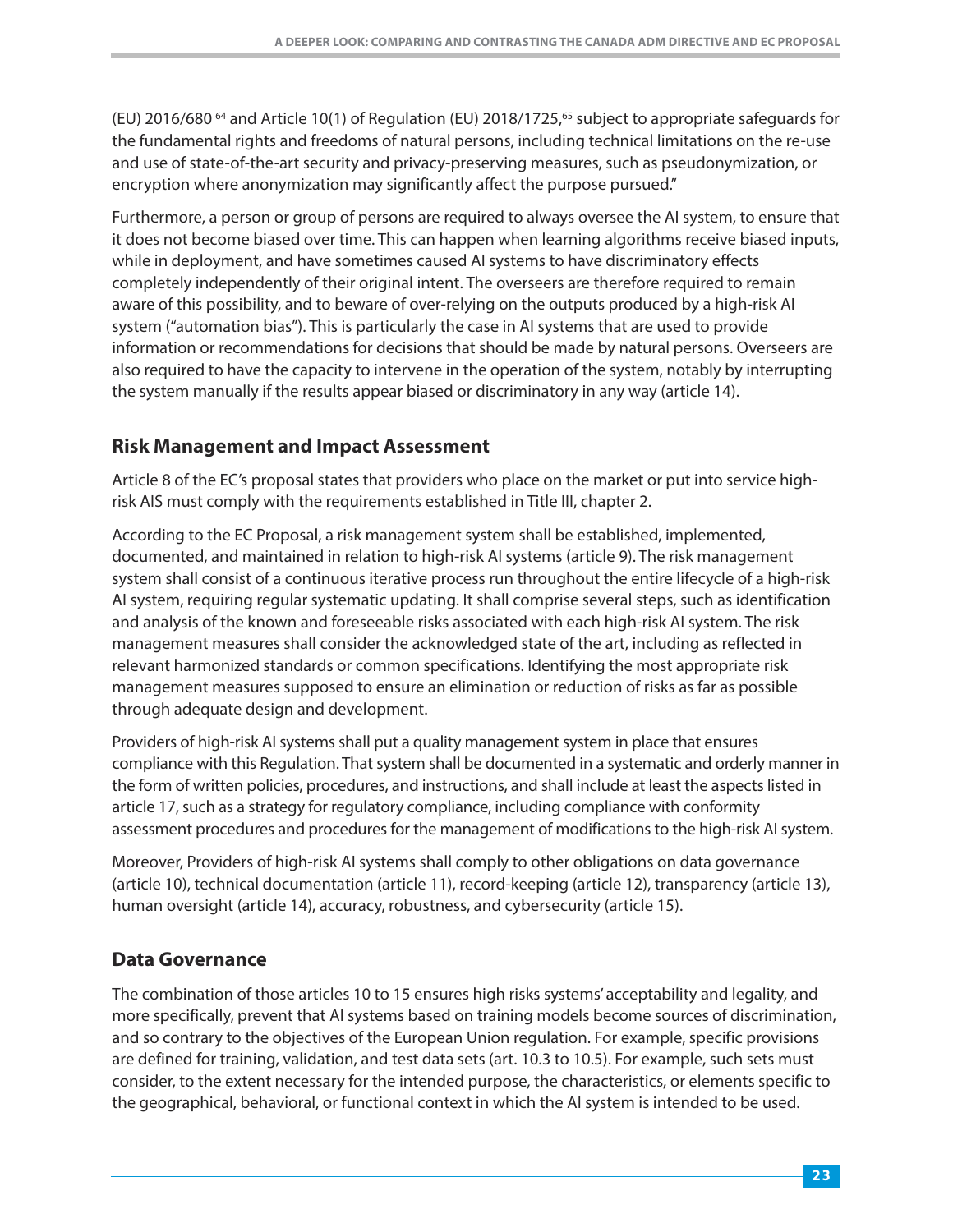<span id="page-25-0"></span>Here, the link with the Data Governance Act of 25 Novembe[r 2](#page-41-0)020 (DGA)<sup>[66](#page-41-0)</sup> a text of the European Union's data strategy and with which the AI Act must be connected- should be highlighted. For highrisk AIS to be based on high quality datasets, providers must be able to access sufficient or appropriate datasets for the intended purpose of the AIS and meet the requirements of accuracy and robustness. Thus, the structuring of the UE data market around independent sharing intermediaries facilitates the implementation of the requirements imposed on the deployment of high-risk AIS and helps to contain the risks inherent in them.

It is also important to note that article 10 and seq. drastically change the paradigm of data governance which will have many practical consequences for organizations. From a good practice left to the initiative and discretion of organizations, data governance is now part of a legally binding framework that tracks down discrimination that the lack of robustness of high-risk AIS is likely to generate.

This framework takes shape at two levels. On the one hand, without a well-established data governance, AI systems providers cannot self-declare compliance with the obligations at article 10 et seq. and thus benefit from the European marking of high-risk AI systems, a compulsory procedure for their marketing. Secondly, in case of non-compliance with the obligation to implement appropriate data governance practices, the supplier is exposed to highest level administrative sanctions according to article 71.3. Although the procedure for regulating high-risk AIS is intended to be flexible because of the possibility left to the players to regulate themselves, the amount of the sanctions is sufficiently high to encourage suppliers to comply with the provisions of Section 10, even more if the company has an international presence.

By doing so, the Commission not only shows that it is aware of this risk to fundamental rights, but also takes the lead in the legal means to try to counter this risk, where most States, such as Canada, have so far been content with ethical rules. In other words, the legalization of data governance is not only a change in culture and practice, but above all it is a quiet but crucial step towards the realization of a safe, reliable, and legally regulated AI.

# **Policing and Criminal Justice**

AI and automated decision-making systems are used extensively by governments and police services in criminal justice systems around the world. Applications include:

- Photographic and video analysis, including facial recognition;
- DNA profiling and evidence, including predictive genomics;
- Predictive crime mapping (predictive policing);
- Mobile phone and extraction tools;
- Data mining and social media intelligence;
- Bail algorithms that predict likelihood of being arrested or failure to appear at a bail hearing;
- Sentencing algorithms that predict likelihood of being arrested;
- "Scoring at arrest" algorithms that advise how to charge an individual;
- "Scoring suspects" algorithms that analyze an individual's behaviour in the future;
- "Scoring victims" algorithms that predict likelihood of being a victim of crime; and,
- Correctional algorithms that predict likelihood of offending within an institution.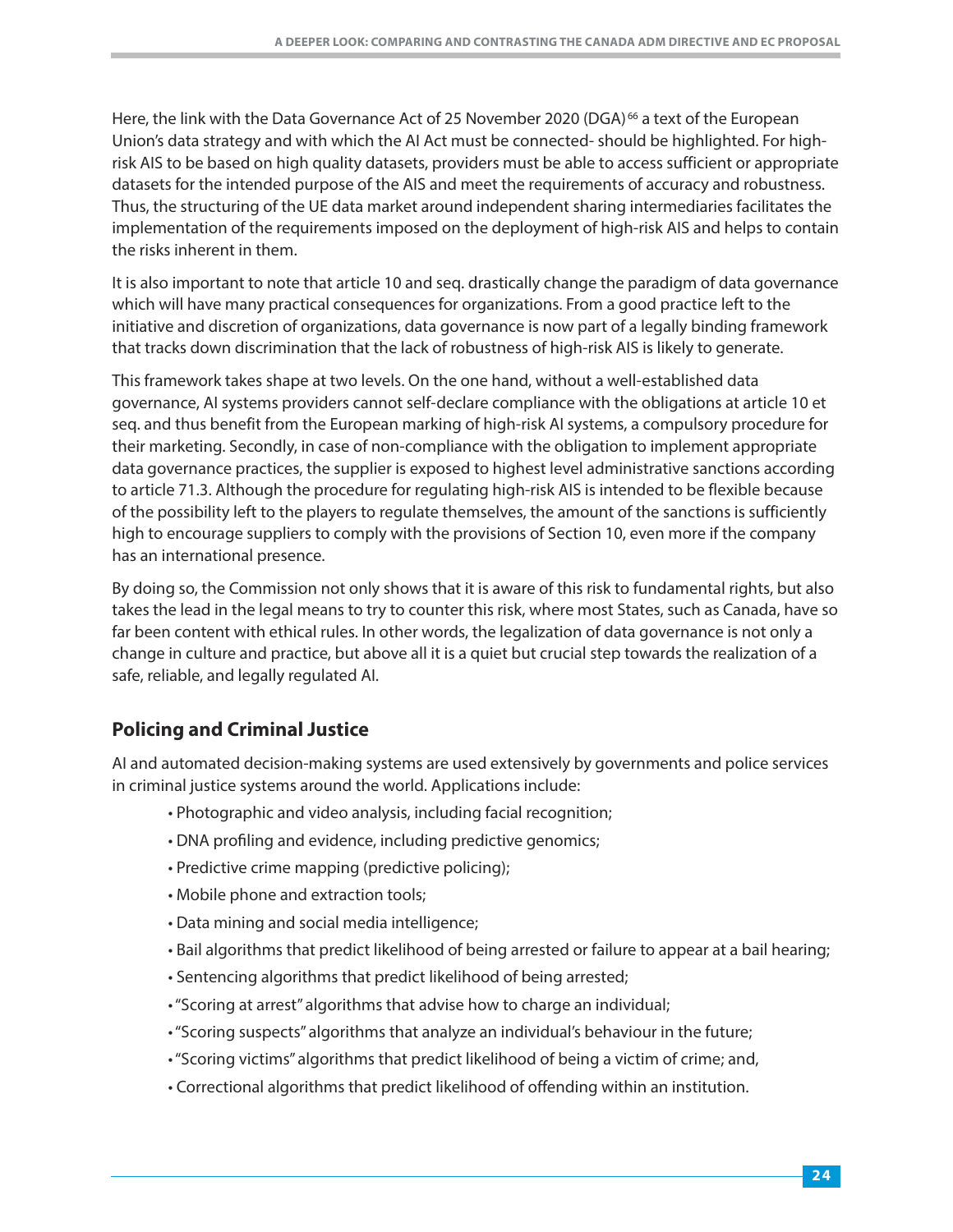The LCO's [The Rise and Fall of Algorithms in the American Justice System: Lessons for Canada](https://www.lco-cdo.org/wp-content/uploads/2020/10/Criminal-AI-Paper-Final-Oct-28-2020.pdf) report discusses the risks of AI and automated decision-making systems in the criminal justice system at length. These risks include, but are not limited to: Charter violations, biased data, the "metrics of fairness", data trans[pa](#page-41-0)rency and opacity, "data scoring", algorithmic bias, lack of due process, and a lack of access to [ju](#page-41-0)stice.<sup>67</sup>

In the United States, there has been an extraordinary backlash to the use of AI and related tools in American criminal justice. I[mp](#page-41-0)ortantly, American systems were invariably introduced before comprehensive [r](#page-41-0)egulation.68

Articles 6 and 7 and Annex III of the European Commission's proposed AI rules crystalize an emerging international standard of prohibited and high-risk AI systems, including facial recognition systems and systems used by law enforcement and systems used in the administration of justice and democratic processes. Annex III pre-emptively identifies the following types of systems as high-risk:

- 1. Biometric identification and categorisation of natural persons:
	- a) AI systems intended to be used for the 'real-time' and 'post' remote biometric identification of natural persons;
- 2. Law enforcement:
	- a) AI systems intended to be used by law enforcement authorities for making individual risk assessments of natural persons in order to assess the risk of a natural person for offending or reoffending or the risk for potential victims of criminal offences;
	- b) AI systems intended to be used by law enforcement authorities as polygraphs and similar tools or to detect the emotional state of a natural person;
	- c) AI systems intended to be used by law enforcement authorities to detect deep fakes as referred to in article 52(3);
	- e) AI systems intended to be used by law enforcement authorities for evaluation of the reliability of evidence in the course of investigation or prosecution of criminal offences;
	- f) AI systems intended to be used by law enforcement authorities for predicting the occurrence or reoccurrence of an actual or potential criminal offence based on profiling of natural persons as referred to in Article 3(4) of Directive (EU) 2016/680 or assessing personality traits and characteristics or past criminal behaviour of natural persons or groups;
	- g) AI systems intended to be used by law enforcement authorities for profiling of natural persons as referred to in Article 3(4) of Directive (EU) 2016/680 in the course of detection, investigation or prosecution of criminal offences;
	- h) AI systems intended to be used for crime analytics regarding natural persons, allowing law enforcement authorities to search complex related and unrelated large data sets available in different data sources or in different data formats in order to identify unknown patterns or discover hidden relationships in the data.
- 3. Administration of justice and democratic processes:
	- a) AI systems intended to assist a judicial authority in researching and interpreting facts and the law and in applying the law to a concrete set of facts.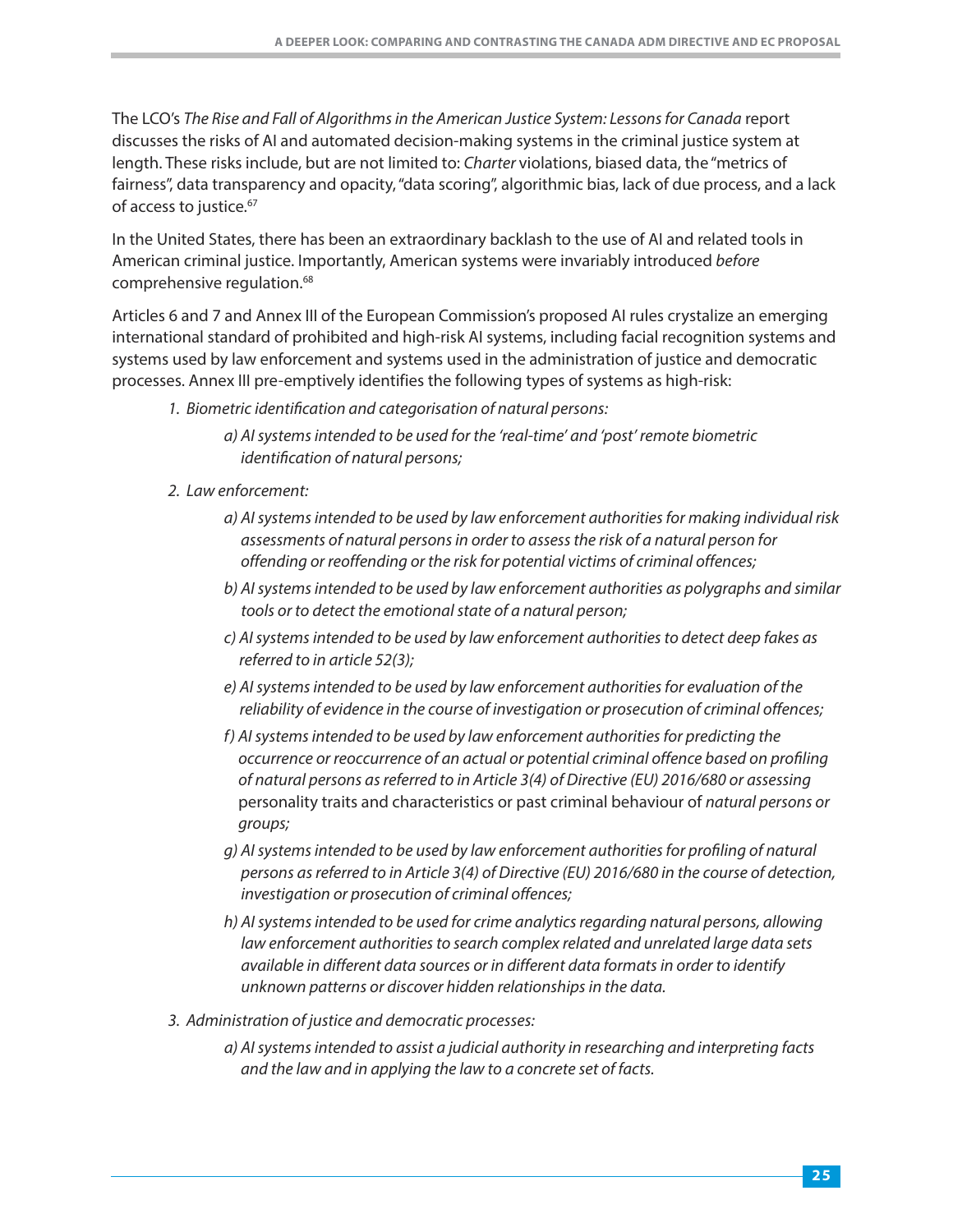<span id="page-27-0"></span>In contrast to the EC proposed rules, there is a major gap in regulation of AI and automated decisionmaking technologies in policing and the criminal justice system:

- The Directive's focus on "administrative decisions" suggests that the Directive may not apply to ADM systems that could be deployed in the criminal justice system or criminal proceedings. As a result, it appears the federal government could adopt predictive policing algorithms, facial recognition technology, and/or automated risk asses[sm](#page-41-0)ents in bail and sentencing proceedings without having to comply with the [D](#page-41-0)irective.<sup>69</sup>
- The Canada ADM Directive does not pre-emptively identify or prohibit the use of facial recognition technologies, nor it include detailed provisions identifying AI systems in "law enforcement" and the "administration of justice" as being pre-emptively high-risk, and thus subject to more detailed and expansive regulatory requirements.
- Most importantly, the Canada ADM Directive does not govern the use of AI or automated decision-making technologies in policing or the administration of justice that may be deployed by governments and public institutions far beyond the reach of the Canada ADM Directive, including provincial governments and police services. This means that the most consequential and controversial AI and ADM applications in use today could be deployed by literally hundreds (if not thousands) of public institutions across Canada without any dedicated regulatory framework.

#### **Enforcement**

The Canada ADM Directive does not include a dedicated enforcement or remedies provisions. Nor does the Directive establish fines or any administrative sanctions if the Directive is breached. In contrast, the Directive establishes a requirement that that the Assistant Deputy Minister responsible for a program using an ADM system is responsible for:

6.4.1 Providing clients with any applicable recourse options that are available to them to challenge the administrative decision.

This commitment, while explicit, is not very specific. More importantly, while the Canada ADM Directive may acknowledge the need for remedies, the Directive does not actually create a legal right to a remedy. Professor Scassa notes that

While directives are important policy documents within the federal government, and while there are accountability frameworks to ensure compliance, the requirements to comply with directives are internal to government, as are t[h](#page-41-0)e sanctions. Directives do not create actionable rights f[or](#page-41-0) individuals or organizations.<sup>70</sup>

By way of contrast, the EC's proposal provides three levels of sanctions (Article 71):

- 1. In case of non-compliance with the prohibition of the artificial intelligence practices referred to in Article 5 or non-compliance of the AI system with the requirements laid down in Article 10, the infringements shall be subject to administrative fines of up to 30 000 000 EUR or, if the offender is company, up to 6 % of its total worldwide annual turnover for the preceding fiscal year, whichever is higher:
- 2. The non-compliance of the AI system with any requirements or obligations under this Regulation, other than those laid down in Articles 5 and 10, shall be subject to administrative fines of up to 20 000 000 EUR or, if the offender is a company, up to 4 % of its total worldwide annual turnover for the preceding fiscal year, whichever is higher.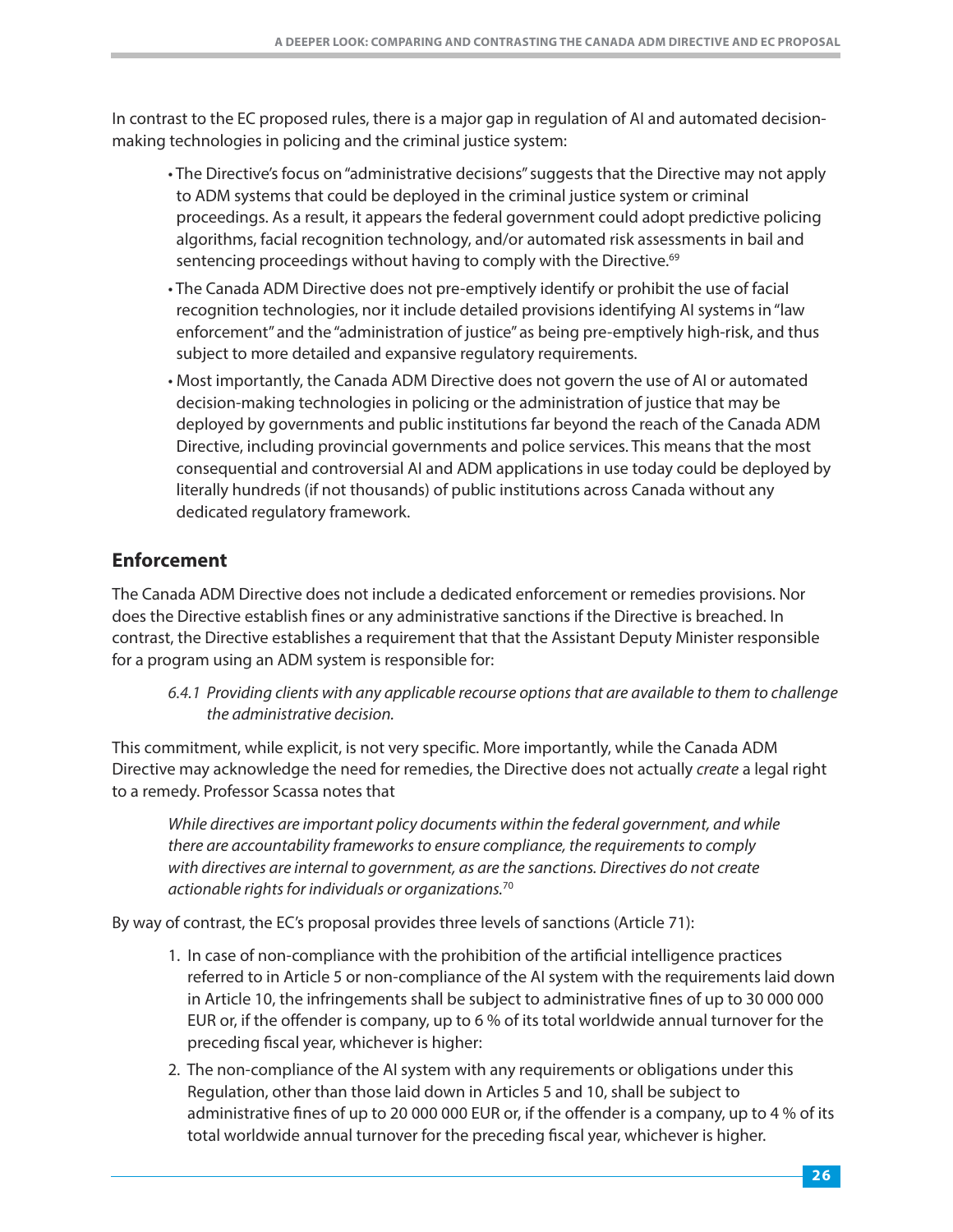<span id="page-28-0"></span>3. The supply of incorrect, incomplete, or misleading information to notified bodies and national competent authorities in reply to a request shall be subject to administrative fines of up to 10 000 000 EUR or, if the offender is a company, up to 2% of its total worldwide annual turnover for the preceding fiscal year, whichever is higher.

Following a logic comparable to the one implemented with the GDPR, the European Commission sets out particularly strong sanctions in case of violation of the provisions. They are even higher than in the GDPR, which should encourage actors to respect the regulation. The high level of sanctions is intended to draw the attention of providers, even though AIS can generate significant and even unacceptable social risks. It also serves to hold accountable those actors who would choose to conduct internal monitoring of the requirements. The logic of self-compliance is accompanied by high penalties, taking the example of the regulation's approach more frequently used in the US.

National market surveillance authorities (article 63), including National Competent Authorities designated by each Member State, ensure the application and implementation of the Regulation (article 59). These authorities will be competent to apply the sanctions and will ensure the enforcement of the law.

#### **Due Process and Procedural Fairness**

The Canada ADM Directive explicitly states that an objective of Directive is that "[d]ecisions made by federal government department[s a](#page-41-0)re data-driven, responsible, and compl[y] with procedural fairness and due process [r](#page-41-0)equirements."<sup>71</sup> Professor Scassa notes that"...[the Directive] and AIA are, in fact, built upon [norms for admin](#page-41-0)istrative decision-making that have their roots in common law principles of procedural fairness." 72 For example, the Directive states that a government department using an ADM system must

- Provide "notice on relevant websites that t[he](#page-41-0) decisio[n r](#page-41-0)endered will be undertaken made in whole or in part by an Automated Decision System."<sup>73</sup>
- • [P](#page-41-0)rovide ["a](#page-41-0) meaningful explanation to affected individuals of how and why the decision was made." <sup>74</sup>
- Provide "clients with any appl[ic](#page-41-0)able recourse options that are available to them to challenge the administrativ[e d](#page-41-0)ecision." <sup>75</sup>

The Directive further notes that

Procedural fairness is a guiding principle of government and quasi-government decisionmaking. The degree of procedural fairness that the law requires for any given decision-making process increase[s o](#page-41-0)r decreases with the significance of that decision and its impact on rights an[d i](#page-41-0)nterests.<sup>76</sup>

The administrative law-orientation of the Directive is confirmed in the AIA, which includes questions such as:

- Will the audit trail identify the authority or delegated authority identified in legislation?
- Will the system provide an audit trail that records all the recommendations or decisions made by a system?
- Will the audit trail show who the authorized decision maker is?
- Will the system be able to produce reasons for its decisions or recommendations when required?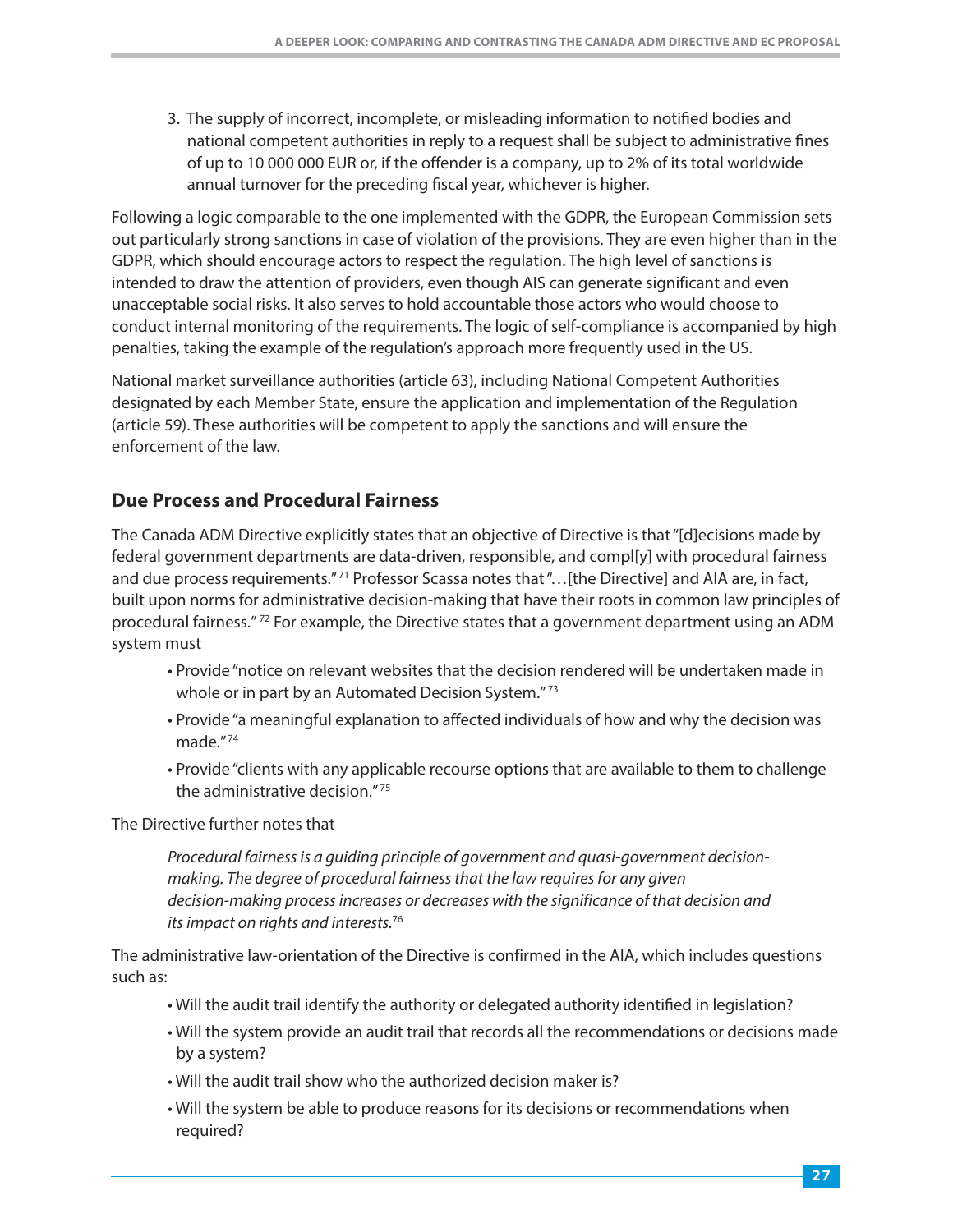- <span id="page-29-0"></span>• Will there be a recourse process planned or established for clients that wish to challenge the system?
- Will the system enable human override of syste[m d](#page-41-0)ecisions?<sup>[7](#page-41-0)7</sup>

Professors Scassa and Raso have both analyzed the Directive against Canadian administrative law principles an[d](#page-41-0) requirements, including the requirements for fairness, notice and disclosure, hearing and [r](#page-41-0)easons.78 Professor Scassa notes, for example, that "the [Directive] is an intriguing example of "procedural fairness by design" and that

A major contribution of the [Directive] and the AIA tool is their attempt to embed principles of fairness, transparency and accountability up front in system design [–](#page-41-0) rather than relying upon judicial review to correct the problems with specific [o](#page-41-0)utcomes."<sup>79</sup>

As far as the purpose of the EC's regulation is to establish conditions prior to the marketing of AIS, the circumstances of contestation and respect for the adversarial process are de facto limited. One can only note the possibility of an appeal against decisions of notified bodies that the Member States shall ensure to parties having a legitimate interest in case of external procedure of conformity (Article 45).

#### **Consumer Protection**

The main purpose of the EC's proposal of regulation is to lay down rules before AI systems are placed on the market and is not consumer oriented. Besides it should be noted that the EU has adopted several other regulations, not only aimed at protecting personal da[ta](#page-41-0) (GDPR) but also at protecting consumers in an "omnibus" [p](#page-42-0)erspective (directive (EU[\)](#page-41-0) 2019/2161)<sup>80</sup> and more [sp](#page-42-0)ecifically on sales of good (directiv[e \(](#page-42-0)EU) 2019/771) <sup>81</sup> and digital services (directive [\(E](#page-42-0)U) 2019/770).<sup>82</sup> It is therefore appropriate to refer to these specific texts which concern consumer protection in a digital context and with which the proposed regulation will have to be articulated.

It should also be added that on December 15, 2020, the European Commission published two other texts intended to regulate the digital sector, both from the point of view of the digital market (Digital Market Act) and from the point of view of digital services and the responsibility of the major platforms known as "gatekeepers" (Digital Services Act). These texts will also indirectly protect consumers in the digital environment.

From a jurisdictional point of view, there is a major difference between Canada and the European Union. While consumer law is the jurisdiction of the provinces in Canada, the European Union has a shared competence with the Member States in the "consumer protection" area (Article 4f of the TFEU). The European Commission can thus implement a consumer law policy on the basis of article 169 of the TFEU. The specificity of European consumer law is in the fact that it pursues consumer protection objectives while at the same time being part of the more general perspective of Union law, which makes the proper functioning of the internal market a priority.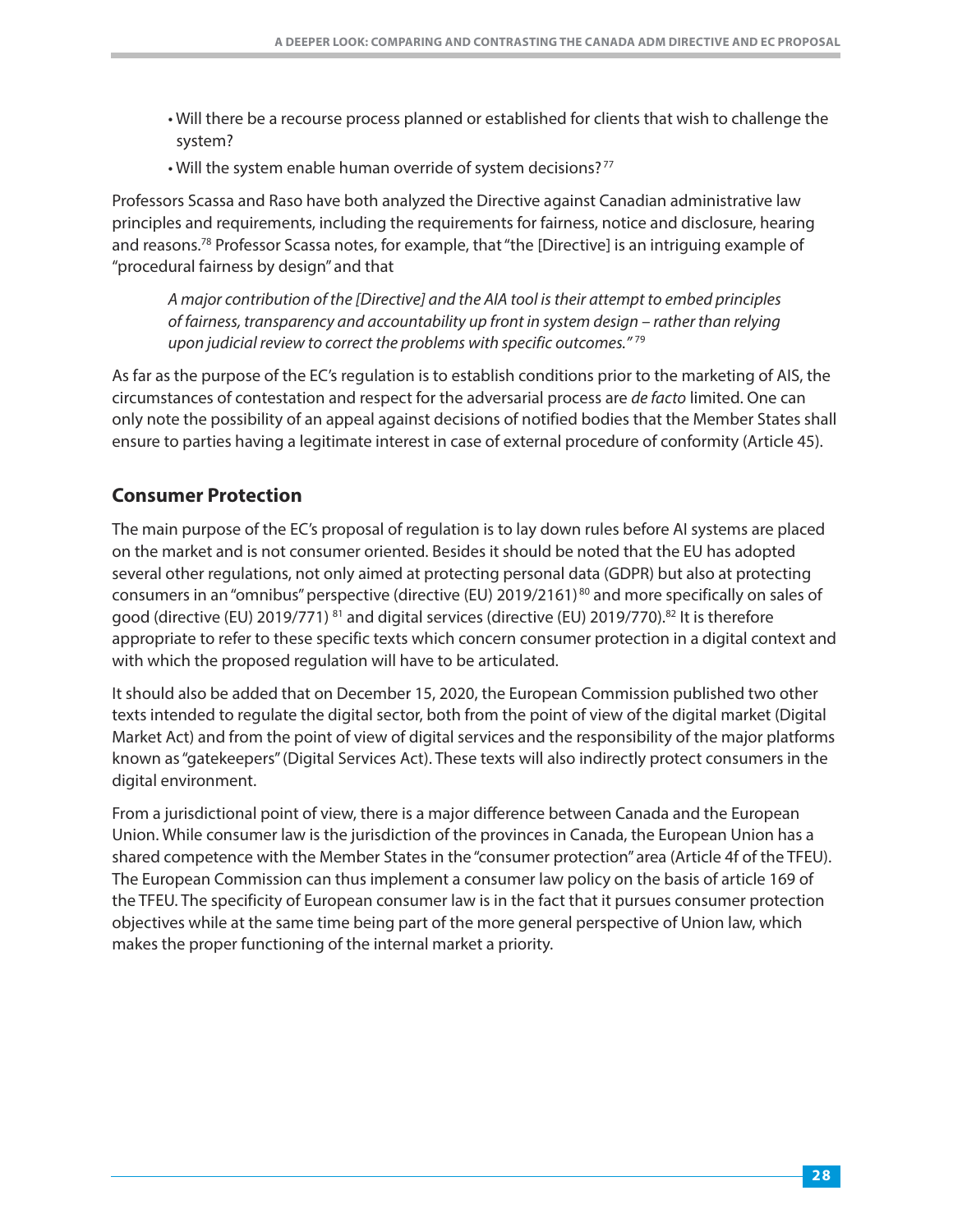# <span id="page-30-0"></span>**Comparing Models: Strengths and Weaknesses**

# **The Canada ADM Directive**

The Directive's first and perhaps most notable strength is its comprehensiveness. The Directive includes many (but not all) of the nece[ss](#page-42-0)ary elements of comprehensive "framework" regulation identified by the LCO and [o](#page-42-0)ther organizations.<sup>83</sup> The Directive addresses an impressive range of issues, including: baseline requirements for many (likely most) federal government automated decision-making systems, irrespective of risk; strong protections for automated decision-making transparency; a mandatory register; a detailed and thoughtful risk assessment process; elements of a remedial regime; a commitment to procedural fairness; and an oversight regime. The Directive has several weaknesses, as will be discussed below. These weaknesses should not, however, take away from its many strengths.

Some of the Directive's specific strengths include:

- Dedicated Focus on Government Automated decision-making. Unlike the EC Proposal, the Canada ADM Directive is not a rule or regulation of general application aiming to regulate both government and private sector AI and ADM at the same time. As a result, the Canada ADM Directive addresses the issues and concerns about public sector ADM systems specifically. For example, the Canada ADM Directive is specifically designed to mitigate the risks of algorithmically-assisted government decision-making. Further most Government of Canada ministries and agencies are governed by the Directive. Given the breadth and depth of Government of Canada operations and responsibilities, this is a significant foundation for responsible AI and ADM development with Canada.
- *Commitment to rights protection.* The Canada ADM Directive is weighted heavily in favour of rights protection as opposed to promoting AI marketplace development or innovation. This weighing is demonstrated by the Directive's extensive commitments to procedural fairness, comprehensive risk assessment and mandatory disclosure.
- *Sophisticated Risk-Based Model.* The Canadian Canada ADM Directive establishes four levels of risk, judged by the impact of an automated decision determined after an Algorithmic Impact Assessment (discussed below). The Directive then establishes requirements for each impact level, including greater or lesser levels of:
	- Notice before ADM decisions and explanations after ADM decisions
	- Peer review.
	- [E](#page-42-0)mployee training; a[nd](#page-42-0),
	- Human intervention.<sup>84</sup>

 In this manner, the Canada ADM Directive effectively establishes a sliding-scale of requirements and due diligence depending on the level of risk identified.

 The Algorithmic Impact Assessment (AIA) tool is a simi[la](#page-42-0)rly sophisticated tool to help federal officials assess and determine the impact of [a s](#page-42-0)ystem.85

*• Explicit commitment/rules to protect procedural fairness.* The Directive explicitly states that an objective of Directive is that "[d]ecisions made by federal government departments are dat[a](#page-42-0)driven, [re](#page-42-0)sponsible, and compl[y] with procedural fairness and due process requirements."<sup>86</sup> This commitment and Directive's detailed rules are unique.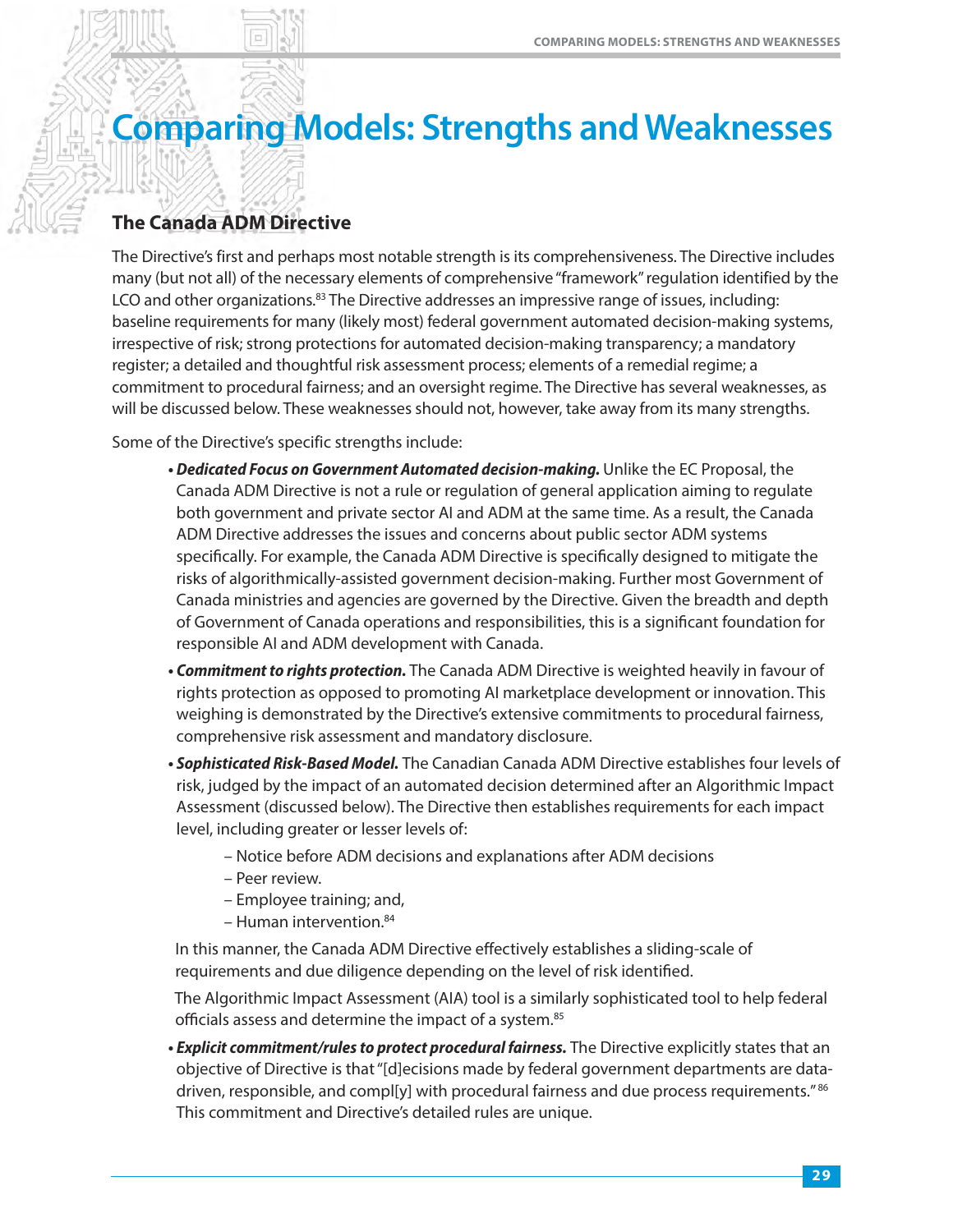- *Commitment to remedies.* The federal Directive states that the Assistant Deputy Minister responsible for a program using an ADM system is responsible for "*Providing clients with any* applicable recourse options that are available to them to challenge the administrativ[e d](#page-42-0)ecision".<sup>8[7](#page-42-0)</sup>
- *Algorithmic Impact Assessment.* The Directive requires an Algorithmic Impact Assessment for every automated decision-making system within the Directive's scope, including an assessment of "the impact on rights of individuals or co[mmunities." T](#page-42-0)he Directive further requires that Algorithmic Impact Assessments be released publicly.<sup>88</sup> The AIA itself is comprehensive, asking persons or organizations considering an ADM system to address appr[oxi](#page-42-0)mately 60 questions designed to evaluate the appropriate risk level for a propose[d s](#page-42-0)ystem.<sup>89</sup>
- *Mandatory disclosure.* The Canada ADM Directive includes a mandatory disclosure requirement. Government agencies are required to provide notice on websites when decisions will be made by or with the assistance of AI or ADS, regardless of the appli[ca](#page-42-0)ble impact level;<sup>90</sup> those notices must be in plain language and prominently [d](#page-42-0)isplayed.<sup>91</sup> Agencies are similarly required to [p](#page-42-0)rovide meaningful explanations of their ADS-informed decisions to affected [i](#page-42-0)ndividuals.<sup>92</sup> In addition, for ADS with Impact Levels of III or IV, agencies must "publish documentation on relevant websites about how the [ADS] works, in plain language. Finally, oonce completed, the AIA is required to be publicly posted on Government of Canada websites or as may be required by the federal Directive on Open Government.

On the other hand, the Canada ADM Directive also has several weaknesses or limitations. Unlike the EC Proposal, the Canada ADM Directive has a very limited scope. The Canada ADM Directive has a singular purpose: regulation of a specific range of federal government automated decision-making systems. This means that other kinds of AI and algorithmic systems are beyond its scope, including:

- *Significant jurisdictional gaps.* The Canada ADM Directive is limited to federal government automated decision-making systems. This means that whole areas of government and private sector AI and ADM development are outside the scope of AI governance and thus largely unregulated, including AI and ADM systems used by provincial governments, municipalities, (most) police services, public agencies and the private sector.
- *Criminal justice.* The Canada ADM Directive does not include AI or automated decisionmaking systems in the federal criminal justice system. In contrast, the European Commission Proposal include detailed provisions identifying AI systems in "law enforcement" and the "administration of justice" as being pre-emptively high-risk, and thus subject to more detailed and expansive regulatory requirements.

Additional weaknesses include:

- *Prohibited and high-risk systems.* Unlike the European Commission Proposal, the Canada ADM Directive does not explicitly identify prohibited or a priori "high-risk" systems subject to greater regulation.
- *Directive, not legislation.* The Canada ADM Directive is obviously not legislative. Legislation or formal regulations are necessary to provide the foundational governance framework for these systems. It would also ensure changes to the governance framework were subject to legislative and public review. Finally, legislation would establish a level of public and legal accountability commensurate with the issues and rights at stake.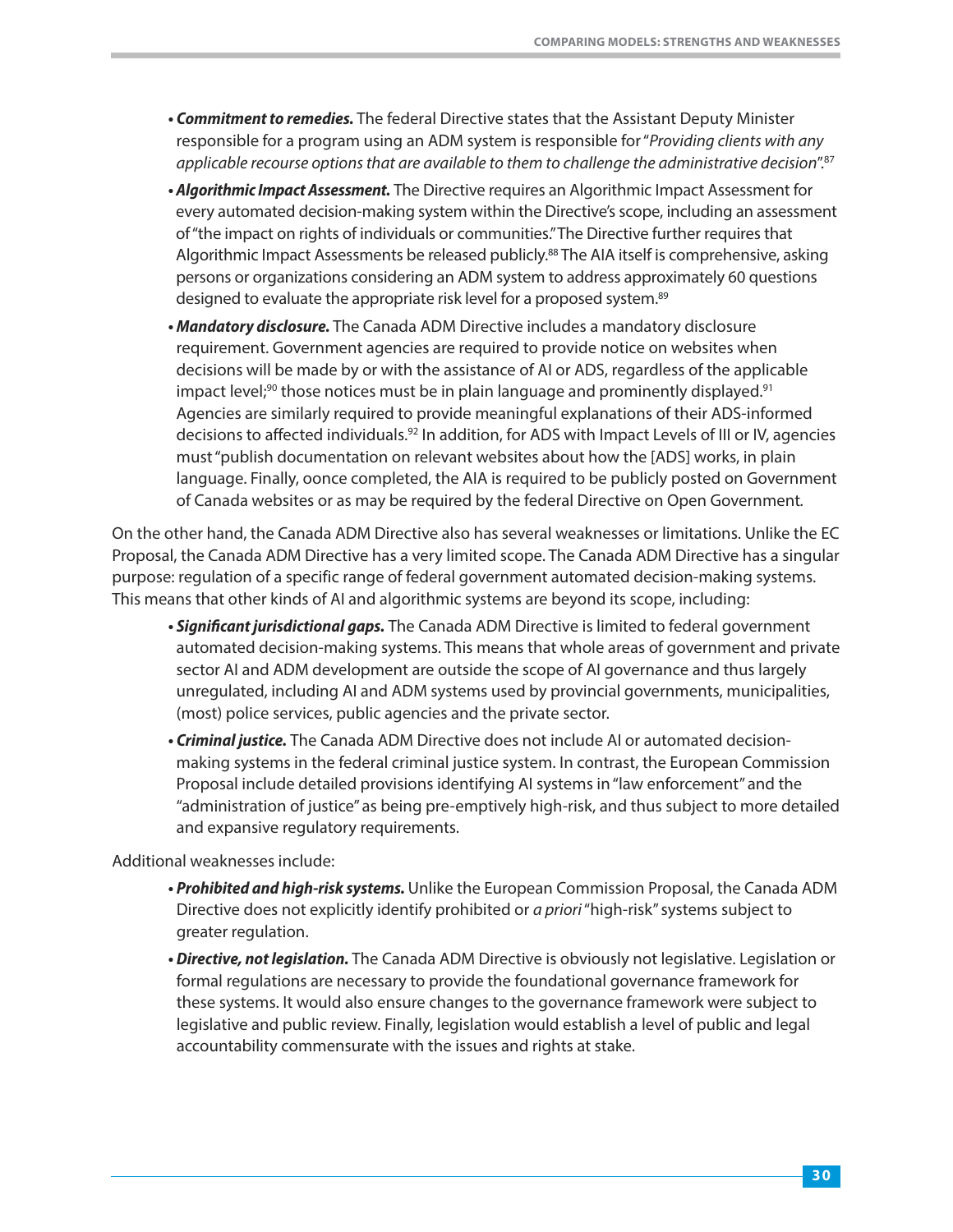# <span id="page-32-0"></span>**The EC Proposal**

Several strengths of the proposal are discernible.

First, the fact that the European Commission is the first in the world to consider regulation of this scale has the advantage of giving a direction that will be looked at by other states and will necessarily influence them. Moreover, the big AI players like the US, China and Canada cannot do without the European market and cannot refuse to comply with it. This is especially true, while the proposal has extraterritorial effect and applies even if the AIS provider is outside the territory of the European Union, as long as these systems are placed on the EU market or the output produced by the system is used in the Union.

Second, on the content of the proposal, the Commission is positioning itself according to its competence, i.e. its competence shared with the Member States (article 4a) of the TFEU) on the basis of Article 114 of the TFEU (internal market). Therefore, the main purpose of the regulation is to organize the rules for the placing on the market of goods or services incorporating AI and their use. Regulating the market and setting pre-market rules has the advantage of directly and mandatorily influencing the deployment of AI solutions, as the way dangerous products like drugs are marketed. In addition, imposing requirements before the market and not afterwards better protects users and those to whom the AIS will be applied.

Third, a risk-based approach instead of a sectorial approach is certainly a good method, if this approach makes it possible to specifically consider the risks to fundamental rights, health, and safety. It seems more relevant to consider the impact of AIS rather than to assume that one sector of activity is more dangerous than another. However, this statement must be nuanced by the fact that Annexes II and III, which identify AIS at risk, are based on a sectoral approach, targeting sectors such as education, human resources, law enforcement or public services and benefits, for example. This risk-based approach that leads to prohibiting certain uses of AI should be encouraged in principle, even if its content and scope are questionable. It seems essential that States position themselves by indicating the uses of AI that are not socially acceptable.

Fourth, the appropriateness of an "omnibus" approach that integrates the public and private sectors can be questioned. These two sectors may eventually merit different rules in the provision or use of AIS, but it is in any case crucial to require rules in both sectors. However, if we rely on the Canadian example, which distinguishes the two sectors in different areas (personal information, AIS of the federal public administration), we can see that private and public actors are increasingly partnering with each other in the area of digital and data exchange, which makes it difficult or even ineffective to enforce legislation. An "omnibus" approach that is also found in the GDPR facilitates the implementation and the efficiency of the regulation.

Fifth, it can be noted that the European legislator has tried to respond in advance to the criticism that regulation kills innovation by providing rules to encourage it by organizing regulatory sandboxes, as well as measures to support small companies and start-ups.

Sixth, it should also be noted that the European legislator is concerned about the risks of manipulation of opinion and emotions, as well as deep-fake content modifications. These issues are related to the protection of democracy, freedom of opinion but also to the dignity of the person. Even if these risks may seem future, it is fundamental to consider them now.

Seventh, the penalties are strong, and it is essential that they are so that regulation is taken seriously, especially by the already all-powerful digital American and Chinese giants in the AI markets.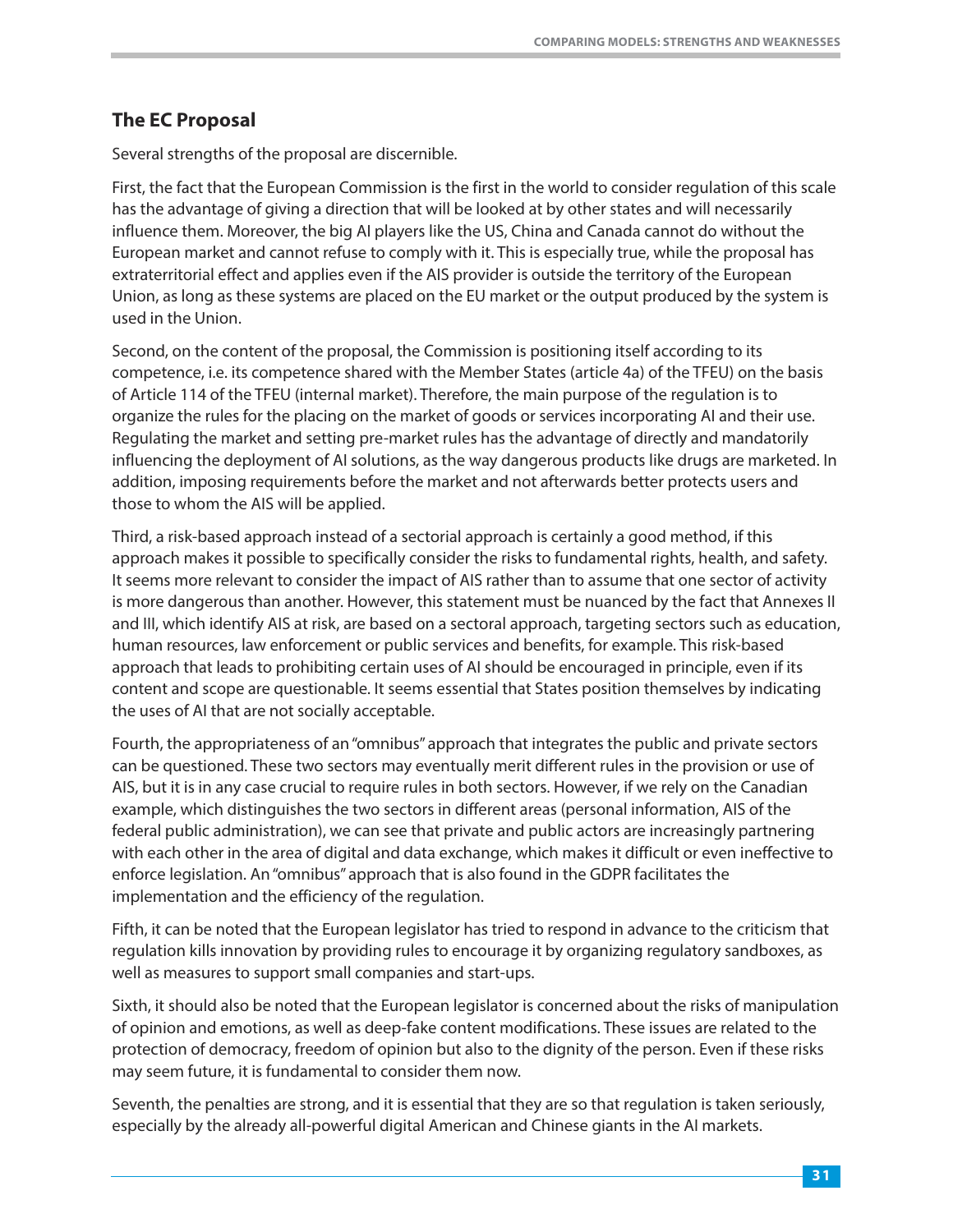On the other hand, several of the weaknesses of the proposal are also apparent.

A first weakness is that the European Commission's goal with this proposal is mainly to provide a framework for the placing of products on the market and not to protect individuals from the social risks that AI can generate. Fundamental rights are thus not very present in the proposal. In particular, the EU Charter of Fundamental Rights is mentioned in the "explanatory memorandum," but it has little place in the text. It appears in recitals 13, 28, 38, 41 and only once in the text itself in article 52 concerning the transparency of certain AIS.

Recital 28 states that: "the extent of the adverse impact caused by the AI system on the fundamental rights protected by the Charter is of particular relevance when classifying an AI system as high-risk." Those rights include the right to human dignity, respect for private and family life, protection of personal data, freedom of expression and information, freedom of assembly and of association, and non-discrimination, consumer protection, workers' rights, rights of persons with disabilities, right to an effective remedy and to a fair trial, right of defense and the presumption of innocence, right to good administration. In addition to those rights, it is important to highlight that children have specific rights as enshrined in Article 24 of the EU Charter and in the United Nations Convention on the Rights of the Child (further elaborated in the UNCRC General Comment No. 25 as regards the digital environment), both of which require consideration of the children's vulnerabilities and provision of such protection and care as necessary for their well-being. The fundamental right to a high level of environmental protection enshrined in the Charter and implemented in Union policies should also be considered when assessing the severity of the harm that an AI system can cause, including in relation to the health and safety of persons." The Charter is also applicable to law enforcement activities (recital 38).

These provisions in the recitals are important and interesting. However, it should be remembered that they are not binding, and they only help to interpret the text. The Court of Justice of the EU (CJEU) may rely on the recitals and may wish to give greater prominence to the Charter, as it has often done in digital matters and in the protection of personal data.

A second weakness is the limited scope of AIS that are prohibited because they are considered socially unacceptable. Article 5 foresees only four cases of application although many others would be just as likely to generate significant risks. Moreover, each of the cases is narrowly defined, excluding equally dangerous situations. For example, article  $5(1)(c)$  prohibits the placing on the market, putting into service or use of social rating AISs by public authorities, even though private actors could make use of such AISs. It is difficult to see how this would be less dangerous and reprehensible.

A third weakness can be found in section 5(1)(d), which prohibits the use of 'real-time' remote biometric identification systems (facial recognition) in publicly accessible spaces for the purpose of law enforcement. Not only the circumstances are narrowly defined, but also three exceptions are provided. While the first two are acceptable (targeted search for specific potential victims of crime, including missing children and prevention of a specific, substantial, and imminent threat to the life or physical safety of natural persons or of a terrorist attack), the third opens the possibility of using facial recognition in thirty-two types of crimes, some of which are not directly related to national security and are more questionable, such as the economic crime of fraud.

A fourth weakness is that the high-risk AISs are listed restrictively in Appendices II and III. Listing them locks in the assumptions, especially since Annex III lists eight areas and defines the cases covered in each of them. For example, in the field of "education and vocational training," only two situations have been considered: (a) AI systems intended to be used for the purpose of determining access or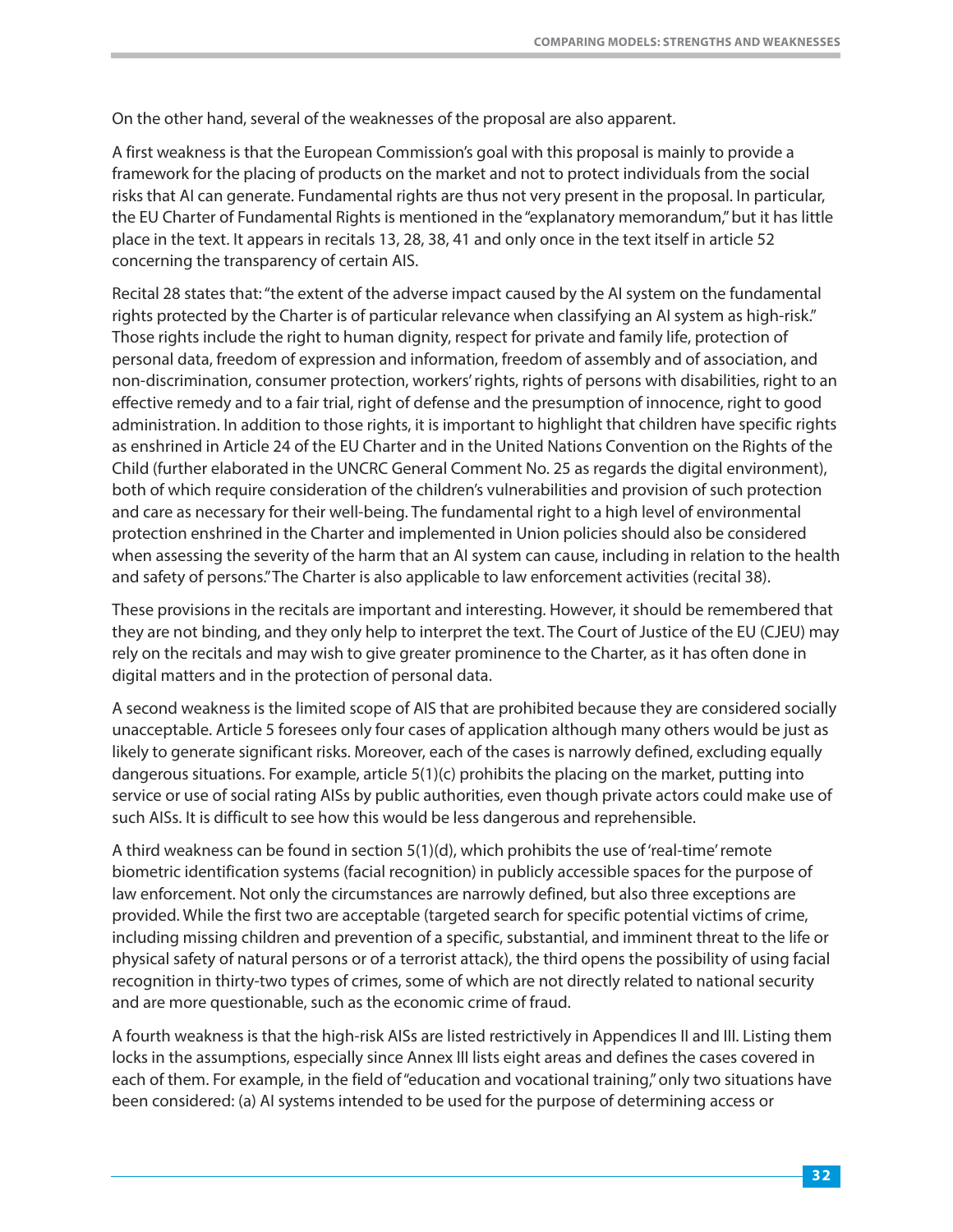assigning natural persons to educational and vocational training institutions; (b) AI systems intended to be used for the purpose of assessing students in educational and vocational training institutions and for assessing participants in tests commonly required for admission to educational institutions. High-risk AIS are therefore narrowly defined. However, it should be noted that the European Commission will be empowered to adopt delegated acts (Article 73) to update the list in Annex III by adding high-risk AI systems within these eight areas, but also by adding new areas for AIS equivalent to or greater than the risk of harm or of adverse impact posed by the high-risk AI systems already referred to in Annex III (Article 7).

A fifth weakness is that the goal of the proposed regulation is to frame the requirements for putting AIS on the market and provides for minimum post-marketing obligations, such as a post-market monitoring and sharing of information on incidents and malfunctioning. However, these incidents have the potential to cause harm to the people to whom the AIS applies, and the proposed regulation does not provide liability rules in their favor. While it is understood that this is not the goal of the proposal, it would have been important to refer to liability rules as the Council Directive 85/374/EEC concerning liability for defective products,<sup>93</sup> which may apply but should nevertheless be amended.

A sixth weakness is that the governance rules are extremely complex. For example, "notifying bodies" will have to be set up to certify the AIS. In addition, "national supervisory authorities", national "market surveillance authorities" and a European AI board must cooperate and most of them are still to be created. It will take time and resources before the system functions properly.

A seventh weakness is that the current proposal is reactive rather than proactive or futureproof. The commission seems to have defined as high risks systems whose harm have already been documented at length in the past few years. However, there are many potential systems that could be high risk from their designs (e.g., misaligned AI, disloyal AI, general AI...) and given the current framing of the law, it is likely that they would only be added to Annex III once incidents have already occurred.

Finally, the Regulation will not be in effect soon. It shall only apply 24 months following the entering into force, the twentieth day following that of its publication in the Official Journal of the European Union.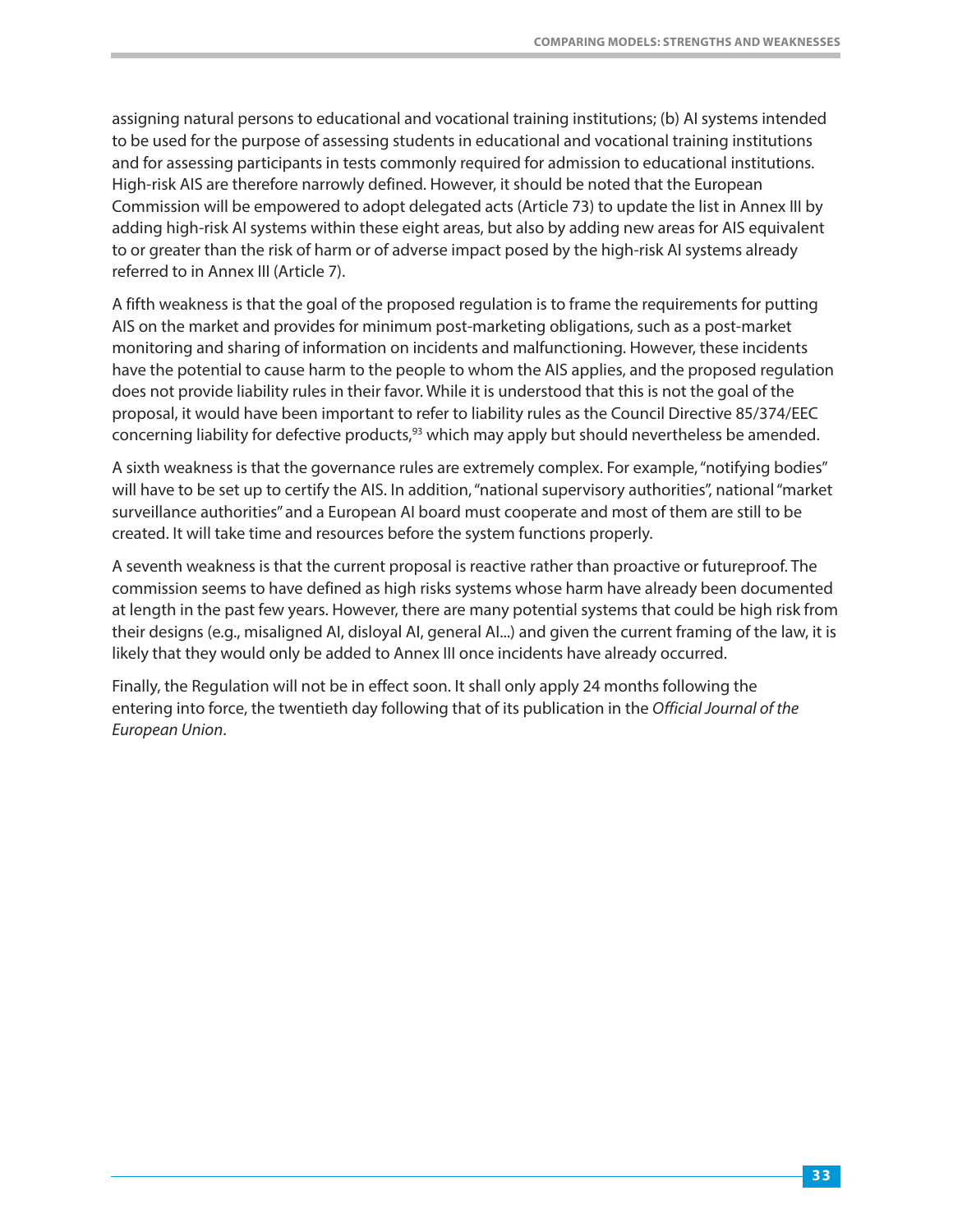# <span id="page-35-0"></span>**Final Thoughts and Questions**

The LCO and the Research Chair on Accountable Artificial Intelligence in a Global Context prepared this analysis in order to address the following questions:

- How does the EC Proposal compare to the Canada ADM Directive?
- What are the strengths and weaknesses of each approach?
- What lessons can Canadian policymakers learn from the EC approach?

As demonstrated above, the Canada ADM Directive and EC Proposal are both innovative and complex regulatory instruments. Both approaches represent sophisticated and thoughtful responses to the challenge of AI and ADM regulation in their respective jurisdictions. Some may believe that the scope and breadth of the EC Proposal, coupled with the jurisdictional complexity of EU governance, makes the EC Proposal too complex and unfamiliar to be of benefit to Canadian policymakers and stakeholders.

The LCO and Research Chair on Accountable Artificial Intelligence acknowledge these concerns, but believe this analysis provides some general lessons about best practices and priorities in AI regulation, including:

- AI Innovation Depends on Regulation and "Trustworthy AI." Governments in Canada and Europe have concluded that proactive regulation is necessary to support AI innovation, economic development, better public services, fairness, and the public legitimacy of AI systems.
- *Governance Through Regulation, Not Ethical Directives.* It is notable that both the Canadian government and European Commission have concluded that legal regulations or binding government directives are necessary to govern the use of AI. Both organizations have concluded, rightly in our view, that "ethical AI" guidelines or best practices are insufficient to addresses the proven risks and harms of this technology.
- *There Are Baseline Elements to Thoughtful AI Regulation.* Despite their differences, both the Canada ADM Directive and the EC Proposal address many of the same issues, including:
	- Mandatory disclosure of AI use and risks;
	- Explicit identification of risk assessment criteria and harm mitigation strategies;
	- Commitment to impact assessments;
	- Public identification, if not outright prohibition, of high-risk AI systems;
	- Acknowledgement of bias and need for bias mitigation;
	- Commitment to remedies; and,
	- Commitment to external oversight.

 To be clear, neither the LCO nor Research Chair on Accountable Artificial Intelligence believe that the Canada ADM Directive or EC Proposal represents the perfect solution to these issues. Nevertheless, we believe these topics are the baseline element of thoughtful AI regulation and represent an emerging standard for other Canadian governments and agencies.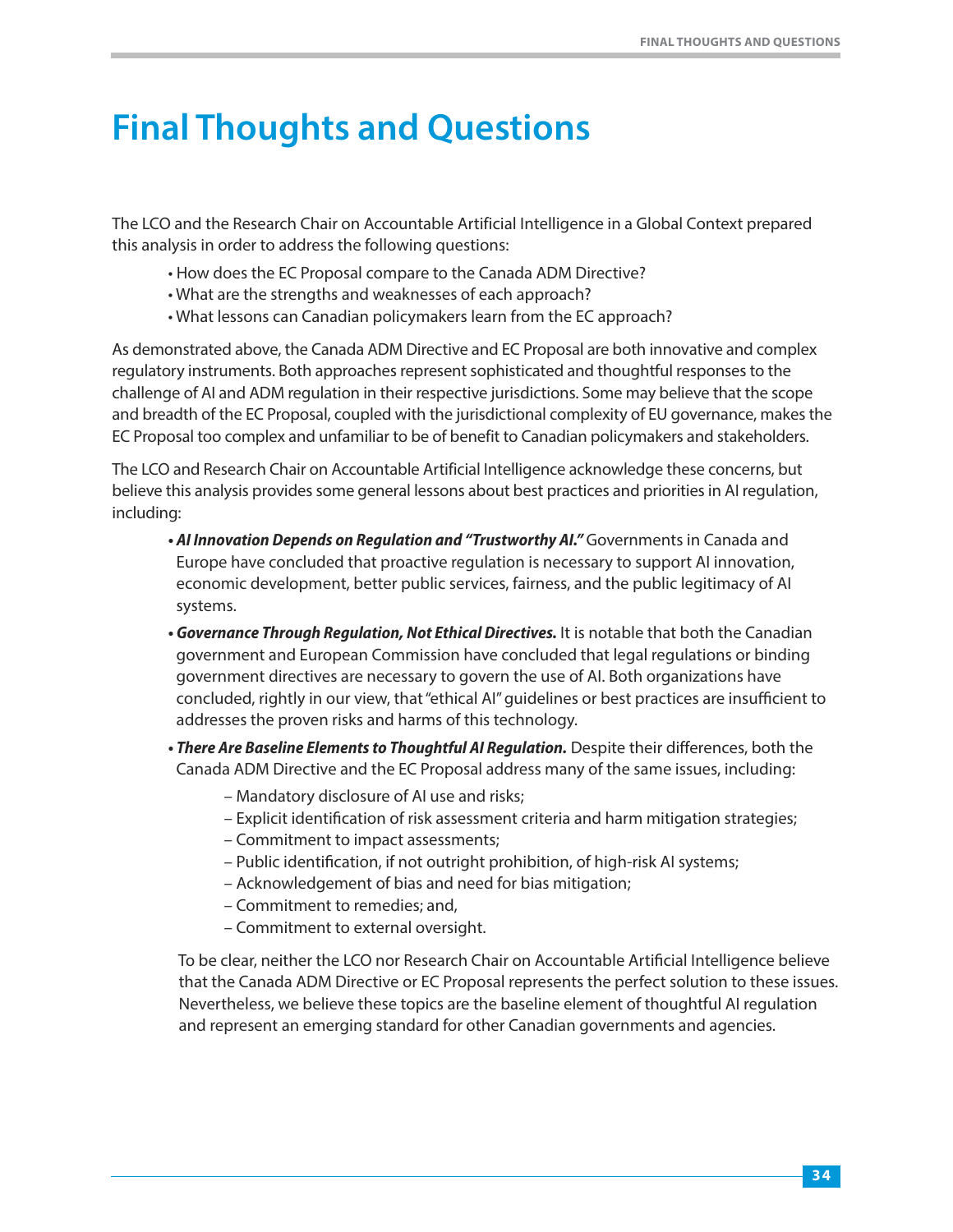*• The EC Proposal Demonstrates Major Gaps in the Regulation of Unacceptable and High-Risk AI Systems in Canada.* Though imperfect, the EC Proposal includes a commitment to publicly identify, regulate and in some cases prohibit a broad range of high-risk AI systems. Article 5 of the EC Proposal identifies several categories of AI systems that are deemed "unacceptable" and prohibited, including a limited class of biometric identification systems. Similarly, Annex III of the EC Proposal preemptively identifies a class of "high-risk" systems automatically subject to higher regulatory standards. "High-risk" systems include many systems used in law enforcement and the administration of justice, among others.

In this respect, the EC Proposal represents a major advancement on Canada ADM Directive. As noted above, the Canada ADM Directive does not explicitly identify or prohibit AI systems with unacceptably high risk, including biometric systems such as facial recognition. Nor does the Canada ADM Directive regulate law enforcement or criminal justice AI applications. These are major gaps in AI regulation in Canada that must be addressed urgently

*• Public and Private Sector AI Regulation Must Be Different.* As noted above, the Canada ADM Directive and EC Proposal have much different focusses and priorities: The Canada ADM Directive is directed to ADM systems used by the Government of Canada. The EC Proposal, on the other hand, is largely designed to address AI systems used in the private sector within the European Union.

To its credit, the Canada ADM Directive is designed specifically to address exclusively governmental legal issues and priorities, including administrative law priorities and public interest considerations not applicable in the private sector.

The EC Proposal demonstrates that the reverse is true also: Private sector AI regulation raises dedicated issues and priorities that should be addressed in a dedicated framework. To state an obvious example, many of the issues and questions raised in the Government of Canada's Algorithmic Impact Assessment are simply not applicable to the private sector. The EC Proposal demonstrated the need to regulate AI systems in the private sector (both their placing on the market and their use). Although it introduces constraints for private actors, it gives them more precision on the applicable rules, and is necessary for trust and social acceptability toward AI, which the public often mistrusts.

*• A new GDPR?* It is worth asking if the EC Proposal represents a new General Data Protection Regulation i.e. a new international standard or norm that heavily influences AI regulation in North America. The LCO and Research Chair on Accountable Artificial Intelligence are doubtful this will be the case, at least for AI regulation in Canada. The law is a question of culture, context, and political will. Canada may be sensitive to the influence of Europe, but also of the United States and one may think that Canada will not want to go as far or will want to do it differently.

In any case, the European Commission is the first legislator to publish a legal framework of this ambition and will necessarily influence other legislators around the world, whether to move towards or away from the topics addressed and the type of rule adopted. The normative choice of the European Commission to go beyond current law, as well as simple ethical principles of AI non-mandatory is obviously a very strong political positioning on the international scene.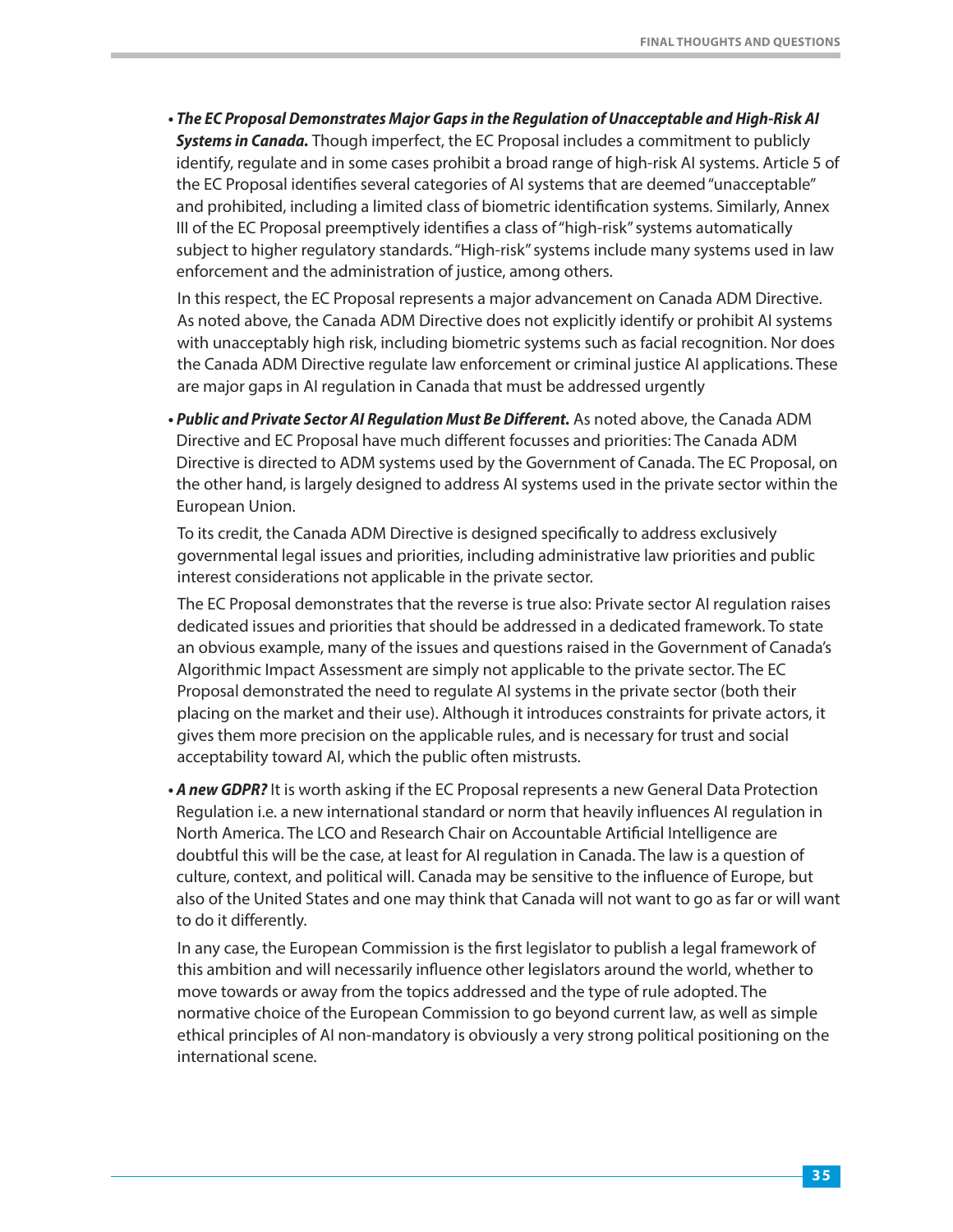Until now, the human-centered ethical principles (Montreal and Toronto Declarations) and the nonmandatory and sectorial norms (Treasury Board directive on automated decisions) have been preferred in Canada.

However, as Canad[a h](#page-42-0)as invested heavily in AI and continues to do so within CIFAR and the AI panCanadia[n S](#page-42-0)trategy,<sup>94</sup> it is undoubtedly time to secure the stakeholders by setting clear and legal rules and creating a real responsibility of the chain of actors, as evoked by the Digital Charter.<sup>95</sup> Moreover, Canada is very active on the international AI scene such as the GPAI – which was launched in June 2020 as the fr[ui](#page-42-0)tion of an idea developed within the G7, under the Canadian and French [p](#page-42-0)residencies.96 Built around a shared commitment to the OECD Recommendation on Artificial [Intelligence,97](#page-42-0) GPAI brings together engaged minds and expertise from science, industry, civi[l s](#page-42-0)ociety, governments, international organizations and academia to foster international [c](#page-42-0)ooperation.<sup>98</sup>

Canada is a strong place of AI in terms of research, public and private investments, and training. Now is the time to secure these efforts by adopting legal standards. Canada will then be able to consolidate its place on the international scene and remain a key player.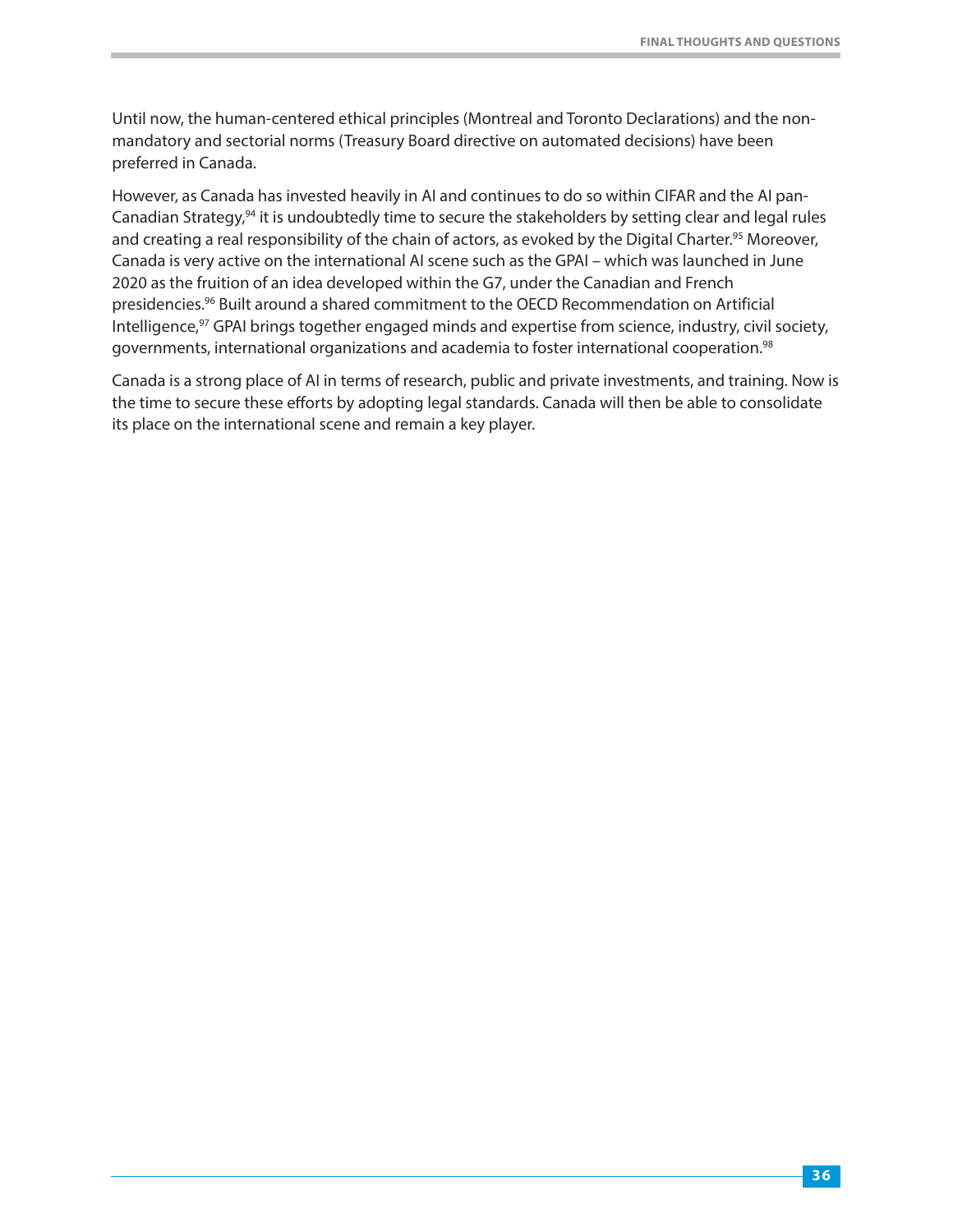# <span id="page-38-0"></span>**More Information and How to Get Involved**

The LCO believes that successful law reform depends on broad and accessible consultations with individuals, communities and organizations across Ontario. As a result, the LCO is seeking comments and advice on this report and our recommendations. There are many ways to get involved:

- Learn about the project on our project website;
- Contact us to ask about the project; or,
- Provide written submissions or comments.

The LCO can be contacted at:

Law Commission of Ontario Osgoode Hall Law School, York University 2032 Ignat Kaneff Building 4700 Keele Street Toronto, Ontario, Canada M3J 1P3

Telephone: **(416) 650-8406** Toll-free: **(866) 950-8406** Email: **[LawCommission@lco-cdo.org](mailto:LawCommission@lco-cdo.org)** Web: **[www.lco-cdo](https://twitter.com/lco_cdo?lang=en).org** Twitter: **@LCO\_CDO**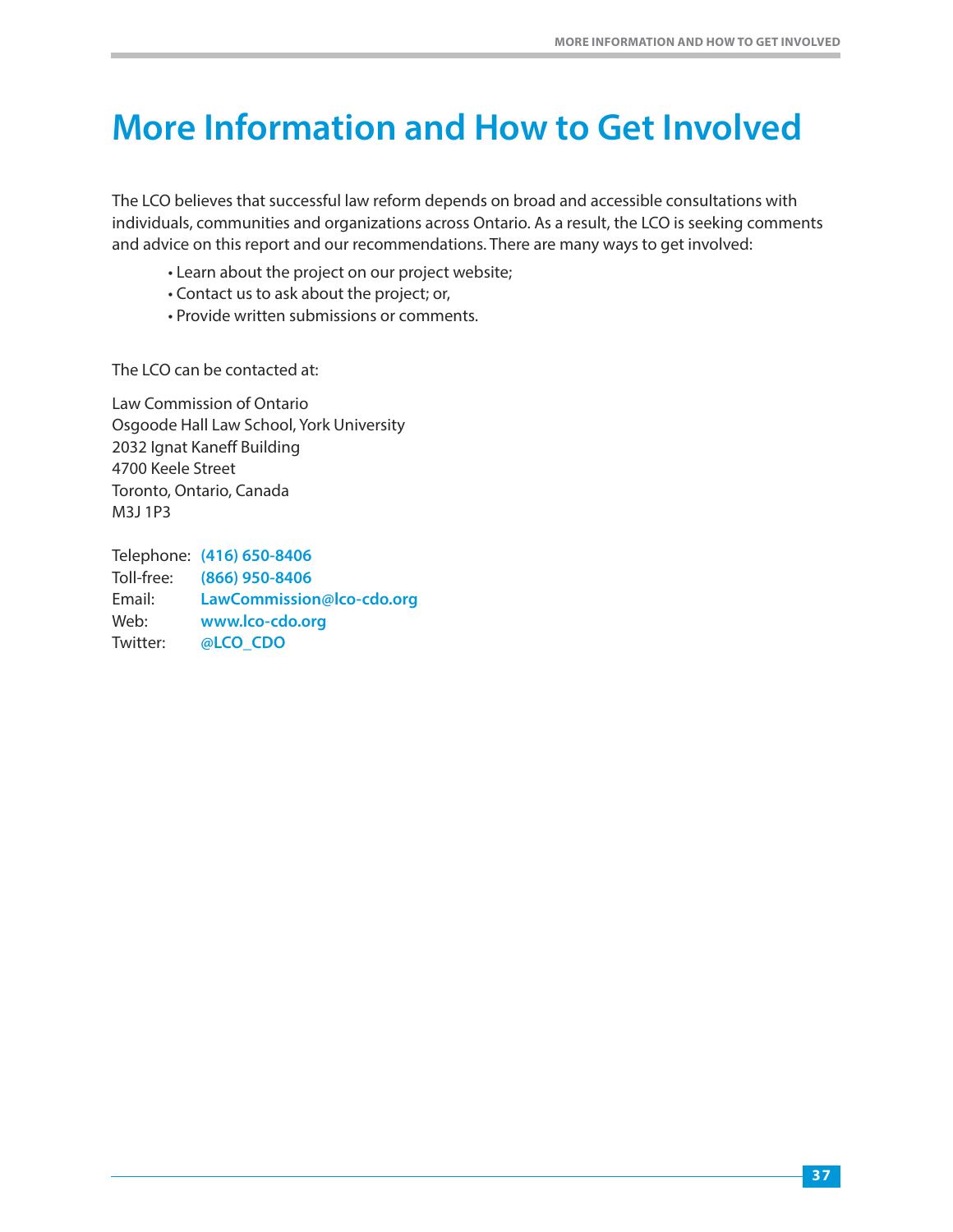## <span id="page-39-0"></span>**ENDNOTES**

- 1 Law Commission of Ontario, Regulating AI: Critical Issues and Choices, (2021) [Regulating AI], online: **[https://www.lco-cdo.org/en/our-current](https://www.lco-cdo.org/en/our-current-projects/ai-adm-and-the-justice-system/regulating-ai-critical-issues-and-choices/)[projects/ai-adm-and-the-justice-system/regula](https://www.lco-cdo.org/en/our-current-projects/ai-adm-and-the-justice-system/regulating-ai-critical-issues-and-choices/) [ting-ai-critical-issues-and-choices/](https://www.lco-cdo.org/en/our-current-projects/ai-adm-and-the-justice-system/regulating-ai-critical-issues-and-choices/)**.
- 2 European Commission, Proposal for a Regulation of the European Parliament and of The Council Laying Down Harmonised Rules on Artificial Intelligence (Artificial Intelligence Act) and Amending Certain Union Legislative Acts, (2021), [EC AI Proposal], online: **[https://eur-lex.europa.eu/legal](https://eur-lex.europa.eu/legal-content/EN/TXT/?qid=1623335154975&uri=CELEX%3A52021PC0206)[content/EN/TXT/?qid=1623335154975&uri=CE](https://eur-lex.europa.eu/legal-content/EN/TXT/?qid=1623335154975&uri=CELEX%3A52021PC0206) [LEX%3A52021PC0206](https://eur-lex.europa.eu/legal-content/EN/TXT/?qid=1623335154975&uri=CELEX%3A52021PC0206)**.
- 3 See, for example, the LCO's Regulating AI report, cited above.
- 4 **<https://chaireia.openum.ca>**.
- 5 **[www.lco-cdo.org](http://www.lco-cdo.org)**.
- 6 Canada A leader in Artificial Intelligence, Invest In Canada, Gouvernement du Canada, online: **[https://www.international.gc.ca/investors](https://www.international.gc.ca/investors-investisseurs/assets/pdfs/download/Niche_Sector-AI.pdf)[investisseurs/assets/pdfs/download/Niche\\_Sec](https://www.international.gc.ca/investors-investisseurs/assets/pdfs/download/Niche_Sector-AI.pdf) [tor-AI.pdf](https://www.international.gc.ca/investors-investisseurs/assets/pdfs/download/Niche_Sector-AI.pdf)**.
- 7 Montreal Declaration Responsible AI, online: **[https://www.declarationmontreal](https://www.declarationmontreal-iaresponsable.com)[iaresponsable.com](https://www.declarationmontreal-iaresponsable.com)**.
- 8 The Toronto Declaration, Protecting the right to equality and non-discrimination in machine learning systems, online: **[https://www.torontodecla](https://www.torontodeclaration.org/declaration-text/english/)[ration.org/declaration-text/english/](https://www.torontodeclaration.org/declaration-text/english/)**.
- 9 A Europe fit for the digital age, Empowering people with a new generation of technologies, online: **[https://ec.europa.eu/info/strategy/priorities-](https://ec.europa.eu/info/strategy/priorities-2019-2024/europe-fit-digital-age_en)[2019-2024/europe-fit-digital-age\\_en](https://ec.europa.eu/info/strategy/priorities-2019-2024/europe-fit-digital-age_en)**.
- 10 Ethics guidelines for trustworthy AI, online: **[https://digital](https://digital-strategy.ec.europa.eu/en/library/ethics-guidelines-trustworthy-ai)[strategy.ec.europa.eu/en/library/ethics-guideli](https://digital-strategy.ec.europa.eu/en/library/ethics-guidelines-trustworthy-ai) [nes-trustworthy-ai](https://digital-strategy.ec.europa.eu/en/library/ethics-guidelines-trustworthy-ai)**.
- 11 Proposal for a REGULATION OF THE EUROPEAN PARLIAMENT AND OF THE COUNCIL LAYING DOWN HARMONISED RULES ON ARTIFICIAL IN-TELLIGENCE (ARTIFICIAL INTELLIGENCE ACT) AND AMENDING CERTAIN UNION LEGISLATIVE ACTS (COM/2021/206 finalEurope fit for the Digital Age: Commission proposes new rules and actions

for excellence and trust in Artificial Intelligence, online: **[https://ec.europa.eu/commission/press](https://ec.europa.eu/commission/presscorner/detail/en/ip_21_1682)[corner/detail/en/ip\\_21\\_1682](https://ec.europa.eu/commission/presscorner/detail/en/ip_21_1682)**.

- 12 See C. Castets-Renard, "AI and the Law in the European Union and the United States" in Artificial Intelligence and the Law in Canada, eds. Teressa Scassa and Florian Martin-Bariteau, (Lexis-Nexis Canada) (2021).
- 13 Aiming for truth, fairness, and equity in your company's use of AI, April 19, 2021, online: **[https://www.ftc.gov/news](https://www.ftc.gov/news-events/blogs/business-blog/2021/04/aiming-truth-fairness-equity-your-companys-use-ai)[events/blogs/business-blog/2021/04/aiming-tr](https://www.ftc.gov/news-events/blogs/business-blog/2021/04/aiming-truth-fairness-equity-your-companys-use-ai) [uth-fairness-equity-your-companys-use-ai](https://www.ftc.gov/news-events/blogs/business-blog/2021/04/aiming-truth-fairness-equity-your-companys-use-ai)**.
- 14 Canada, Directive on Automated Decision-Making, (2019) [Canada ADM Directive], online: **[https://www.tbs-sct.gc.ca/pol/doc](https://www.tbs-sct.gc.ca/pol/doc-eng.aspx?id=32592#appA)[eng.aspx?id=32592#appA](https://www.tbs-sct.gc.ca/pol/doc-eng.aspx?id=32592#appA)**.
- 15 Consultation: Ontario's Trustworthy Artificial Intelligence (AI) Framework, online: **[https://www.ontario.ca/page/ontarios](https://www.ontario.ca/page/ontarios-trustworthy-artificial-intelligence-ai-framework-consultations#section-1)[trustworthy-artificial-intelligence-ai-framewor](https://www.ontario.ca/page/ontarios-trustworthy-artificial-intelligence-ai-framework-consultations#section-1) [k-consultations#section-1](https://www.ontario.ca/page/ontarios-trustworthy-artificial-intelligence-ai-framework-consultations#section-1)**.
- 16 Responsible use of artificial intelligence (AI): Exploring the future of responsible AI in government, September 9, 2019, [Canada AI White Paper], online: Government of Canada **[https://www.canada.ca/en/government/syste](https://www.canada.ca/en/government/system/digital-government/modern-emerging-technologies/responsible-use-ai.html#toc2) [m/digital-government/modern-emerging](https://www.canada.ca/en/government/system/digital-government/modern-emerging-technologies/responsible-use-ai.html#toc2)[technologies/responsible-use-ai.html#toc2](https://www.canada.ca/en/government/system/digital-government/modern-emerging-technologies/responsible-use-ai.html#toc2)**.
- 17 Canada ADM Directive.
- 18 Canada AI White Paper.
- 19 Canada ADM Directive, s. 6.1.
- 20 Ibid, s. 6.2.
- 21 Ibid, s. 6.3.
- 22 Ibid, s. 6.4.
- 23 Ibid, s. 6.5.
- 24 Ibid, s. 1.1 and 1.2.
- 25 Teresa Scassa, Administrative Law and the Governance of Automated Decision-Making: A Critical Look at Canada's Directive on Automated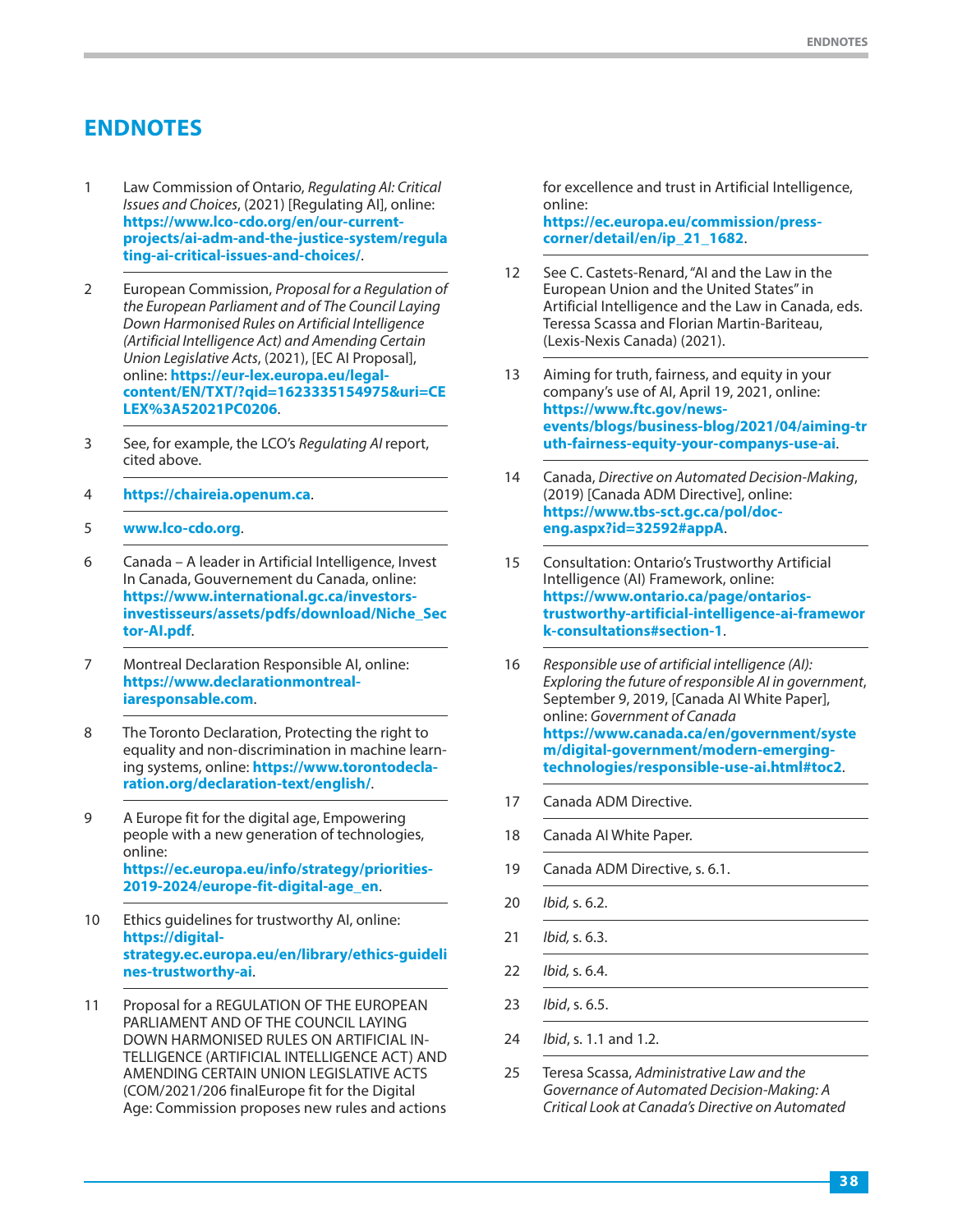<span id="page-40-0"></span>Decision-Making (October 30, 2020). Forthcoming, (2021) 54:1 University of British Columbia Law Review [Scassa], online: **[https://ssrn.com/abstract=3722192](https://ssrn.com/abstract=3722192 )** at 6-7.

- 26 Canada ADM Directive, s. 5.4.
- 27 Ibid, s. 9.1.1.
- 28 Ibid, s. 9.2.
- 29 Ibid, s. 5.1.
- 30 Ibid, s. 5.3.
- 31 Scassa at 11.
- 32 Canada ADM Directive, s. 6.
- 33 Canada, Algorithmic Impact Assessment, (2019) [Canada Algorithmic Impact Assessment], online: **[https://www.canada.ca/en/government/syste](https://www.canada.ca/en/government/system/digital-government/digital-government-innovations/responsible-use-ai/algorithmic-impact-assessment.html) [m/d igital-government/digital-government](https://www.canada.ca/en/government/system/digital-government/digital-government-innovations/responsible-use-ai/algorithmic-impact-assessment.html)[innovations/responsible-use-ai/algorithmic](https://www.canada.ca/en/government/system/digital-government/digital-government-innovations/responsible-use-ai/algorithmic-impact-assessment.html)[impact-assessment.html](https://www.canada.ca/en/government/system/digital-government/digital-government-innovations/responsible-use-ai/algorithmic-impact-assessment.html)**. Canada Algorithmic Impact Assessment.
- 34 Canada ADM Directive, s. 6.
- 35 Ibid, s. 6.3.1.
- 36 Ibid, s. 6.3.2.
- 37 Ibid, s. 6.4.
- 38 Ibid, s. 6.1.
- 39 Canada Algorithmic Impact Assessment.
- 40 Canada ADM Directive, s 6.2.1.
- 41 Ibid, s. 6.2.2.
- 42 Ibid, s. 6.2.3.
- 43 Ibid, s. 4.1.
- 44 Ibid, Preamble.
- 45 Ibid, s. 4.2.1.
- 46 Ibid, s. 6.3.8.
- 47 Ibid, s. 4.2.1.
- 48 Ibid, s. 6.2.1.
- 49 Ibid, s. 6.2.3.
- 50 Ibid, s. 6.4.1.
- 51 *Ibid, Appendix A Definitions.*
- 52 Canada Algorithmic Impact Assessment.
- 53 Communication from the Commission to the European Parliament, the Council, the European Economic and Social Committee and the Committee of the Regions, A Digital Single market Strategy for Europe, 6 May 2015, COM(2015) 192 final (2014-2019), online: **[https://eur](https://eur-lex.europa.eu/legal-content/EN/TXT/?uri=celex%3A52015DC0192)[lex.europa.eu/legal-content/EN/TXT/?uri=cele](https://eur-lex.europa.eu/legal-content/EN/TXT/?uri=celex%3A52015DC0192) [x%3A52015DC0192](https://eur-lex.europa.eu/legal-content/EN/TXT/?uri=celex%3A52015DC0192)**. Commission von der Layen "Shaping Europe's digital future: A Europe fit for the Digital Age" (one of six priorities) (2020-2025), online: **[https://ec.europa.eu/info/strategy/priorities-](https://ec.europa.eu/info/strategy/priorities-2019-2024/europe-fit-digital-age_en)[2019-2024/europe-fit-digital-age\\_en](https://ec.europa.eu/info/strategy/priorities-2019-2024/europe-fit-digital-age_en)**.
- 54 Regulation (EU) 2016/679 of the European Parliament and of the Council of 27 April 2016 on the protection of natural persons with regard to the processing of personal data and on the free movement of such data, and repealing Directive 95/46/EC (General Data Protection Regulation), online: **[https://eur](https://eur-lex.europa.eu/legal-content/EN/TXT/PDF/?uri=CELEX:32016R0679&from=FR)[lex.europa.eu/legal-content/EN/TXT/PDF/?uri=](https://eur-lex.europa.eu/legal-content/EN/TXT/PDF/?uri=CELEX:32016R0679&from=FR) [CELEX:32016R0679&from=FR](https://eur-lex.europa.eu/legal-content/EN/TXT/PDF/?uri=CELEX:32016R0679&from=FR)**.
- 55 Proposal for a Regulation of the European Parliament and of the Council laying down harmonized rules on Artificial Intelligence (Artificial intelligence Act) and amending certain Union legislative acts, online: **[https://digital](https://digital-strategy.ec.europa.eu/en/library/proposal-regulation-laying-down-harmonised-rules-artificial-intelligence)[strategy.ec.europa.eu/en/library/proposal-reg](https://digital-strategy.ec.europa.eu/en/library/proposal-regulation-laying-down-harmonised-rules-artificial-intelligence) [ulation-laying-down-harmonised-rules](https://digital-strategy.ec.europa.eu/en/library/proposal-regulation-laying-down-harmonised-rules-artificial-intelligence)[artificial-intelligence](https://digital-strategy.ec.europa.eu/en/library/proposal-regulation-laying-down-harmonised-rules-artificial-intelligence)**. For a short summary, in French see C. Castets-Renard, « Nouvelles règles et actions pour l'excellence et la confiance en l'IA », website of the chair Accountable AI in a Global Context, online: **[https://chaireia.openum.ca/publications/la](https://chaireia.openum.ca/publications/la-commission-europeenne-propose-de-nouvelles-regles-et-actions-pour-lexcellence-et-la-confiance-dans-lintelligence-artificielle)[commission-europeenne-propose-de-nouvelle](https://chaireia.openum.ca/publications/la-commission-europeenne-propose-de-nouvelles-regles-et-actions-pour-lexcellence-et-la-confiance-dans-lintelligence-artificielle)**

**[s-regles-et-actions-pour-lexcellence-et-la](https://chaireia.openum.ca/publications/la-commission-europeenne-propose-de-nouvelles-regles-et-actions-pour-lexcellence-et-la-confiance-dans-lintelligence-artificielle)[confiance-dans-lintelligence-artificielle](https://chaireia.openum.ca/publications/la-commission-europeenne-propose-de-nouvelles-regles-et-actions-pour-lexcellence-et-la-confiance-dans-lintelligence-artificielle)**.

- 56 Coordinated Plan on Artificial Intelligence 2021 Review, online: **[https://digital](https://digital-strategy.ec.europa.eu/en/library/coordinated-plan-artificial-intelligence-2021-review)[strategy.ec.europa.eu/en/library/coordinated](https://digital-strategy.ec.europa.eu/en/library/coordinated-plan-artificial-intelligence-2021-review)[plan-artificial-intelligence-2021-review](https://digital-strategy.ec.europa.eu/en/library/coordinated-plan-artificial-intelligence-2021-review)**.
- 57 [Proposal for a Regulation of the European](https://ec.europa.eu/docsroom/documents/45508) [Parliament and of the Council on machinery](https://ec.europa.eu/docsroom/documents/45508) [products, April 21, 2021, online:](https://ec.europa.eu/docsroom/documents/45508) **[https://ec.europa.eu/docsroom/documents](https://ec.europa.eu/docsroom/documents/45508) [/45508](https://ec.europa.eu/docsroom/documents/45508)**.
- 58 [Ordinary legislative procedure, online:](https://www.europarl.europa.eu/infographic/legislative-procedure/index_en.html) **[https://www.europarl.europa.eu/infographic/](https://www.europarl.europa.eu/infographic/legislative-procedure/index_en.html) [legislative-procedure/index\\_en.html](https://www.europarl.europa.eu/infographic/legislative-procedure/index_en.html)**.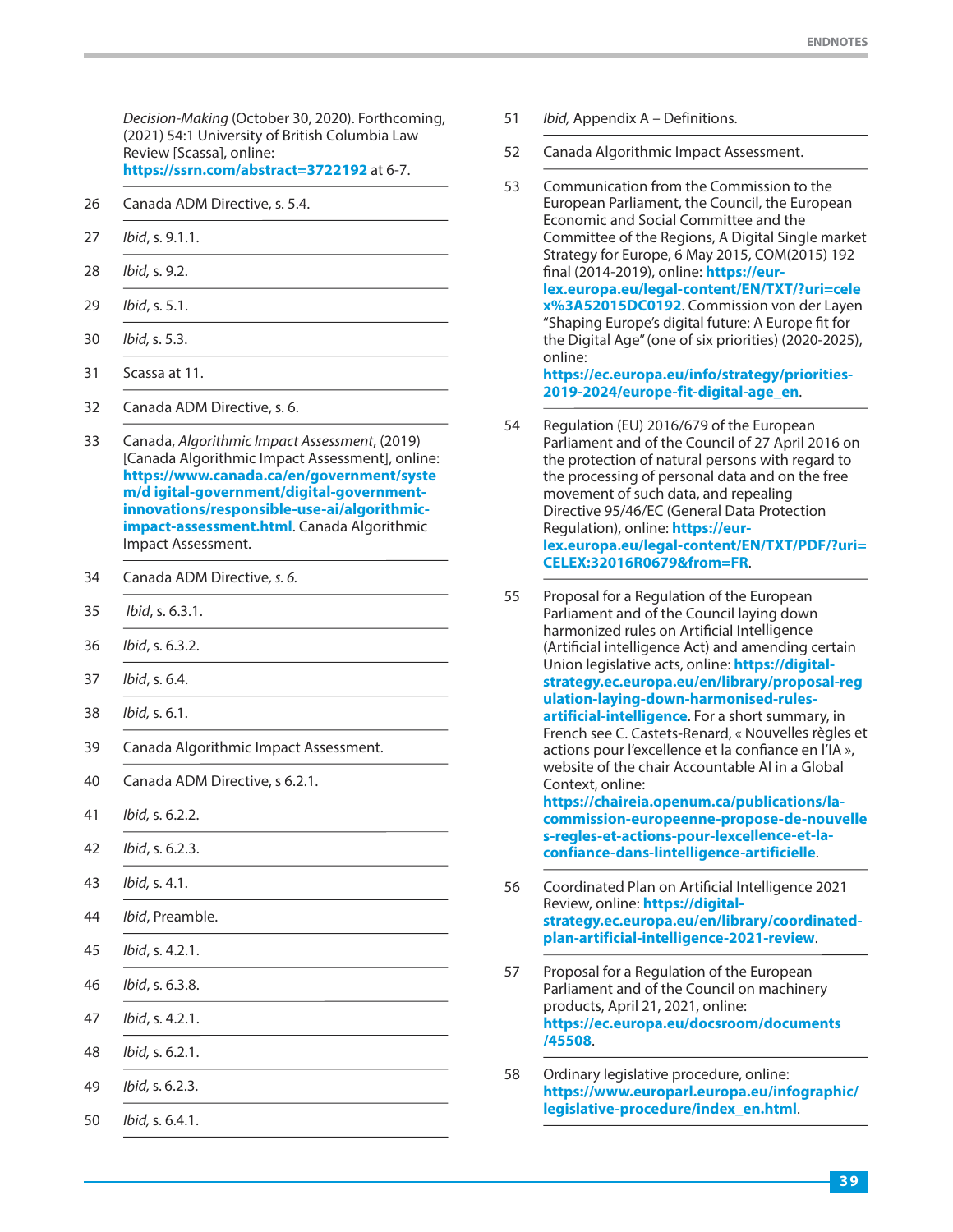- <span id="page-41-0"></span>59 The text does not mention the "facial recognition" technology what may be surprising. It is, however, covered by the expression remote biometric identification systems which means "an AI system for the purpose of identifying natural persons at a distance through the comparison of a person's biometric data with the biometric data contained in a reference database, and without prior knowledge of the user of the AI system whether the person will be present and can be identified". This is exactly how a facial recognition system works.
- 60 A debate of the use of Facial Recognition has emerged since the white paper in February 2020 which did not contain such a ban, while earlier projects were more ambitious. Member states strongly requested the authorization to use this technology in favor of law enforcement that is the reason why two different sets of rules to regulate facial recognition have been enacted (unacceptable risks and high-risk regimes).
- 61 A Europe fit for the digital age, Empowering people with a new generation of technologies, online: **[https://ec.europa.eu/info/strategy/priorities-](https://ec.europa.eu/info/strategy/priorities-2019-2024/europe-fit-digital-age_en)[2019-2024/europe-fit-digital-age\\_en](https://ec.europa.eu/info/strategy/priorities-2019-2024/europe-fit-digital-age_en)**.
- 62 See (in French) C. Castets-Renard (2020), Droit du marché unique numérique et de l'intelligence artificielle, Bruylant, oct. 2020, 388 p., online: **[https://www.larcier.com/fr/droit-du-marche](https://www.larcier.com/fr/droit-du-marche-unique-numerique-et-intelligence-artificielle-2020-9782802764465.html)[unique-numerique-et-intelligence-artificielle-](https://www.larcier.com/fr/droit-du-marche-unique-numerique-et-intelligence-artificielle-2020-9782802764465.html)[2020-9782802764465.html](https://www.larcier.com/fr/droit-du-marche-unique-numerique-et-intelligence-artificielle-2020-9782802764465.html)**.
- 63 Article 9.1 of the GDPR is about sensitive data, meaning personal data revealing racial or ethnic origin, political opinions, religious or philosophical beliefs, or trade union membership, and genetic data, biometric data for the purpose of uniquely identifying a natural person, data concerning health or data concerning a natural person's sex life or sexual orientation.
- 64 Directive (EU) 2016/680 of the European Parliament and of the Council of 27 April 2016 on the protection of natural persons with regard to the processing of personal data by competent authorities for the purposes of the prevention, investigation, detection or prosecution of criminal offences or the execution of criminal penalties, and on the free movement of such data, and repealing Council Framework Decision 2008/977/JHA. This text was adopted on the same day as the GDPR. While the GDPR concerns civil and commercial matters, the directive deals with criminal matters and concerns the protection of personal data in the field of police and justice.
- 65 Regulation (EU) 2018/1725 of the European Parliament and of the Council of 23 October 2018 on the protection of natural persons with regard to the processing of personal data by the Union institutions, bodies, offices and agencies and on the free movement of such data, and repealing Regulation (EC) No 45/2001 and Decision No 1247/2002/EC. This text provides a framework for the protection of personal data by the institutions of the European Union, online: **[https://eur](https://eur-lex.europa.eu/legal-content/EN/TXT/?uri=CELEX%3A32018R1725)[lex.europa.eu/legal-content/EN/TXT/?uri=CELE](https://eur-lex.europa.eu/legal-content/EN/TXT/?uri=CELEX%3A32018R1725) [X%3A32018R1725](https://eur-lex.europa.eu/legal-content/EN/TXT/?uri=CELEX%3A32018R1725)**.
- 66 Proposal for a REGULATION OF THE EUROPEAN PARLIAMENT AND OF THE COUNCIL on European data governance (Data Governance Act), November, 25, 2020 COM(2020) 767 final, online: **[https://eur-lex.europa.eu/legal](https://eur-lex.europa.eu/legal-content/EN/TXT/PDF/?uri=CELEX:52020PC0767&from=EN)[content/EN/TXT/PDF/?uri=CELEX:52020PC076](https://eur-lex.europa.eu/legal-content/EN/TXT/PDF/?uri=CELEX:52020PC0767&from=EN) [7&from=EN](https://eur-lex.europa.eu/legal-content/EN/TXT/PDF/?uri=CELEX:52020PC0767&from=EN)**.
- 67 See generally, The Rise and Fall of Algorithms.
- 68 See generally, Regulating AI.
- 69 Note, however, that the Directive could apply to certain aspects of policing done by the RCMP, and to certain decisions made by the Correctional Services Canada and the Parole Board of Canada.
- 70 Scassa at 11.
- 71 Canada ADM Directive, s. 4.2.1.
- 72 Scassa at 2.
- 73 Canada ADM Directive, s. 6.2.1.
- 74 Ibid, s. 6.2.3.
- 75 Ibid, s. 6.4.1.
- 76 *Ibid, Appendix A Definitions.*
- 77 Canada Algorithmic Impact Assessment.
- 78 See Scassa, Ibid, and Jennifer Raso, "AI and Administrative Law" in Artificial Intelligence and the Law in Canada, eds. Teressa Scassa and Florian Martin-Bariteau, (Lexis-Nexis Canada) (2021).
- 79 Scassa at 28.
- 80 Directive (EU) 2019/2161 of the European Parliament and of the Council of of 27 November 2019, online: **[https://eur-lex.europa.eu/legal](https://eur-lex.europa.eu/legal-content/EN/TXT/PDF/?uri=CELEX:32019L2161&from=FR)[content/EN/TXT/PDF/?uri=CELEX:32019L2161](https://eur-lex.europa.eu/legal-content/EN/TXT/PDF/?uri=CELEX:32019L2161&from=FR) [&from=FR](https://eur-lex.europa.eu/legal-content/EN/TXT/PDF/?uri=CELEX:32019L2161&from=FR)**.